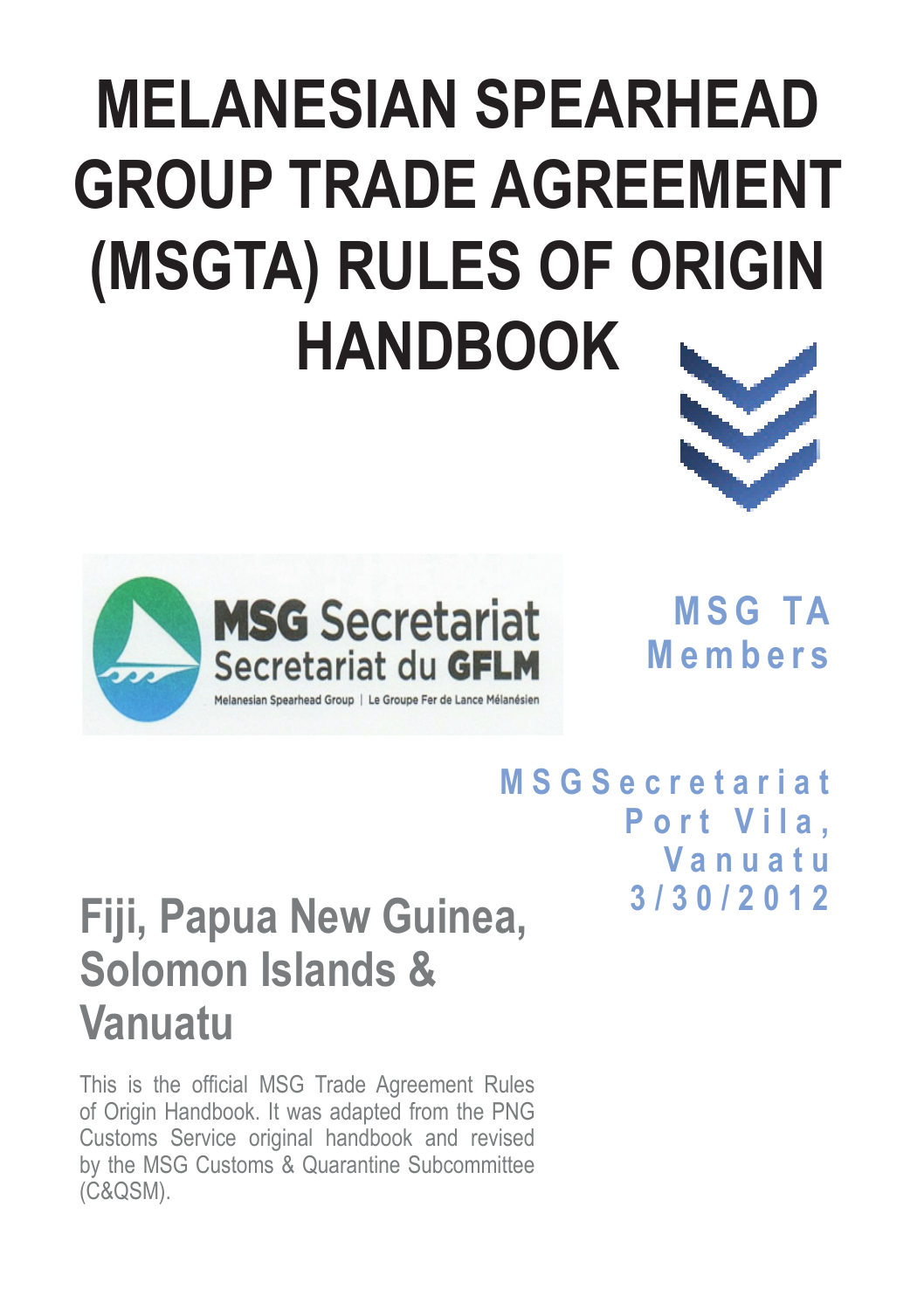## **Melanesian Spearhead Group Trade Agreement Rules of Origin Handbook**

#### **Contents**

- **1. Introduction**
	- 1.1 Background
	- 1.2 Aim of this Handbook<br>1.3 MSGTA Members Stai
	- **MSGTA Members States**

#### **2. MSGTA Rules of Origin (ROO)**

- 2.1. Product Coverage<br>2.2 Determination of O
- Determination of Origin Criteria for Preference Entitlement
	- 2.2.1 Goods wholly produced or obtained
	- 2.2.2 Goods that are sufficiently worked
- 2.3 Processes not conferring origin
- 2.4 Direct Consignment Rule (Direct Shipping)

#### **3. Administrative Procedures for Operating the ROO**

- 3.1 The MSGTA Certificate of Origin
- 3.2 Exporting Party
	- 3.2.1 Completion of Certificate of Origin
	- 3.2.2 Authorising the Form `A`
- 3.3 Importing Party
	- 3.3.1 General conditions
	- 3.3.2 Queries
	- 3.3.3 Procedure for verifying originating status
- 3.4 Retention of Documents and Record Keeping
- 3.5 Collaboration between Customs Authorities
- 3.6 Dispute Resolution Mechanism / Appeals

#### **4. Organisational Requirements for Implementing the ROO**

- 4.1 National ROO Mechanism
- 4.2 Post Clearance Control
- 4.3 Competencies of Designated Authorities

#### **Annexes**

- 01. MSGTA Preferential Treatment Article 13 (1) (a)<br>02. MSGTA Annex III– Rules of Origin (ROO)
- 02. MSGTA Annex III– Rules of Origin (ROO)
- 03. MSGTA Schedule II Excepted Imports (Negative List)
- 04. MSGTA Schedule III Implementation Schedule for Tariff Liberalisation of Excepted Imports (Negative List)
- 05. Certificate of Origin (Form `A`)
- 06. Verification Form (Form B)
- 07. Guide to Completion & Submission of Form 'A'
- 08. Guide to Completion & Submission of Form 'B'
- 09. Arbitration Procedures (MSGTA Article 17 & Annex V)
- 10. Designated Bodies/Contacts of Member Countries ROO Focal Points
- 11. Glossary of Trade Related Terms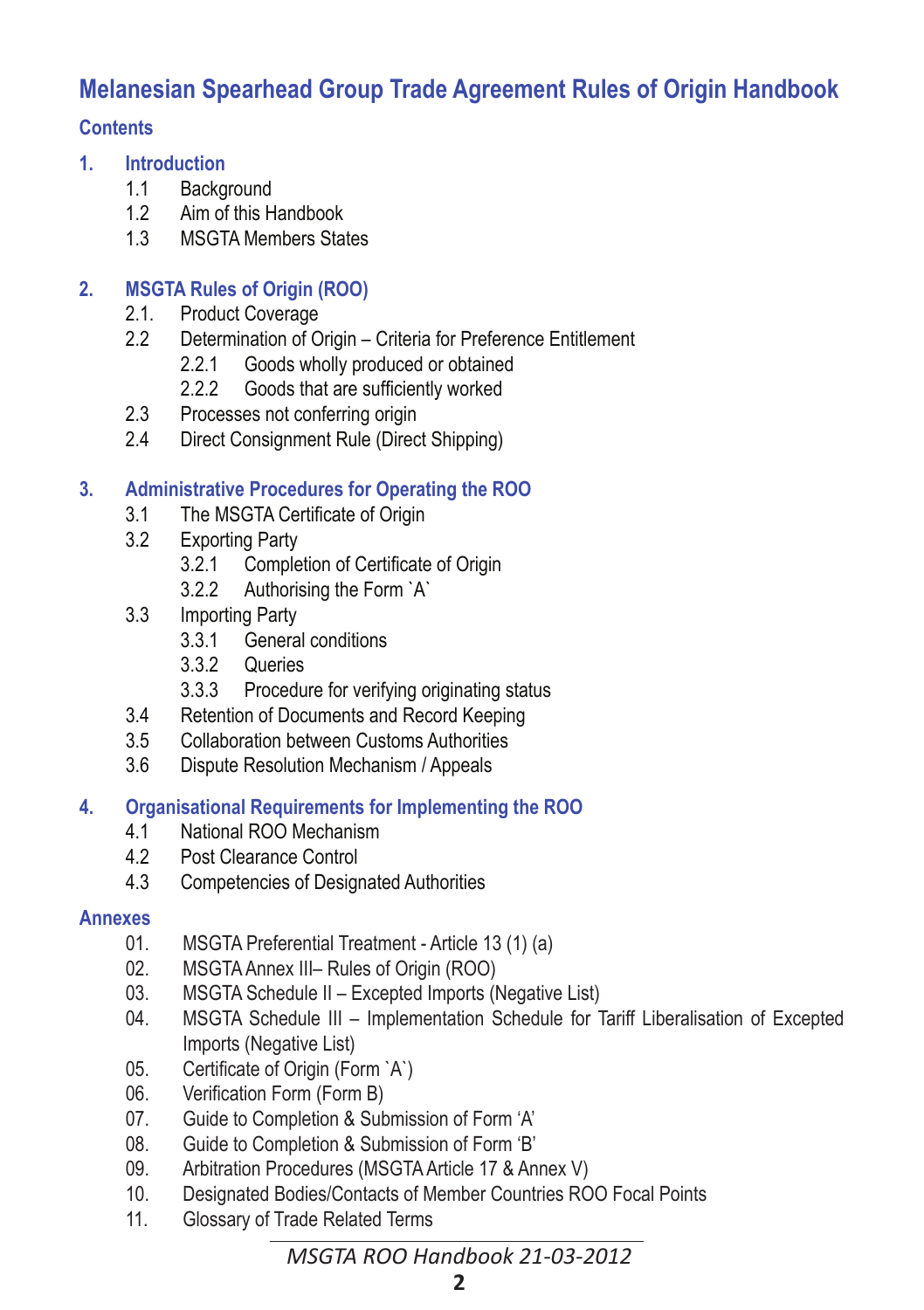## **1. Introduction**

## **1.1 Background**

This Handbook is designed to assist the Melanesian Spearhead Group (MSG) Member countries in the uniform, transparent and efficient operation of the Rules of Origin (ROO) for the MSG Trade Agreement (MSGTA) by providing both the public and private sectors with a user friendly guide to the practical application of the ROO.

This Handbook is based on the official MSGTA ROO texts (Article 13 (1) (a) and Annex III, and the laws and regulations that currently apply to parties to the MSG. It is not a substitute for those official texts and must therefore be used in conjunction with them.

The MSGTA establishes a free trade agreement among the MSG countries and its overall objectives are to:

- promote and facilitate the free flow of identified goods :
- ensure as far as possible that trade between the Parties takes place under conditions of fair competition; and
- contribute to the harmonious development and expansion of world trade and to the progressive removal of barriers thereto.

The ROO play the central role in facilitating the effectiveness of any free trade agreement. Goods will be accepted as eligible for MSGTA preferential tariff treatment if they originate in Parties to the MSGTA. The ROO as set out in Article 13 and Annex III of the MSGTA provide details and criteria for which goods can qualify as 'originating'.

The Parties will utilize the existing MSG Institutional framework for the purposes of overseeing the implementation of the MSGTA and the associated ROO.

The WTO Rules of Origin Agreement (Annex II) contains a 'Common Declaration' which relates to preferential ROO. It stipulates that the general principles and requirements applied to non-preferential ROO as contained in the Agreement should also apply to the administration of preferential ROO. Although the Parties to the MSGTA consist of WTO members and nonmembers, they should all strive to achieve the following principles and requirements with respect to the MSGTA's ROO:

- be objective, understandable and predictable;
- not be used as a barrier to pursue trade objectives directly or indirectly;
- be administrable in a consistent, uniform, impartial and reasonable manner; and
- be coherent and based on a positive standard.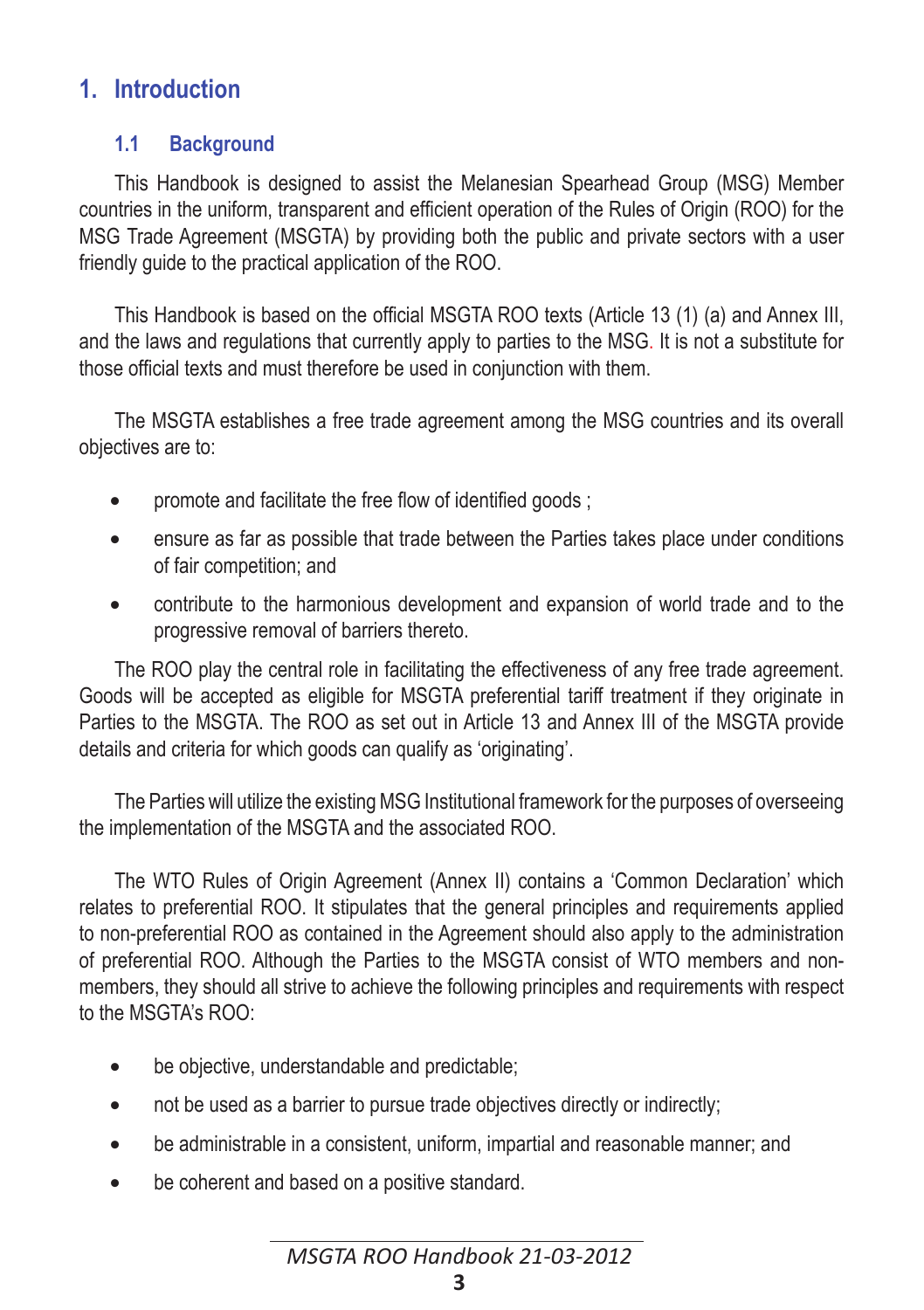The structure of the MSGTA ROO is designed to encourage processing in member countries and also to prevent countries which are not Parties to the agreement from benefiting from its preferential duty rates.

For the MSGTA to function effectively it is expected that all Parties to the Agreement will have sufficient competency in the ROO – both within the public and private sectors. Exporters must have the capacity to understand under what conditions their goods would be considered originating, and the procedures for claiming preferential treatment. Importers and officials must have the skills and capacity to verify that goods for which MSGTA preferential tariff treatment has been claimed do in fact comply with the ROO and are able to assist and answer to any queries.

## **1.2 Aims of this Handbook**

The aims of this Handbook are to:

- provide a practical and user-friendly quide to the MSGTA ROO for use by all persons involved in the conduct of MSGTA trade;
- explain the origin criteria under the MSGTA:
- explain and clarify the organisational, procedural and administrative framework for the effective implementation and operation of the MSGTA's ROO in the context of each Member countries' jurisdiction; and
- provide guidance on the issuing and verification of MSG TA Member countries Certificates of Origin.

## **1.3 MSGTA Member States**

The following countries are Members to the MSGTA: Fiji, Papua New Guinea, Solomon Islands and Vanuatu.

## **2. MSGTA Rules of Origin (ROO)**

## **2.1 Product Coverage**

Under Article 13 of the MSGTA, goods will be granted MSGTA origin status and preferential tariff treatment if they comply with the ROO as detailed in Annex III of the Agreement. Goods that will be provided preferential tariff are as follows:

- Goods under the Negative List for which preferential treatment is progressively applied; and
- • Goods not on the negative list or are excluded under Article 9.5 of the MSGTA which are duty free provided they meet the rules of origin requirements<sup>1</sup>.
- 1 Trade and Economic Officials Meeting (TEOM) Outcome on 21 March, 2012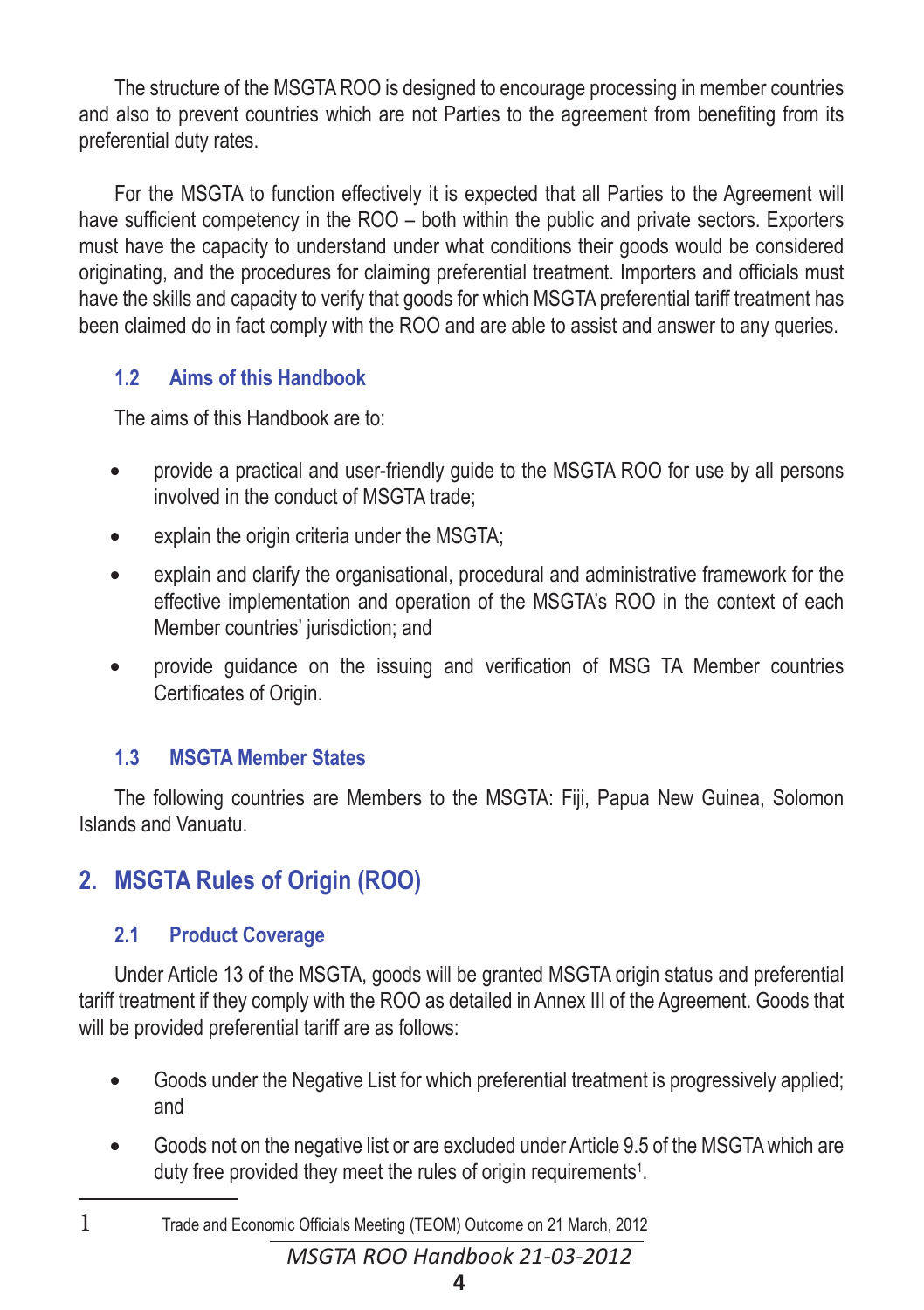The MSGTA also provides for products classified under the Harmonised Commodity Description and Coding System (HS) set out in Article 9.5, to be exempted from the MSGTA. These goods will not attract MSGTA preferential treatment (even if they do meet the criteria of "originating" goods). These goods are classified in:

- Chapter 22 Beverages, Spirits and Vinegar. All products except items described in HS Tariff code 2201, 2202 and 2209;
- Chapter 24 Tobacco and manufactured tobacco substitute:
- Chapter 27 -Mineral fuels, mineral oils and products of their distillation; bituminous mineral waxes; and
- Cane sugar HS Code 1701 1100.

These HS codes are based on HS 2007 however equivalent Chapters in earlier HS versions such as HS 2002 and future versions such as HS 2012 also apply.

## **2.2 Determination of Origin - Criteria for Preference Entitlement**

To qualify for MSGTA preferences (i.e. lower duties or duty free), originating goods must fall into one of two categories:

- 1. Goods must be `wholly produced or obtained` in the Territory of a Party; *or*
- 2. Goods must be 'sufficiently worked' in the Territory of a Party.

## **2.2.1 Goods wholly produced or obtained**

Wholly obtained products are basically raw products of a preference country. These are goods which have undergone no process of manufacture and contain no foreign parts or inputs. Goods of this category are entitled to preferential rates of duty. The following shall be considered as wholly obtained in the Parties' territories:

- (a) mineral products extracted from Party soil or from their seabed;
- (b) vegetable products harvested there;
- (c) live animals born and raised there;
- (d) products from live animals raised there;
- (e) products obtained by hunting or fishing conducted there;
- (f) products made aboard their factory ships exclusively from products referred to in subparagraph (g);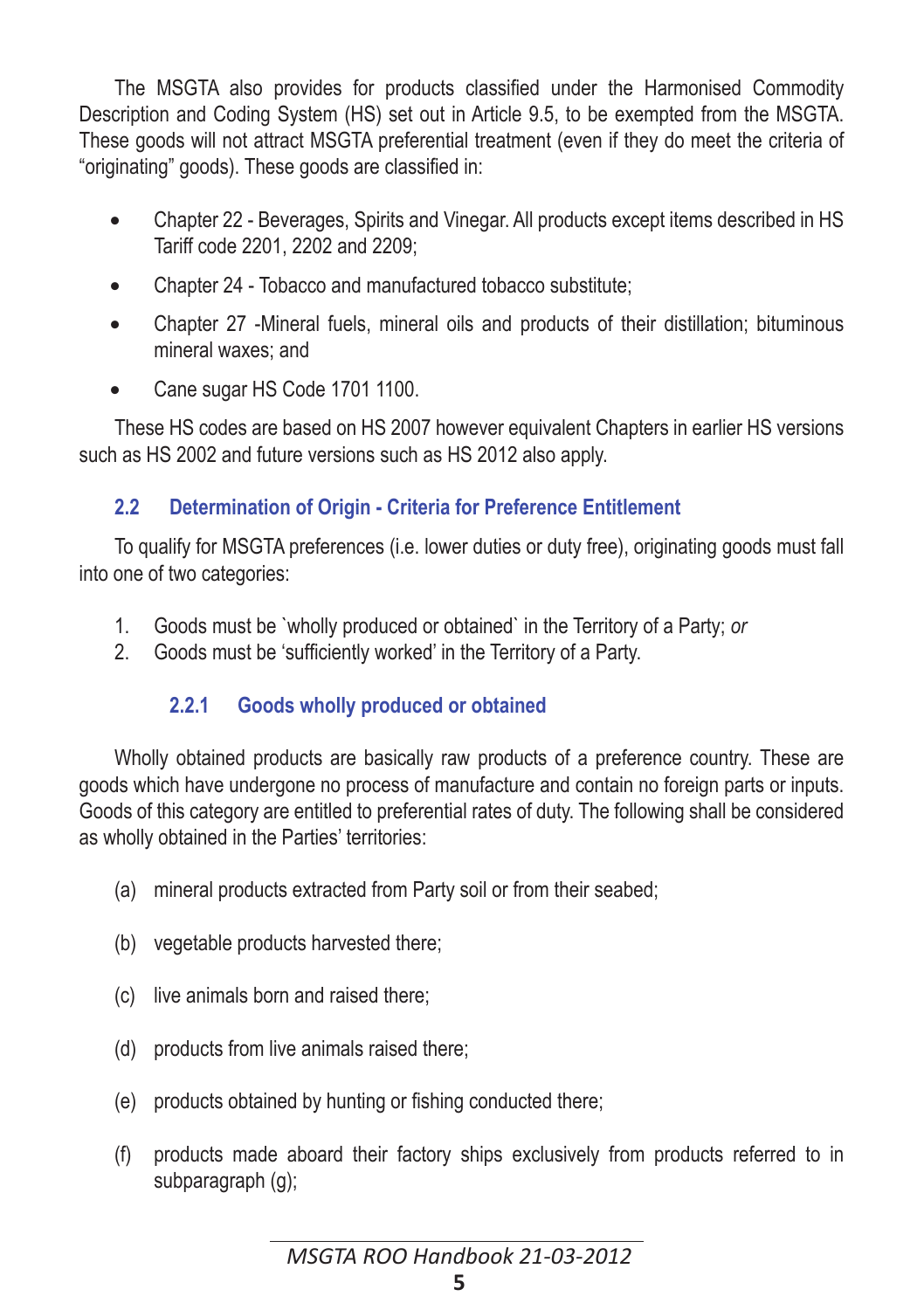- (g) products of sea fishing and other products taken from the waters under the national jurisdiction of the Parties by the Parties' vessels registered in their jurisdictions including those foreign flagged vessels licensed under the respective Parties' jurisdiction;
- (h) used articles collected there fit only for the recovery of raw materials;
- (i) waste and scrap resulting from manufacturing operations conducted there;
- (j) goods produce there exclusively from products specified in subparagraph (a) to (i).

The wholly obtained goods contain no materials imported from outside the MSGTA area and comprise two general categories of goods;

- (a) Products that have been obtained in an unprocessed state, i.e. raw produce. For example:
	- kava and beef exported by farmers or exporters from Vanuatu in their raw (unprocessed form)
	- fresh fish caught in Solomon Islands waters and exported by a fishing vessel registered in Solomon Islands will be granted MSGTA origin.
- (b) Products that are produced in a MSGTA Party exclusively from products derived from that country. For example:
	- Peeled and dried mangoes grown in PNG by PNG farmers using PNG fertilisers and packed in crates produced from wood extracts from the PNG timber industry. The production may also involve a degree of processing – which in this case would be the peeling and drying, packaging, labelling, storing and finally exporting.
	- • Fiji water sourced, purified and packaged in Fiji qualifies as a wholly obtained product from Fiji

#### **2.2.2 Goods that are 'sufficiently worked'**

These are manufactured or processed goods which consist of materials not all of which may necessarily be from MSGTA members but processing activities must occur in the MSGTA Parties.

The MSGTA ROO uses the Change of Tariff Heading (CTH) criteria in determining whether goods have been 'sufficiently worked' through the course of processing. A product is considered to be sufficiently worked or undergone substantial transformation when the product meets the minimum requirement of a change in tariff heading of the HS code in the last two digits of the six digit tariff heading which is different from those in which all the non-originating materials used in its manufacture are classified.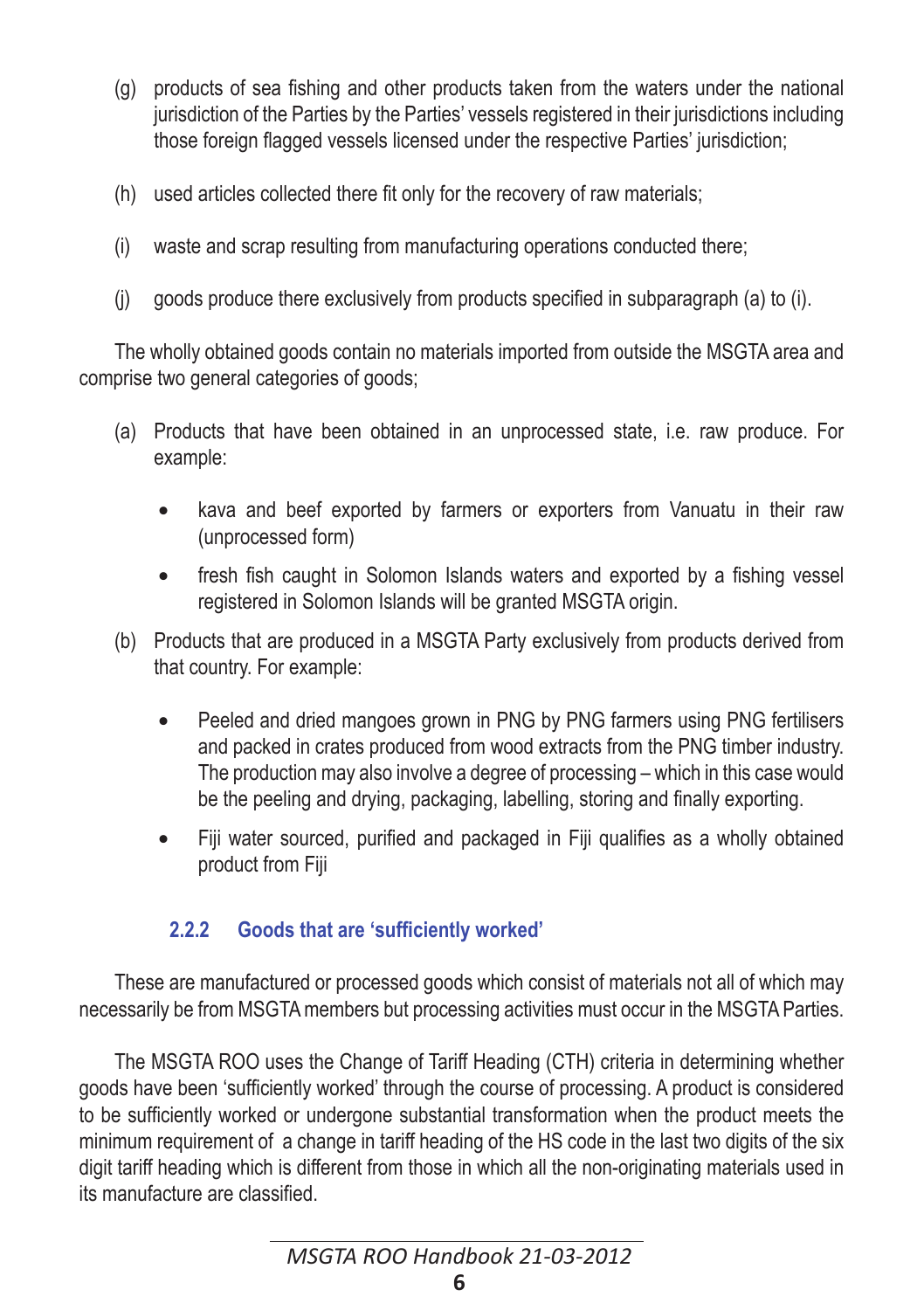Examples of goods that have been 'sufficiently worked' are as follows:

## 1. **Rice**

1006.**1**0 - Rice in husk (paddy or rough) 1006.**3**0 - Semi-milled or wholly milled rice, whether or not polished or glazed

In this instance, rice in the form of husk (paddy or rough) maybe be imported into a MSGTA Party and processed into semi-milled or wholly milled rice, whether or not polished or alazed. This process of transformation has successfully undergone a change in the last two digits of the six digit code as referred to above where rice in husk is transformed from HS code 1006.**1**0 to semi-milled or wholly milled rice with a new HS code of 1006.**3**0. Here the last 2 digits of the 6 digits have changed from **.1**0 to **.3**0 as shown above, hence qualifying for the MSGTA ROO status as sufficiently worked.

## 2. **Cement**

2523.**1**0 - Cement clinkers 2523.**2**1 - White cement, whether or not artificially coloured 2523.**2**9 - Other Cement

Another example is with cement as referred to above where cement clinkers under the six digit HS code of 2523.10 undergoes processing to obtain a new product referred to as white cement, whether or not artificially coloured under HS code 2523.21. Another transformation could be seen from Cement clinkers (HS code 2523.10) to Other cement under HS code 2523.29 also qualifying for ROO status given the change in the last two digits of the HS code from .10 to .29.

## **2.3 Processes NOT Conferring Origin - Minimum Operations or Processes**

Paragraph 4 of Annex III of the MSGTA, states that minimal operations or processes will not confer origin on goods, either by themselves or in combination with each other. Minimum operations or processes are defined as activities that are performed on goods exclusively to:

- ensure the preservation of goods in good condition for the purposes of transport or storage;
- facilitate shipment or transportation; or
- re-package or present the goods for sale.

This is to prevent schemes which comply with the literal words of the rules, but which defeat the purpose for which the ROO were designed and to encourage manufacturing and value-added activities in the MSGTA Parties.

*For example: Where a MSGTA exporter imports goods from outside the MSGTA area and simply repackages them before exporting the goods to other Parties. In this example, the repackaging does not confer origin.*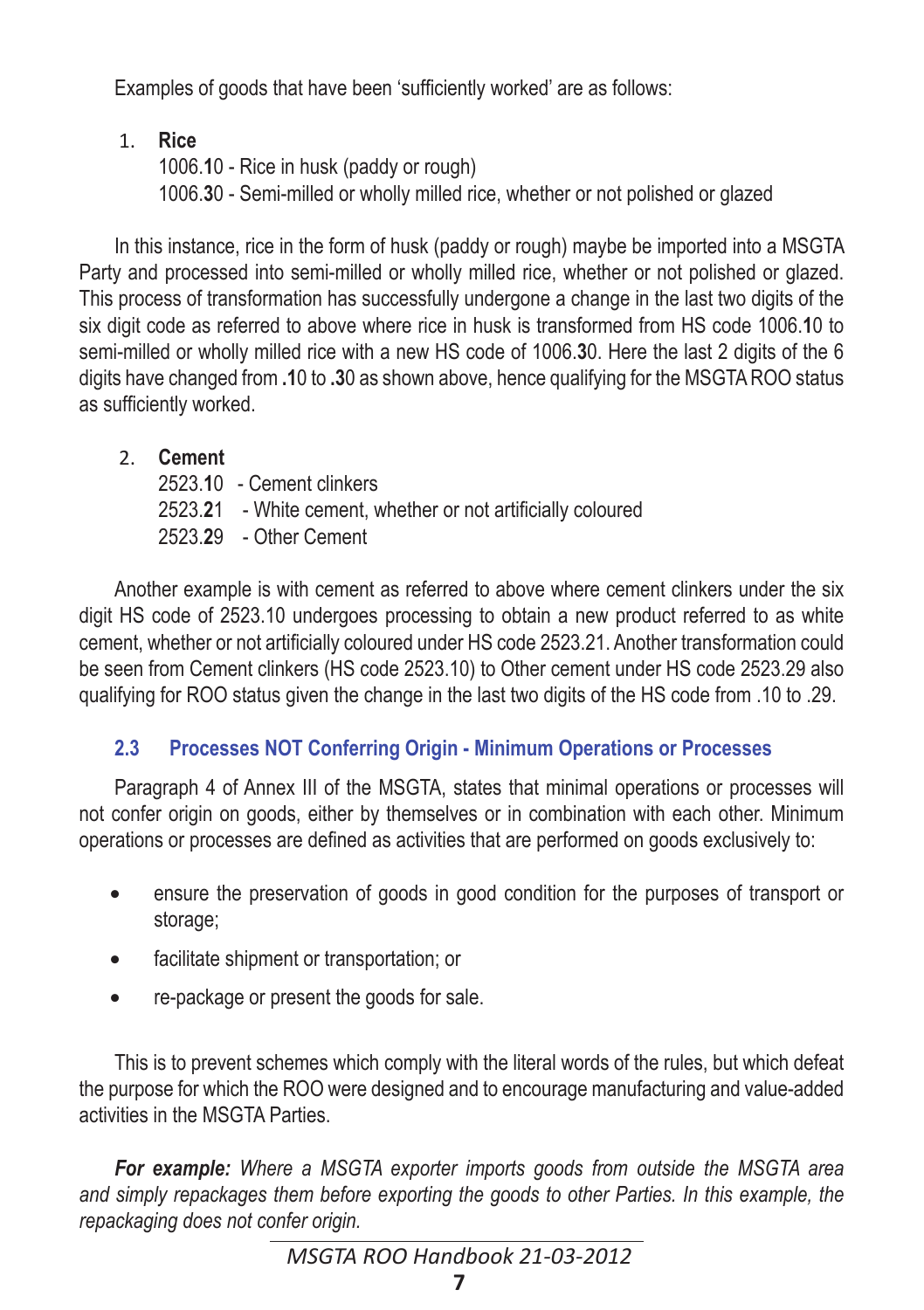## **2.4 Direct Consignment Rule (Direct Shipping)**

In order for goods to be eligible to qualify for MSGTA preference, paragraph 5 of Annex III of MSGTA states that goods must have been transported directly between the territories of the **Parties** 

Transported directly meaning either:

- **direct** from the exporting country to the importing country; *or*
- **indirect** having been shipped from the exporting country to the importing country through an intermediary country - *without entering the commerce of that intermediary country*.

The phrase "entering into the commerce" refers to more than merely being trans-shipped via a country irrespective of whether the intermediary country is a MSGTA Party or not and held in customs bond.

Paragraph 5 of Annex III of the MSGTA details the conditions under which goods exported indirectly are not considered as having entered the commerce of the intermediary country;

- (a) The entry of the goods into the intermediary country must have been required for geographical or transport requirements. *For example: - some of the transport routes between the MSGTA Parties may transit through Australia and New Zealand; and*
- (b) All operations (if any) performed on the goods while in the intermediary country must relate solely to their unloading, reloading or preservation. *For example: - refrigeration.*

In other words, for goods exported indirectly from one MSGTA Party to another to qualify for originating status they must be kept under Customs surveillance in a bonded or transit warehouse for onward shipment when transhipped through the intermediary country, such that although they have been transhipped through an intermediary country, they have been *consigned directly* from one MSGTA Party to another.

Where the goods in question do enter the commerce of an intermediary country, they **cannot** be granted originating status under the MSGTA.

*For example: a consignment of bananas, which is wholly produced in a MSGTA Party, is transhipped through Australia. Some bananas are taken from the consignment to be sold on the Australian market. The rest are repacked and subsequently exported to MSGTA Parties by the importer in Australia who then becomes the supplier of bananas to these MSGTA Parties. These bananas will have been considered to have entered the commerce of Australia and will therefore not be eligible to qualify for originating status under the MSGTA*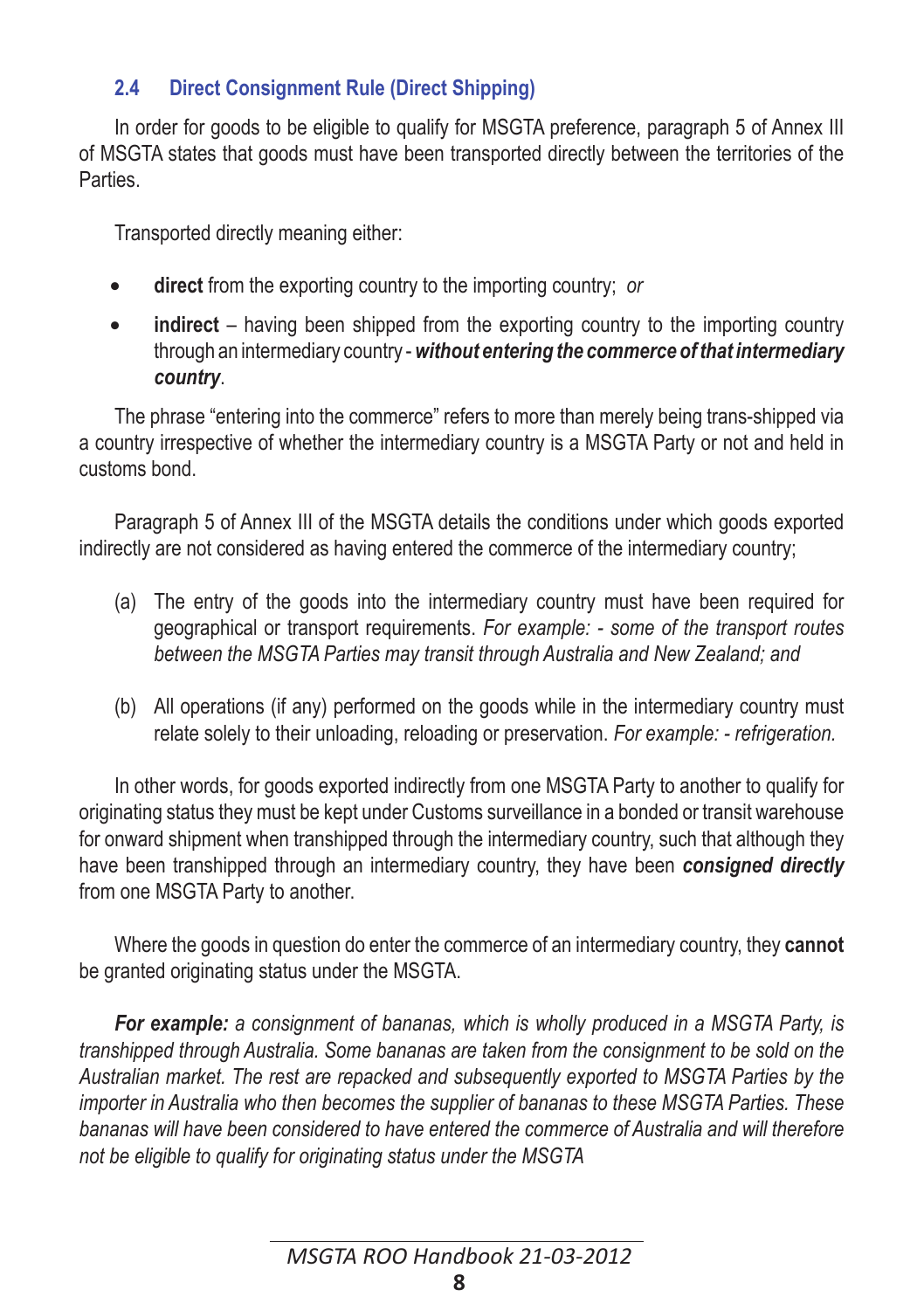## **3. Administrative Procedures for Operating the ROO**

## **3.1 The MSGTA Certificate of Origin**

The documentary evidence, which **must be** supplied by the exporter in one MSGTA Party to the importer in another to support a claim that the goods are originating, is the MSGTA **Certificate of Origin (COO)** called the MSG Form `A` .

The Form `A` must be completed by the exporter and authorised by the Customs Authority in the exporting country. The completion and authorisation as such will deem the goods eligible for the MSGTA's preferential rates of duty.

The importer requesting preferential rates of duty under the MSGTA must ensure that sufficient information is available and can be provided to the Customs authority in the importing Party should the need arise. This requires that the manufacturer or exporter of the goods provide the importer with sufficient or complete information to show that those goods meet the ROO.

Annex 5 of this Handbook contains the MSG Form `A`, along with guidelines for its completion. The Form `A` issued by the exporting Customs Authority provides to an importer the right to get goods out from the importing authorities using the MSGTA preferential duty rates.

## **3.2 Exporting Party**

## **3.2.1 Completion of Certificate of Origin – Form 'A'**

The completion of the MSG Form `A` is to be undertaken by the exporter of the products, for subsequent submission to the Customs Authorities for endorsement and certification. Because the responsibility for completion of the Form `A` lies with the exporter, the exporter himself/herself must ensure that goods so claimed as originating under the MSGTA do comply with the MSG ROO.

In order to claim MSGTA origin status on exported goods, the exporter must have the required information to substantiate his or her claim. If the exporter is the manufacturer or if he/ she is exporting products that are manufactured by others, all relevant information required for origin verification must be available and kept by the exporter.

## **3.2.2. Authorising the Certificate of Origin – 'Form `A`**

The national Customs Authority in each MSGTA Party is to be the Designated Authorising Body with responsibility for the issuance, authorisation and verification of MSGTA Rules of Origin Certificates (Form `A`).

As the Issuing Authority for these Forms, the MSG Customs Authorities have the responsibility for ensuring that sufficient supplies of the Forms `A` and when requested issue and record groups of numerically sequenced blank Form `A` certificates to Exporters.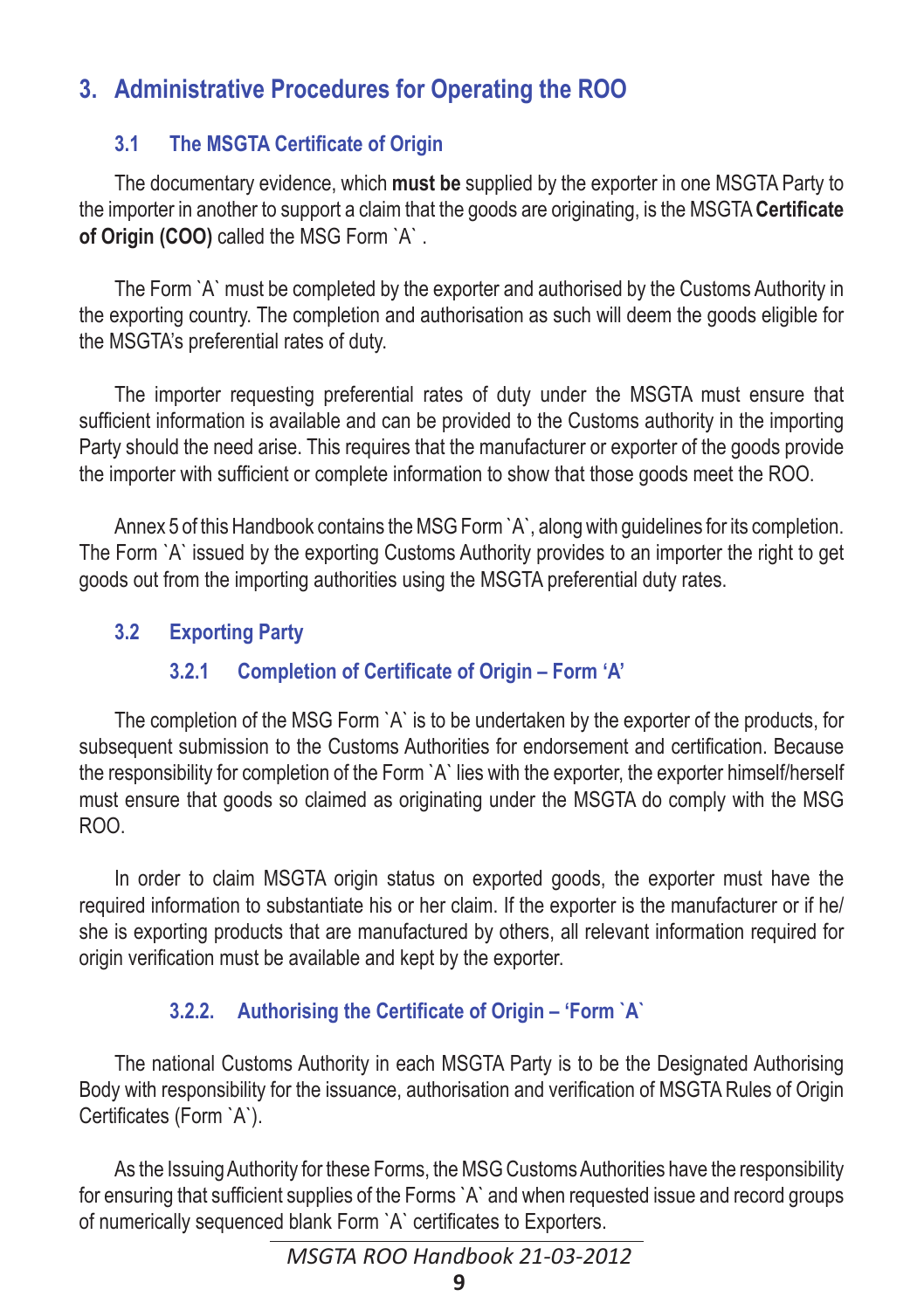All Form `A`s submitted to the importing authorities to claim MSGTA preferential treatment must be correctly and legally certified by the exporting Party. Certification from the exporting country is a legally binding document which should expedite and facilitate the documentary process in the importing country.

Before Certificates of Origin is authorised, the Customs Authority must check that the Certificate has been completed correctly and satisfy itself that the criteria of the ROO has been met. The Authority may request for any supporting evidence it deems necessary to fulfil this duty.

Authorisation of the Certificate of Origin will be carried out by the Customs Authority through the process of verifying, signing and stamping the Certificate. The impression on the origin verification stamp should be very clear to avoid raising doubt by authorities of the importing party as to its authenticity.

After the Customs Authority has signed and issued the Form `A` at the exporting country, the Form `A` shall not be subject to any other intervention by any other person or bodies (other than that related to the commercial contract on the selling and buying of the said goods).

The Form `A` needs to be completed by the exporter in triplicate and all three copies need to be provided at the time of lodgement at the Customs office. The original copy will be returned to the exporter to be forwarded and presented to the importing Customs Authority on import of the goods at the importing country. The Customs Authority in the Party of the exporter will keep a copy for compliance purposes. The Customs Authority will return one copy of the authorised Form `A` to the exporter for his/her own records.

Certified copies of the original Form 'A' are not acceptable in customs authorities of the exporting MSG Parties. However, certified faxed or electronic copies of Form A may be accepted by importing MSG Parties in accordance with national legislation.

#### **3.3 Importing Party**

#### **3.3.1 General Conditions**

For a consignment of imports to enter a MSGTA Party under MSGTA's preferential terms the importer must present to the Customs Authority of the importing country a Form `A` duly completed and signed by the exporter and authorised by the Customs Authority in the exporting country.

Once the Customs Authority has checked the seal, signature or other forms of authorisation on the Form `A` and satisfied itself that the information provided in the certificate matches that provided in the invoice and customs entry, the goods will be granted MSGTA preferential treatment.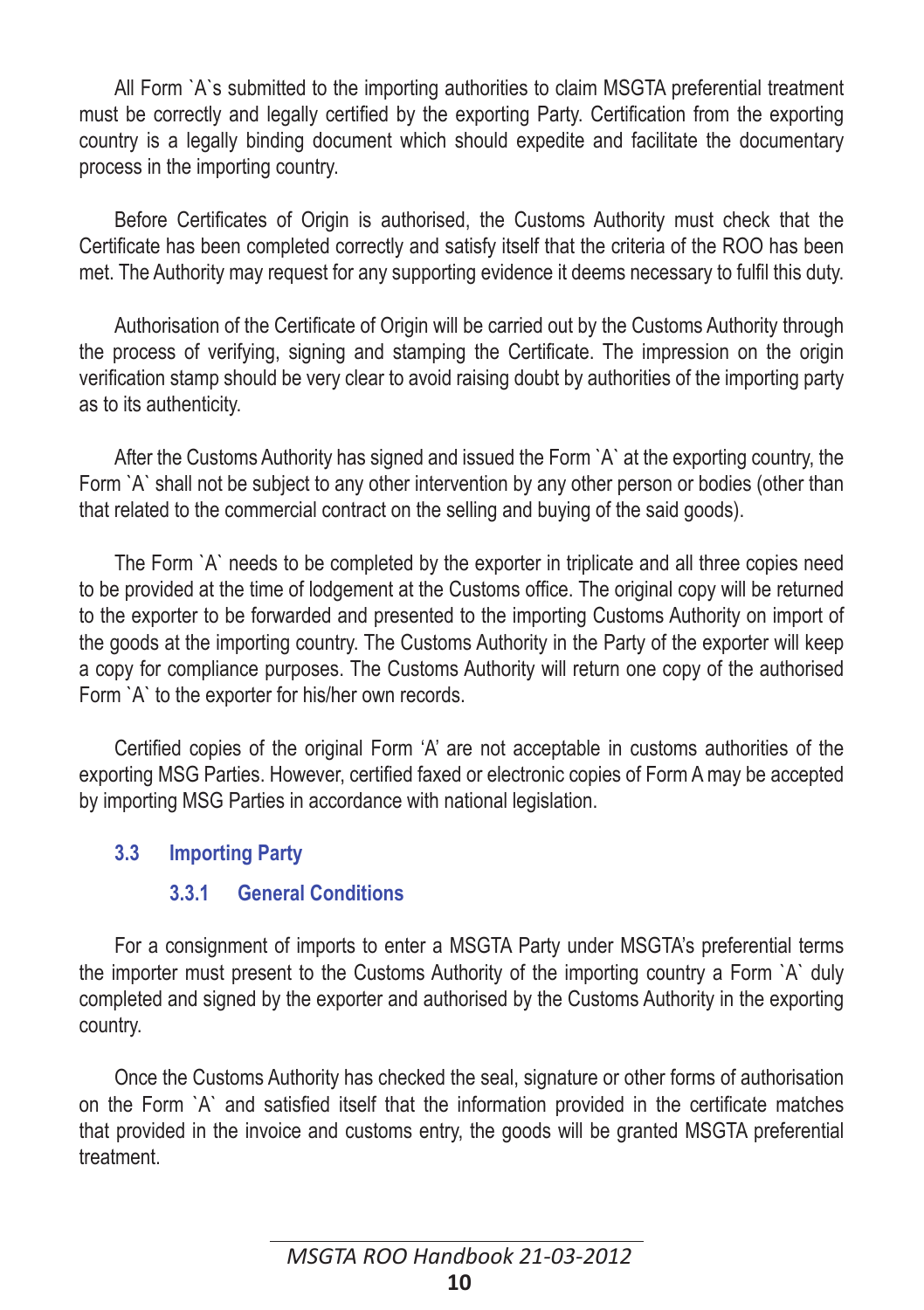#### **3.3.2 Queries**

Queries or dispute could arise if the authorities in the importing country do not accept the Certificate of Origin issued by the authorities in the exporting party.

On identification of minor omissions or mistakes in the Certificate of Origin, any rectification should be allowed to be made by the importer or the Customs authorities without rejection of the goods for preferential treatment.

On identification of more serious doubts as to the originating status of goods, dialogue and consultation between the Customs Authorities in the importing and exporting countries should be commenced in order to resolve the matter in an expeditious manner. If the issues remain unresolved by consultation, a more formal procedure should then be followed.

## **3.3.3 Procedure for Verifying Originating Status – Verification Form 'B'**

To assist exporters claim for preferential status under the MSGTA, exporters must also complete the verification form attached as Annex 06 of this handbook and referred to as Form 'B'. This verification form was agreed to at the May 2011 Customs & Quarantine Subcommittee Meeting in Nadi. This form is required to be submitted on the first shipment of a new product from an exporter of any member State or when a query relating to the origin of good is raised.

In some instances the Customs Authorities in the importing country may request that the importer acquire further information from the exporter for the purposes of verifying origin status. The exporter may then supply this information either directly to the importer or to the Customs Authorities. The Customs Authorities may also refer a verification query directly to the Customs Authority in the exporting country.

The query must clearly state where the doubts over originating status of the good have arisen and what information is necessary to resolve this query.

Verification requests on the query raised over the originating status of a particular consignment of goods may be raised. It is important that all queries of this nature are dealt with transparently and quickly to minimise costs for all those involved.

It is expected that acknowledgments of origin verification requests should be made by the exporting Customs Authority no later than five working days, and responses supplied no later than fifteen working days, following receipt of the query. Verification process shall be made by filling out the MSG TA ROO Verification form (Form 'B') and transmitting it to the other requesting party through fax, post or email. During the period of the verification process, the importing party/ agent may have the goods released for consumption, provided there is adequate security and or proof that any additional duty payable, dependent on the outcome of the query, can be collected from the importer.

If there is a breakdown in this procedure, for example queries not being responded to within fifteen working days or Customs Authorities refusing to clear goods for which there is a pending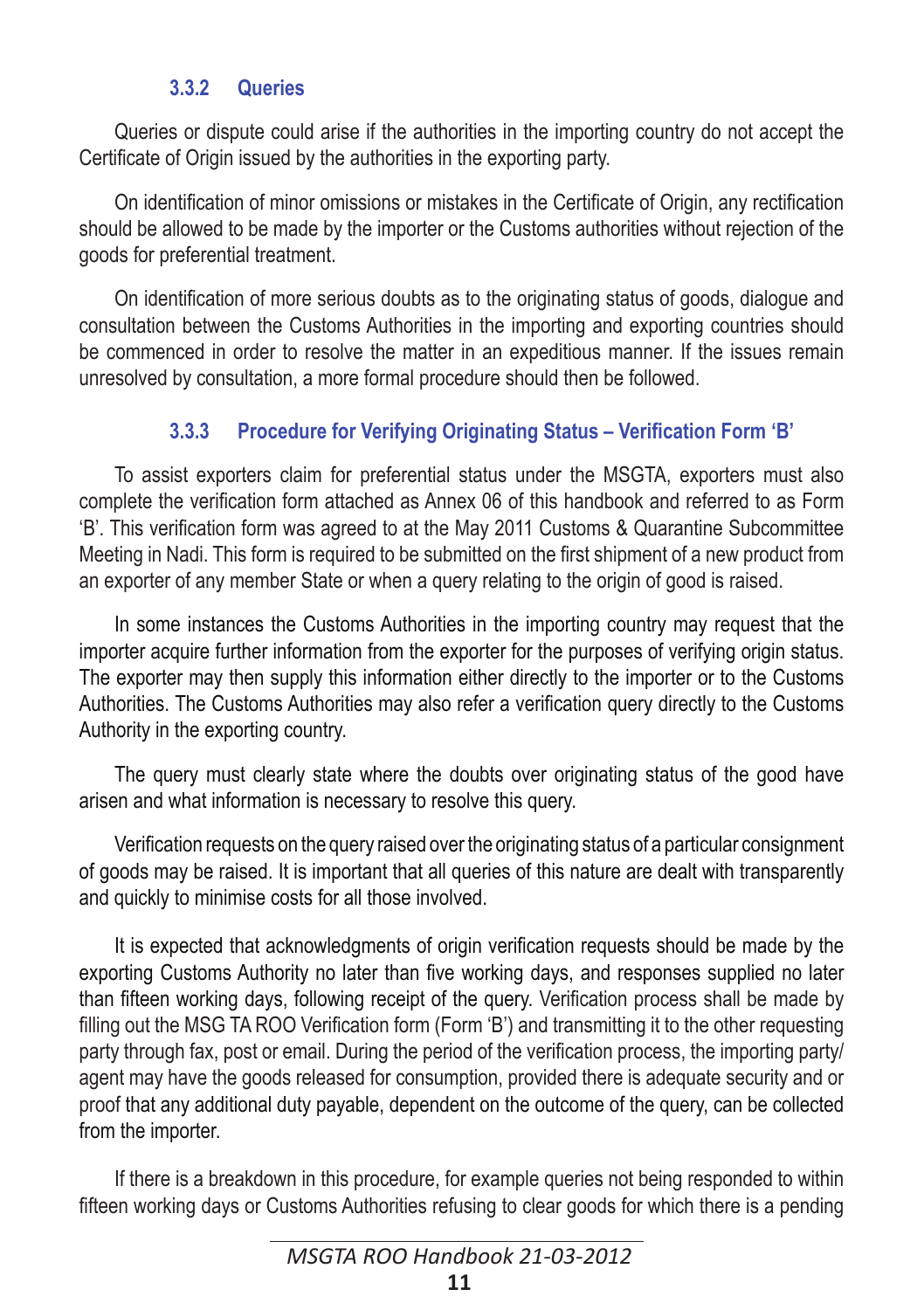originating status query, the importer should notify both the Ministry responsible for trade in his country and the MSG Secretariat who should encourage the correct operation of this procedure. Also, see later section of this Handbook relating to arbitration procedures.

## **3.4 Retention of Documents and Record Keeping**

Importers and exporters engaging in trade under the MSGTA should ensure that they keep adequate records such that they can justify origin status on any consignment of goods for which they have received or have declared preferential treatment under the MSGTA.

The minimum length of time that these records may be kept by Member countries would be in accordance with the time limits specified by their respective national laws from the date of transaction as indicated by the Form `A` to which the consignment relates.

These records must cover the following sources of information:

- custom import entries and invoices for imported inputs used in the production of the final goods.
- records of purchases of local materials.
- accounting records relating to wages, utilities and other expenses incurred in connection with the manufacture of goods which were traded under the MSGTA.
- all other information that will assist in determining whether such wholly produced or wholly obtained or manufactured goods do meet the ROO of the MSGTA.

The Member Countries' Customs Authorities, for both import and export consignments, will keep MSGTA COOs and other related documentary evidence for a minimum period of five years in accordance with national legislation.

## **3.5 Collaboration between Customs Authorities (MSGTA Article 16)**

The interdependence of Parties to the MSGTA means that there is a need for a high degree of mutual confidence and trust between them, specifically with respect to the national Customs Authorities. The smooth application of the ROO depends on cooperation and continuing dialogue amongst Customs Authorities. They not only administer the granting of preferences but are also the first body involved in any dispute.

The MSGTA contains a provision that states: `*The Parties agree to assist each other in obtaining information for the purpose of reviewing transactions made under this Agreement in order to verify compliance with the conditions set forth in this Agreement.`*

So, it is expected that each Party will, after adequate notification, cooperate with Customs Authorities (or other authority as may be designated by the disputing Parties) to support investigations in the territory of the other Party, in order to obtain evidence and verify information that have been provided or used to establish origin.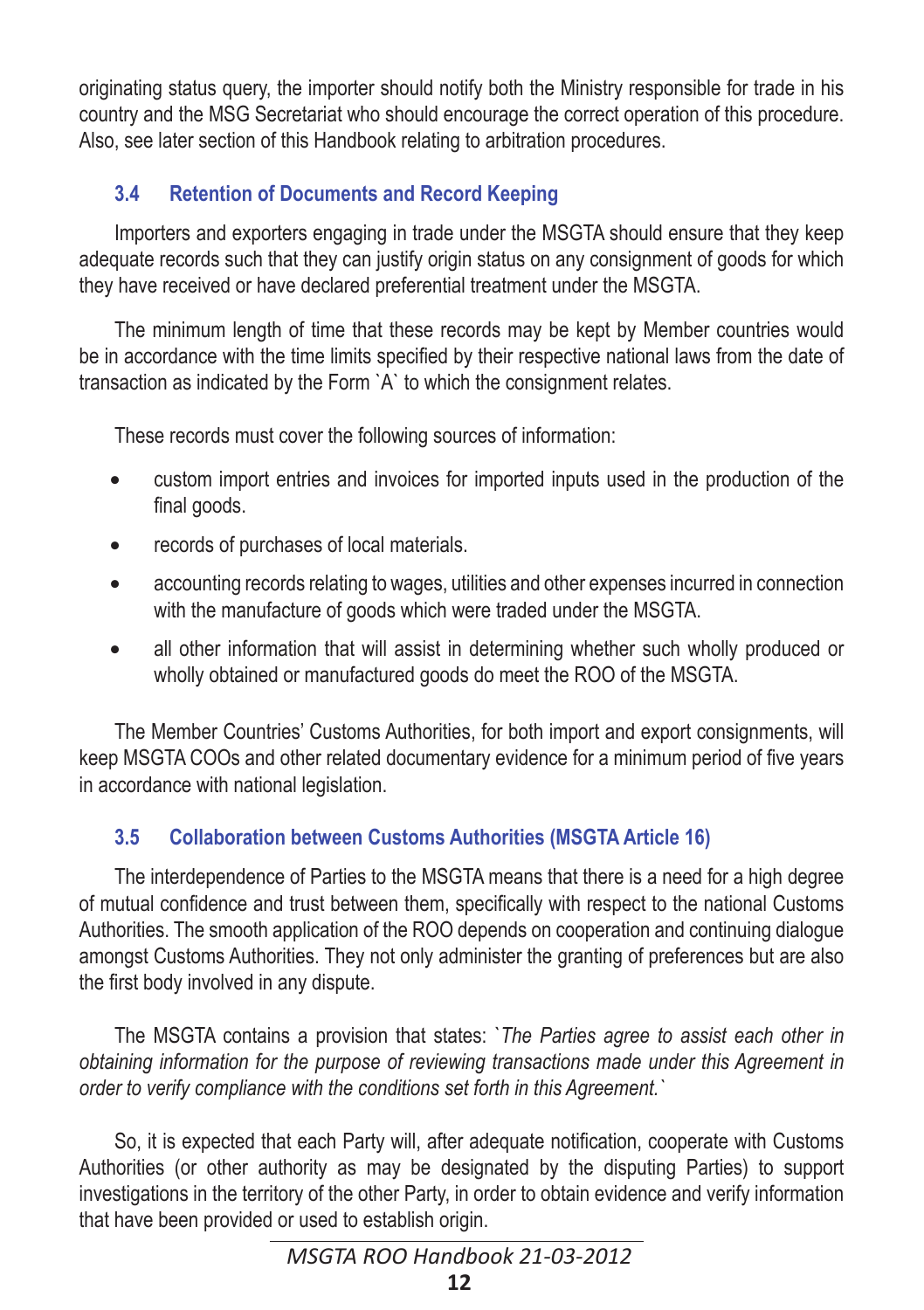Details of investigations into claims of origin must be made available to other parties to the dispute and lodged with the MSG Secretariat. The notification to the MSG Secretariat will ensure transparency in the application of the ROO and would allow them to efficiently handle any dispute should this escalate to the extent that the intervention by the MSG Secretariat is required.

Details of fraudulent claims will be submitted by MSG Member countries' Customs Authorities to the MSG Secretariat to disseminate the information to all Parties.

### **3.6 Dispute Resolution Mechanism**

Disputes between two MSGTA Parties should be mutually resolved as soon as they are raised. Any MSGTA Party may notify the other Party (or Parties) of its wish to enter into consultations regarding a ROO dispute.

Unless the Parties to the dispute otherwise agree, the arbitration procedures shall be conducted in accordance with the provisions of the MSGTA Annex V (reproduced in Annex 09 of this Handbook). The procedures are very specific and have set timeframes for actions to be completed.

## **4. Organisational Requirements for ROO Implementation**

## **4.1 National Rules of Origin Mechanisms**

The effective implementation of the ROO requires that the issuing, authorisation and verification of Certificates of Origin be carried out in a uniform, efficient and transparent manner by the Customs Authorities within each Party.

While the differences in legal procedures, trade volumes and geography among others, make the prescription of a uniform organisational structure to be adopted by all Parties undesirable, it is important that the procedures are transparent, efficient and harmonised to ensure uniform application of the MSGTA.

In each of the Member countries, there is a National Trade Facilitation Committee (NTFC) or equivalent authority that meets regularly to discuss all issues relating to facilitation of trade. However, also within its broad mandate it can consider issues relating to ROO in 'ad hoc' meetings focused towards specific areas of interest.

## **4.2 Post Clearance Control**

In exercising controls over the flow of MSGTA trade, Customs Authorities must strike a balance between facilitating trade on the one hand and mitigating against Customs fraud on the other. In this context a Post Clearance Audit (PCA) system is in all the Member countries.

The PCA system allows Member Countries' Customs Services to verify the originating status of goods after they had been cleared inwards and granted MSGTA preferential treatment. This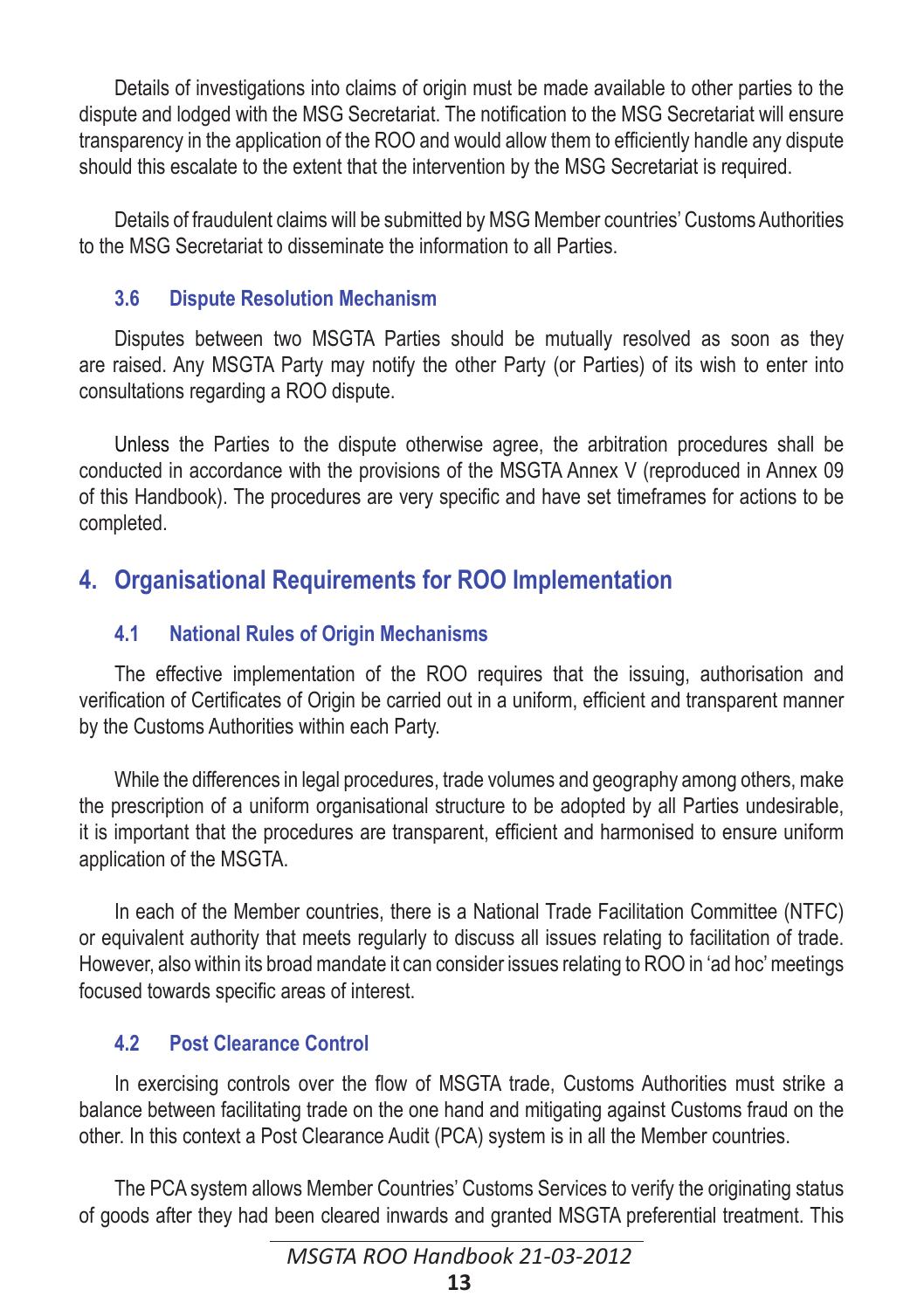system tests the adequacy of the risk management procedures in facilitating trade whilst also detecting fraudulent claims. The PCA system increases the effectiveness of risk management procedures by helping to identify the characteristics of consignments and transactions that should be fully investigated.

The principles of risk management, as promoted by the Oceania Customs Organisation (OCO), are applied when carrying out PCA controls.

### **4.3 Competencies of the Designated Authority**

The designated authorities for ROO matters are the national Customs Authorities. Customs Authorities are best placed in any national administrations to deal practically with imports and export at the border or deal with import and export matters after the legal import/export formalities had been completed.

Customs Authorities also have a sound relationship with all other national agencies and private sector groups, including importers and exporters in order for them to facilitate trade. Regular dialogue through meetings, training, seminars or public information dissemination in any form should be encouraged by each Member countries' Customs Authorities.

In respect to the enforcement of the ROO, all trade actors are also requested to actively participate to ensure the proper functioning of the MSGTA.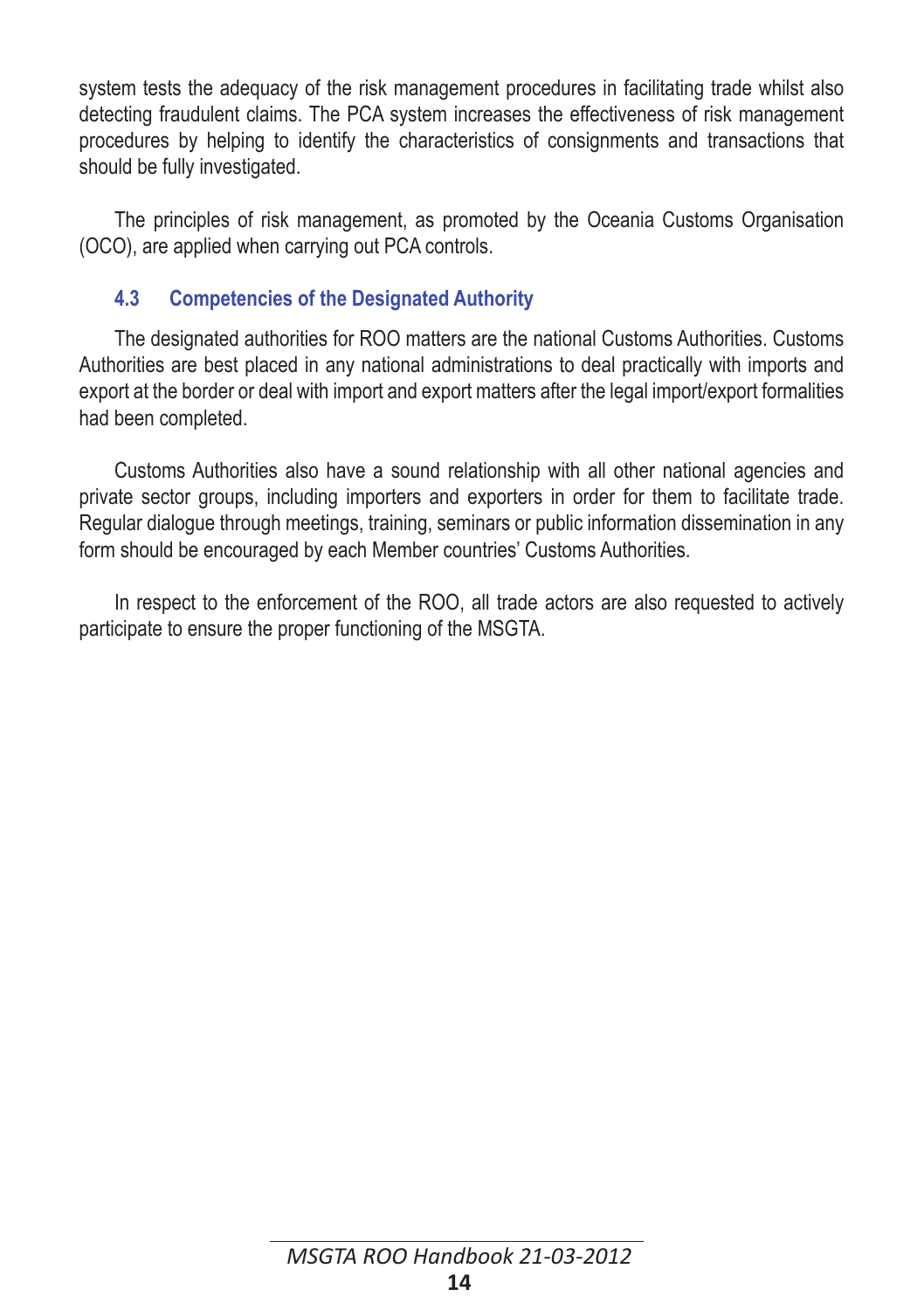## **ANNEX 01: MSGTA PREFERENTIAL TREATMENT ARTICLE 13**

The information in this annex is a replication of Article 13 of the MSGTA

**Article 13:** Preferential Treatment

- 1. For the purposes of this Agreement, goods and services shall be accepted as eligible for preferential treatment if such trade: -
	- *(a)* originate in the Parties in accordance with the rules of origin applicable to this Agreement as set forth in Annex III; or
	- *(b)* as specified in Schedule II to this Agreement.

## **ANNEX 02: MSGTA ANNEX III – RULES OF ORIGIN**

NB: The information in this annex is a replication of Annex III of MSGTA

## **RULES OF ORIGIN UNDER ARTICLE 13 (1) (a)**

- 1. For the purpose of this Agreement goods shall be accepted as originating in a Party if it has been either wholly obtained or sufficiently, worked or processed in a Party territory.
- 2. The following shall be considered as wholly obtained in the Parties territories:
	- *(a)* mineral products extracted from Party soil or from their seabed;
	- *(b)* vegetable products harvested there;
	- *(c)* live animals born and raised there;
	- *(d)* products from live animals raised there;
	- *(e)* products obtained by hunting or fishing conducted there;;
	- *(f)* products made aboard their factory ships exclusively from products referred to in subparagraph *(g)*;
	- *(g)* products of sea fishing and other products taken from the waters under the national jurisdiction of the Parties by the Parties' vessels registered in their jurisdictions including those foreign flagged vessels licensed under the respective Parties' jurisdiction;
	- *(h)* used articles collected there fit only for the recovery of raw materials;
	- *(i)* waste and scrap resulting from manufacturing operations conducted there;
	- *(j)* goods produce there exclusively from products specified in subparagraph (a) to (i).
- 3. The following shall be considered as sufficient working and processing. When the product obtained is classified in a heading, which is different from those in which all the nonoriginating materials used in its manufacture are classified, subject to paragraph 4.

The expression 'heading' shall mean the 6 digit headings used in the Harmonized Commodity Description and Coding System.

4. The following shall be considered as insufficient working or processing to confer the status of originating products whether or not there is a change of heading: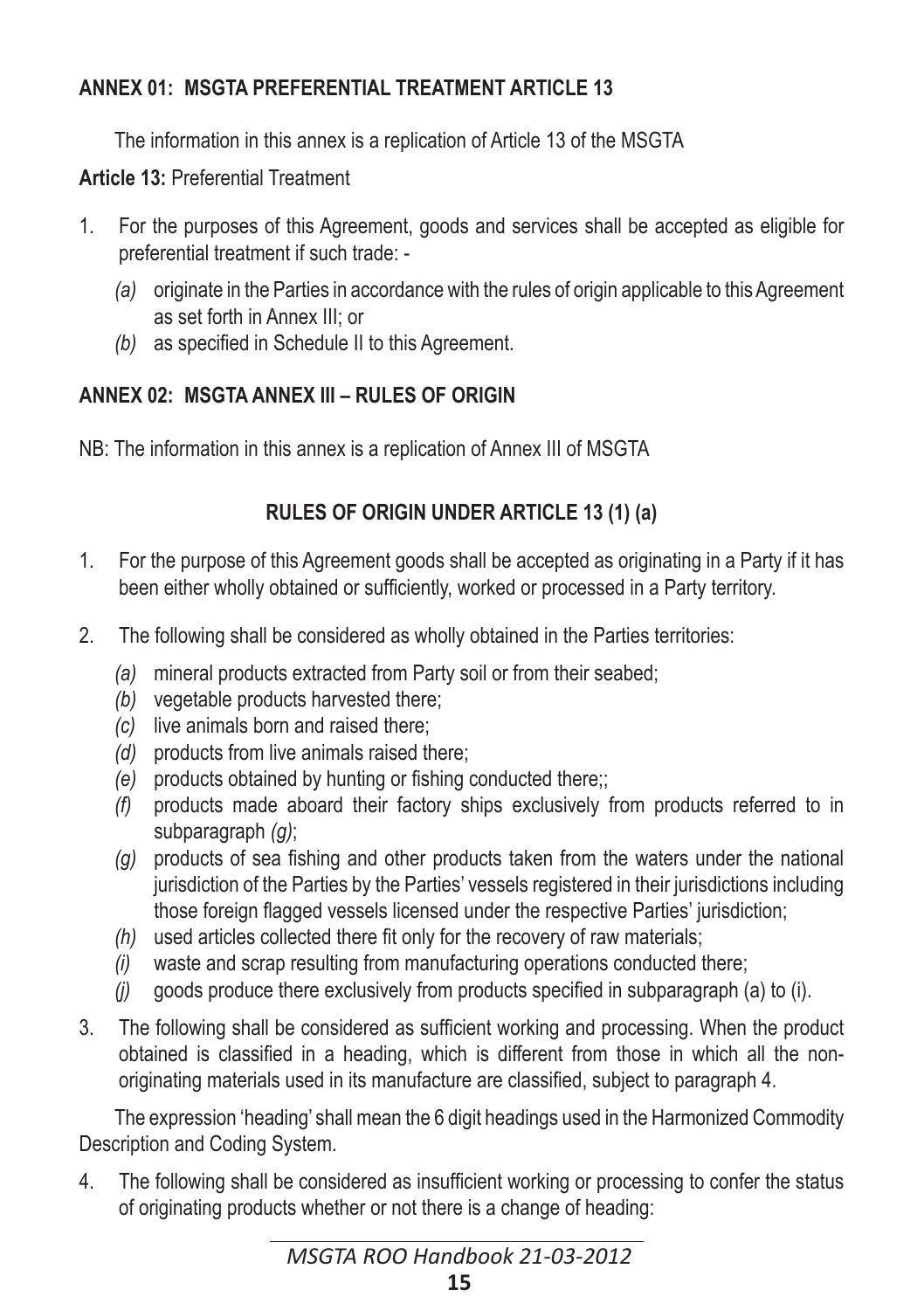- *(a)* operations to ensure the preservation of merchandise in good condition during transport and storage (ventilation, spreading out, drying, chilling, placing in salt, sulphur dioxide or other aqueous solutions, removal of damaged parts, and like operations);
- *(b)* simple operations consisting of removal of dust, sifting or screening, sorting, classifying, matching (including the making up of sets of articles), washing, painting, cutting up;
- *(c)* (i) changes of packing and breaking up and assembly of consignments;
	- (ii) simple placing in bottles, flasks, bags, cases, boxes, fixing on cards or boards, etc., and all other simple packaging operations;
- *(d)* affixing marks, labels or other like distinguishing signs on products or their packaging;
- *(e)* simple mixing of products, whether or not of different kinds, where one or more components of the mixtures do not meet the conditions laid down in this Annex to enable them to be considered as originating products;
- *(f)* simple assembly-of parts of articles to constitute a complete article;
- *(g)* a combination of two or more operations specified in subparagraphs (a) to (f)
- *(h)* slaughter of animals.
- 5. The preferential treatment provided for under this Agreement applies to products or materials, which are transported directly between the territories of the Parties.

However, goods originating in the parties and constituting one single shipment which is not split up may be transported through territory other than that of the Parties with, should the occasion arise, transhipment or temporary warehousing in such territory, provided that the crossing of the latter territory is justified for geographical reasons, that the (goods have remained under the surveillance of the customs authorities in the country of transit or of warehousing, that they have not entered into the commerce of such countries nor been delivered for home use there and have not undergone operations other than unloading, reloading or any operation designed to preserve them in good condition.

- 6. *(a)* Originating products within the meaning of this Annex shall, on import into the Parties benefit from the Agreement upon submission of a certificate of origin, Form A, a specimen of which appears in Annex II, signed by the exporter and certified by the Parties respective Customs Authorities.
	- *(b)* The exporter shall be prepared to submit a declaration setting forth all pertinent details concerning the production or manufacture of the articles covered by the certificates of origin upon request by a Party. A declaration should only be requested when a Party has reason to question the accuracy of the statement on a certificate of origin or when a Party randomly verifies certificates of origin.
	- *(c)* The Parties agree to assist each other in obtaining information for the purpose of reviewing transactions made under this Agreement in order to verify compliance with the conditions set forth in this Agreement.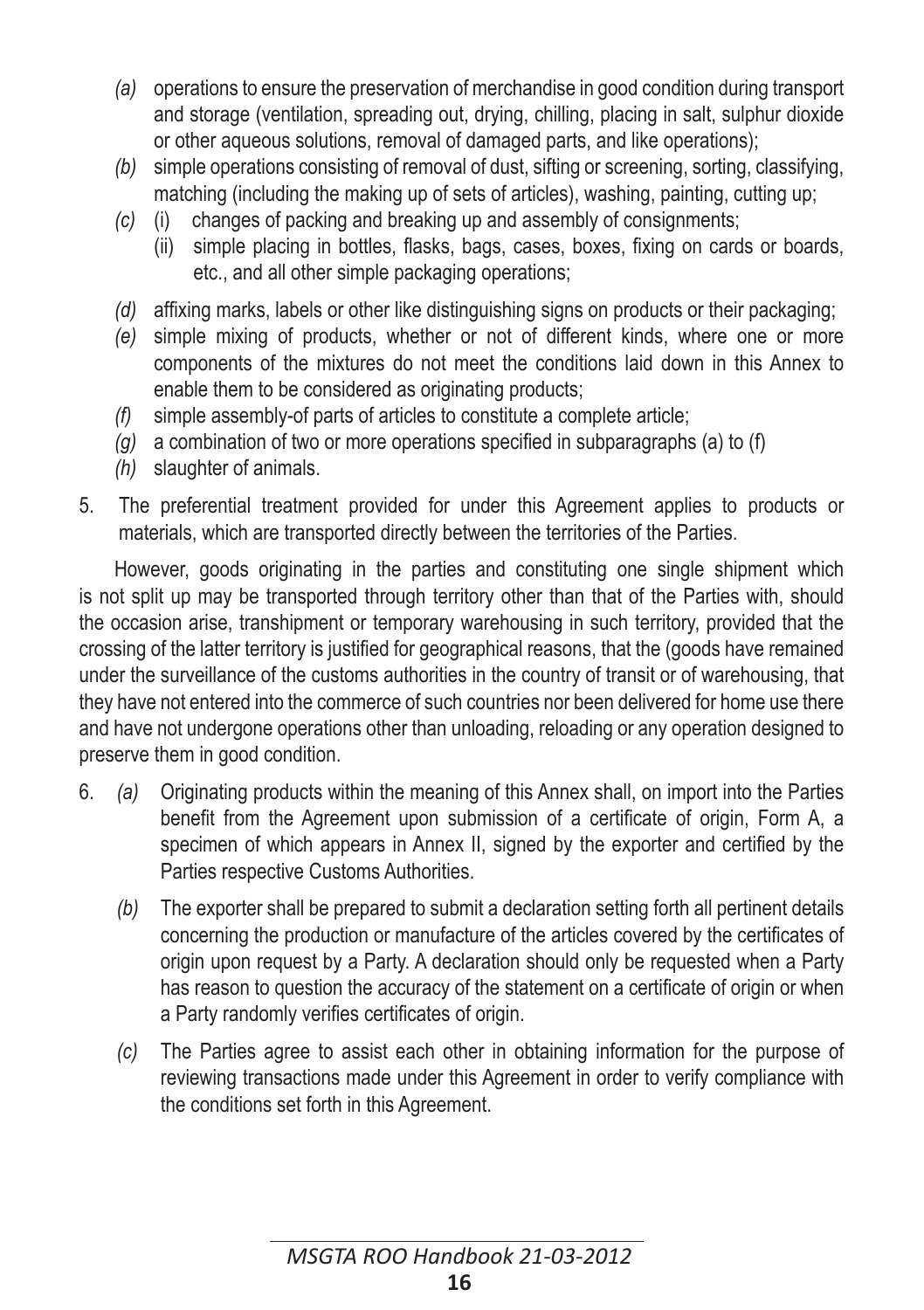## **ANNEX 03: MSGTA SCHEDULE II – EXCEPTED IMPORTS (NEGATIVE LIST)**

#### EXCEPTED IMPORTS (NEGATIVE LIST) UNDER ARTICLE 9

The following products are excepted products for each Party

### **(a) Fiji**

No excepted products.

#### (**b) Papua New Guinea**

| Description of Product                                                                                                          | <b>HS Code</b> | Rate of<br>Duty |
|---------------------------------------------------------------------------------------------------------------------------------|----------------|-----------------|
| Potato chips or slices                                                                                                          | 0712.1010      | 25%             |
| Potatoes whether or not cut or sliced but not further<br>reared                                                                 | 0712.1090      | 25%             |
| Wheat or maslin flour                                                                                                           | 1101.0000      | 10%             |
| Cereal flours other of wheat or maslin                                                                                          | 1102.0000      | 10%             |
| Flour, meal, powder, flakes, granules and pellets of<br>potatoes                                                                | 1105.0000      | 10%             |
| Flour, meal and powder of leguminous vegetables<br>(except coconut milk powder)                                                 | 1106.0000      | 10%             |
| Cane or beet sugar and chemically pure sucrose, in<br>solid<br>Form (Subject to Agreement with the State                        | 1701.0000      | 70%             |
| Prepared food obtained by the swelling or roasting of<br>cereals or cereal products in grain Form or other<br>worked<br>rain    | 1904.1000      | 15%             |
| Other prepared food obtained by the swelling or<br>roasting of cereals or cereal products in grain Form or<br>other worked rain | 1904.9000      | 15%             |
| Potatoes chips or French fries, prepared or preserved,<br>frozen                                                                | 2004.2000      | 25%             |
| Potatoes reared or reserved not frozen                                                                                          | 2005.2000      | 25%             |
| Vegetables, fruits, nuts, fruit-peel and other parts of<br>plants, reserved b sugar drained lace crystallized)                  | 2006.0000      | 25%             |
| Jams                                                                                                                            | 2007.1020      | 25%             |
| Marmalades                                                                                                                      | 2007.1040      | 25%             |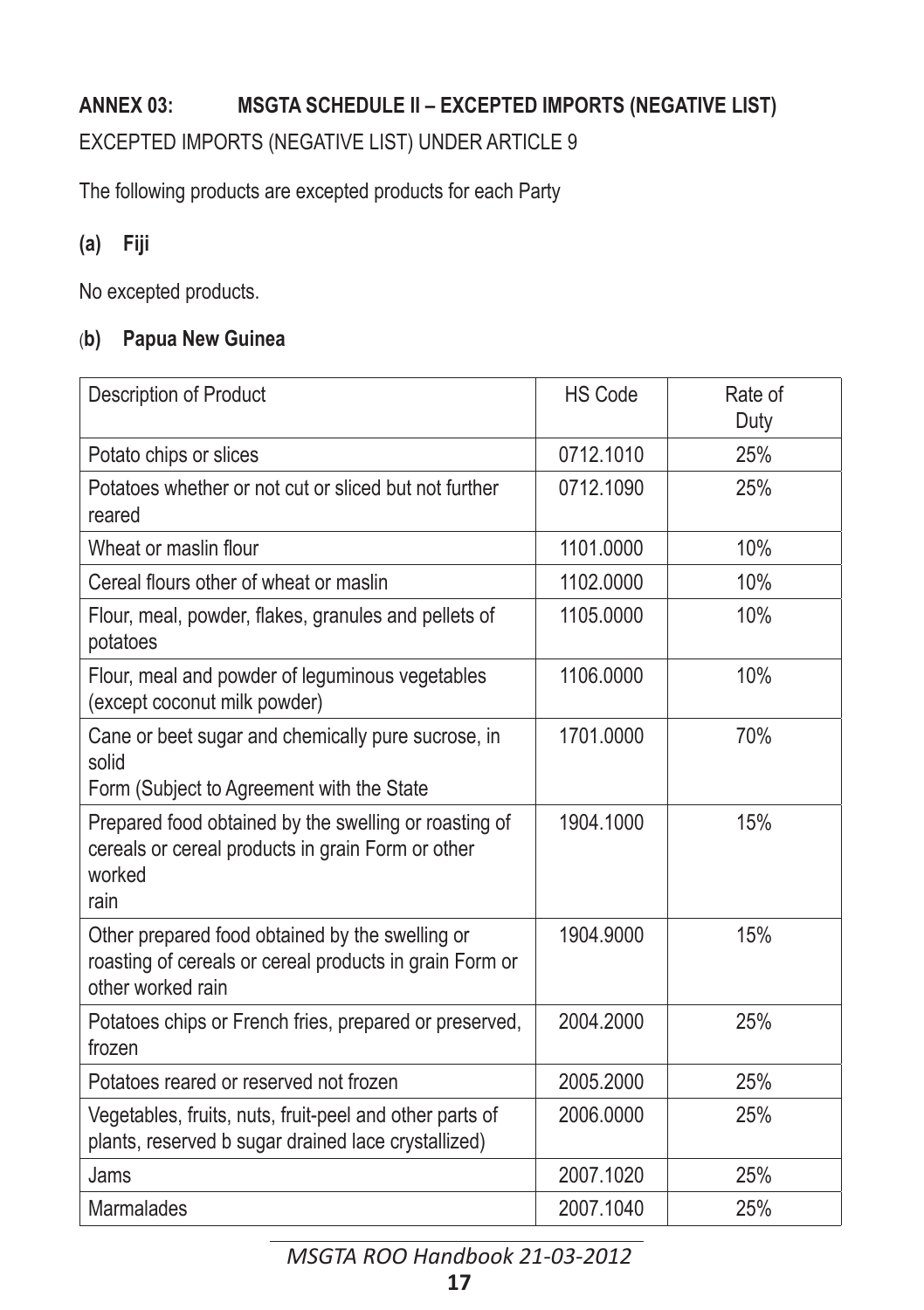| Ground-nuts (peanuts)                                                                        | 2008.1110  | 10% |
|----------------------------------------------------------------------------------------------|------------|-----|
| Peanut butter                                                                                | 2008.1120  | 10% |
| Pineapples - Prepared or reserved                                                            | 2008.2000  | 10% |
| Citrus fruits - Prepared or reserved                                                         | 2008.3000  | 10% |
| Preparations of a kind used in animal feeding                                                | 2309.9090  | 10% |
| Other paper and paperboard                                                                   | 4823.0000  | 10% |
| -Embroidery in the piece, in strips or in motifs                                             | 5810.0000  | 10% |
| Men's or boy's Trousers, bid and brace overalls,<br>breeches and shorts knitted or crocheted | 6103.4000  | 25% |
| <b>Dresses</b>                                                                               | 6104.4000  | 25% |
| Skirts and divided skirts                                                                    | 6104.5000  | 25% |
| Men's or boy's Shirts knitted or crocheted                                                   | 6105.0000  | 20% |
| Women's or girl's blouses, shirts or silk blouses knitted<br>or crocheted                    | 6106.0000  | 20% |
| T-shirts sin lets and other vests knitted and crocheted                                      | 6109.0000  | 20% |
| Jerseys                                                                                      | 6110.0000  | 25% |
| Other garments knitted or crocheted of cotton                                                | 6114.0000  | 25% |
| Other similar garments of cotton                                                             | 6115.9000  | 25% |
| Trousers, bid and brace overalls, breeches, and shorts<br>other than swimwear                | 6203.40.00 | 20% |
| <b>Dresses</b>                                                                               | 6204.40.00 | 20% |
| Skirts and divided Skirts                                                                    | 6204.50.00 | 20% |
| Trousers, bib and brace overalls, breeches and shorts<br>other than swimwear                 | 6204.60.00 | 20% |
| Men's or boy's shirts                                                                        | 6205.0000  | 20% |
| Women's or girl's blouses shirts or silk blouses                                             | 6206.0000  | 20% |
| Other men's or boy's garments                                                                | 6210.4000  | 25% |
| Other women's or girl's garments                                                             | 6210.5010  | 25% |
| Other men's or boy's garments                                                                | 6211.3000  | 25% |
| Other women's or girl's garments                                                             | 6211.4000  | 25% |
| Bed Linen table linen toilet linen and kitchen linen                                         | 6302.0000  | 20% |
| Bed Spreads, and other furnishing articles, excluding<br>those of heading 9404.0000          | 6304.0000  | 20% |
| Sails                                                                                        | 6306.3000  | 20% |
| Other made u articles including dress patterns                                               | 6307.0000  | 25% |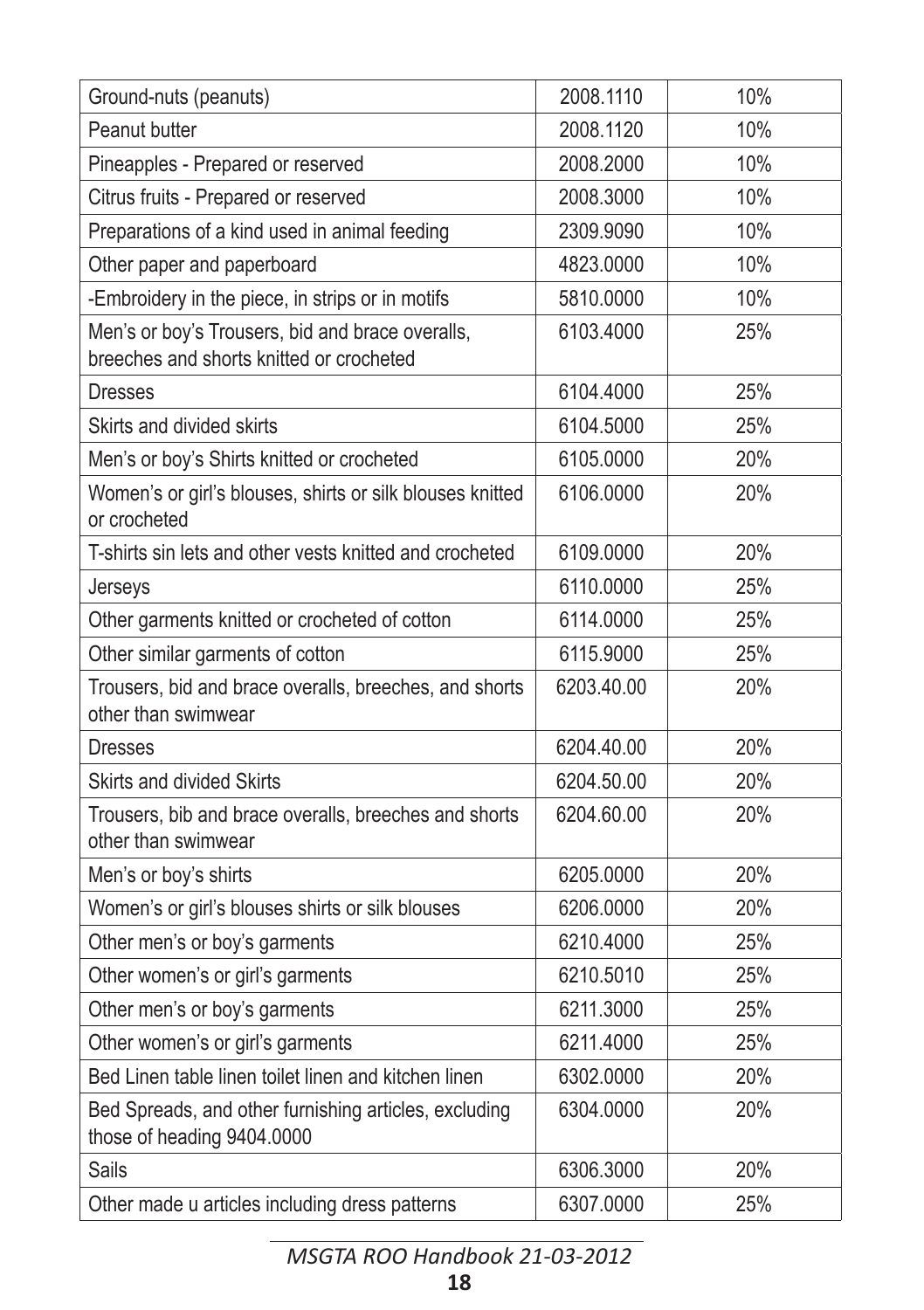| Articles of Jewellery                               | 7113.0000 | 25% |
|-----------------------------------------------------|-----------|-----|
| Goldsmiths' or silversmiths' wares                  | 7114.0000 | 25% |
| Other articles of precious metal                    | 7115.0000 | 25% |
| Imitation jewellery                                 | 7117.0000 | 25% |
| Canned Mackerel Subject to Agreement with the State | 1604.1500 | 30% |
| Salt (Subject to Agreement with the State)          | 2501.0000 | 30% |

## **(c) Solomon Islands**

| <b>TARIFF ITEM NUMBER</b> | <b>COMMODITY DESCRIPTION</b>                          | <b>DUTY RATE</b> |
|---------------------------|-------------------------------------------------------|------------------|
| 7301.0000                 | Roofing Iron                                          | 10%              |
| 7317.0000                 | <b>Nails</b>                                          | 8%               |
| 7314.1000                 | Chain Link                                            | 8%               |
| 7309.0010                 | <b>Water tank Galvanizes</b>                          | 12%              |
| 3925.1000                 | <b>Water tank Plastic</b>                             | 8%               |
| 7611.0010                 | Water tank Aluminium                                  | 20%              |
| 4418.1000                 | Joinery of wood                                       | $12\%$           |
| 9403.3000                 | Wooden furniture used in offices                      | 12%              |
| 9403.6000                 | Other wooden furniture                                | (12%             |
| 4415.1000                 | Coffins                                               | 12%              |
| 4417.0000                 | Timer turned balustrade and dowling,<br>broom handles | 12%              |
| 4415.2000                 | Bee hives                                             | 12%              |
| 4421.0000                 | Timber step ladder                                    | 12%              |
| 2105.0011                 | Ice cream                                             | 12%              |
| 2105.0090                 | Ice block                                             | 12%              |
| 2201.0000                 | Water (purified)                                      | 20%              |
| 3923.0000                 | <b>Plastic bottles</b>                                | 12%              |
| 3401.1100                 | Toilet soap                                           | 20%              |
| 2202.0000                 | Carbonated soft drinks                                | 12%              |
| 2009.9000                 | Fruit juice in UHT retail packets                     | 12%              |
| 2202.9000                 | Fruit juice                                           | 12%              |
| 2106.9090                 | Cordial                                               | 12%              |
| 1902.1190                 | Noodles                                               | 8%0              |
| 3402.0000                 | Detergent House-hold                                  | 8%               |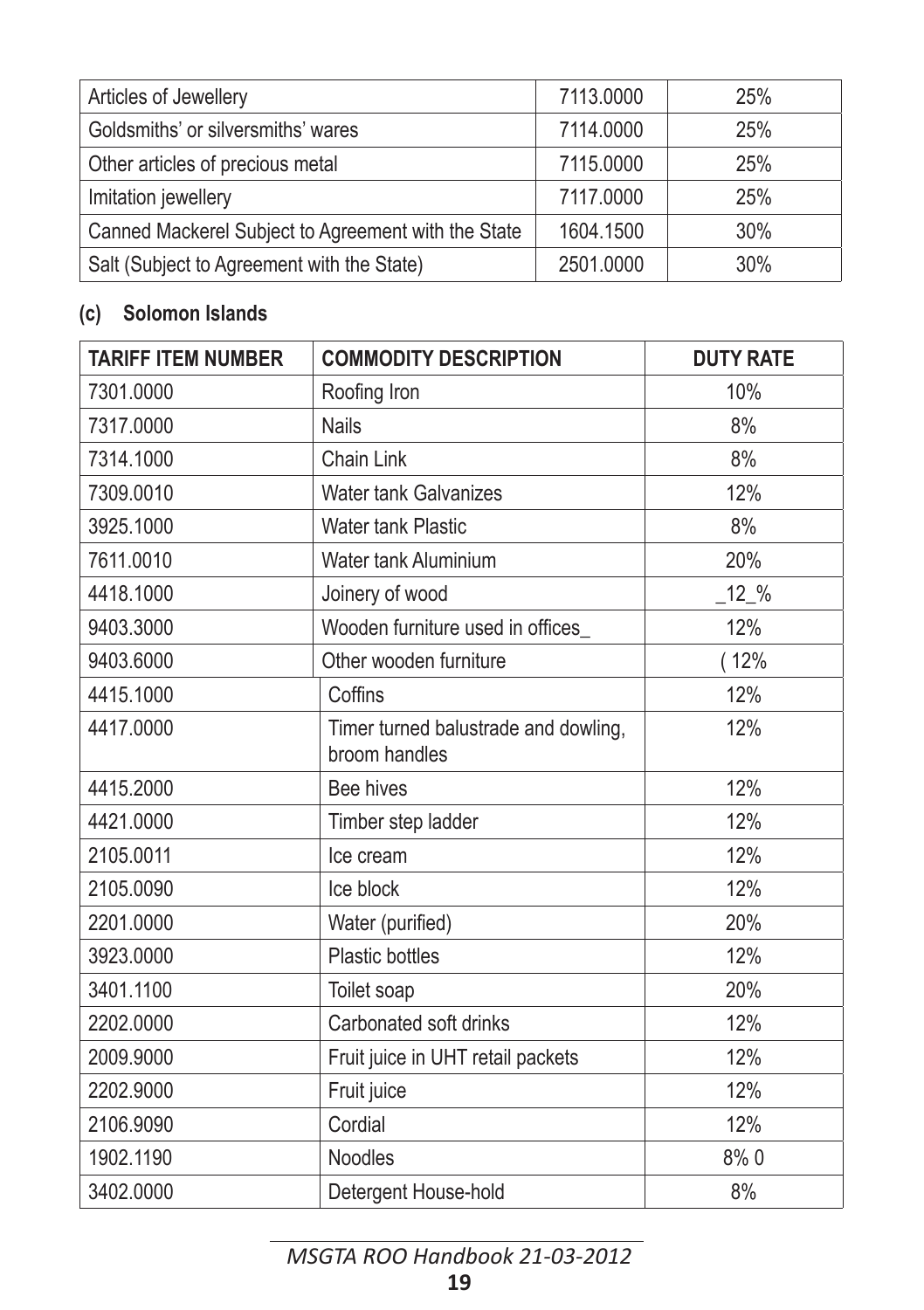| 3401.1900 | Bar washing soap                                                                  | 8%  |
|-----------|-----------------------------------------------------------------------------------|-----|
| 6103.0000 | Males uniform                                                                     | 20% |
| 6104.0000 | Female uniform                                                                    | 20% |
| 6109.9090 | T-shirts - Polo shirts                                                            | 20% |
| 3210.0000 | House hold paint                                                                  | 12% |
| 3209.0000 | Industrial paint                                                                  | 12% |
| 3208.0000 | Marine paint                                                                      | 12% |
| 8903.9110 | Canoes & boat Aluminum & fiber-<br>glass)                                         | 12% |
| 1513.1900 | Coconut oil                                                                       | 12% |
| 3303.0000 | Coconut hair oil                                                                  | 12% |
| 1101.0001 | Wheat flour                                                                       | 8%  |
| 1101.0090 | Other                                                                             | 8%  |
| 0207.1010 | Chicken Frozen or chilled                                                         | 20% |
| 1905.9010 | Ships biscuits or cabin biscuits                                                  | 8%  |
| 1905.9090 | Other biscuits                                                                    | 8%  |
| 1904.1090 | <b>Snacks Twisties</b>                                                            | 8%  |
| 1604.1410 | Canned tuna                                                                       | 12% |
| 1604.1510 | Canned fish                                                                       | 12% |
| 0407.0090 | Table e                                                                           | 20% |
| 9404.2000 | Mattresses                                                                        | 20% |
| 1507.1000 | Soya-bean crude oil                                                               | 20% |
| 1507.9000 | Other                                                                             | 20% |
| 1508.1000 | Ground-nut crude oil                                                              | 20% |
| 1508.9000 | Other                                                                             | 20% |
| 1509.0000 | Olive oil and its fractions, whether or<br>not<br>refined but chemically modified | 20% |
| 1510.0000 | Other oils                                                                        | 20% |
| 1511.1000 | Palm crude oil                                                                    | 20% |
| 1511.9000 | Other                                                                             | 20% |
| 1512.1100 | Sunflower-seed or Safflower crude oil.                                            | 20% |
| 1512.1900 | Other                                                                             | 20% |
| 1512.2100 | Cotton-seed crude oil, whether or not<br>oss of has been removed.                 | 20% |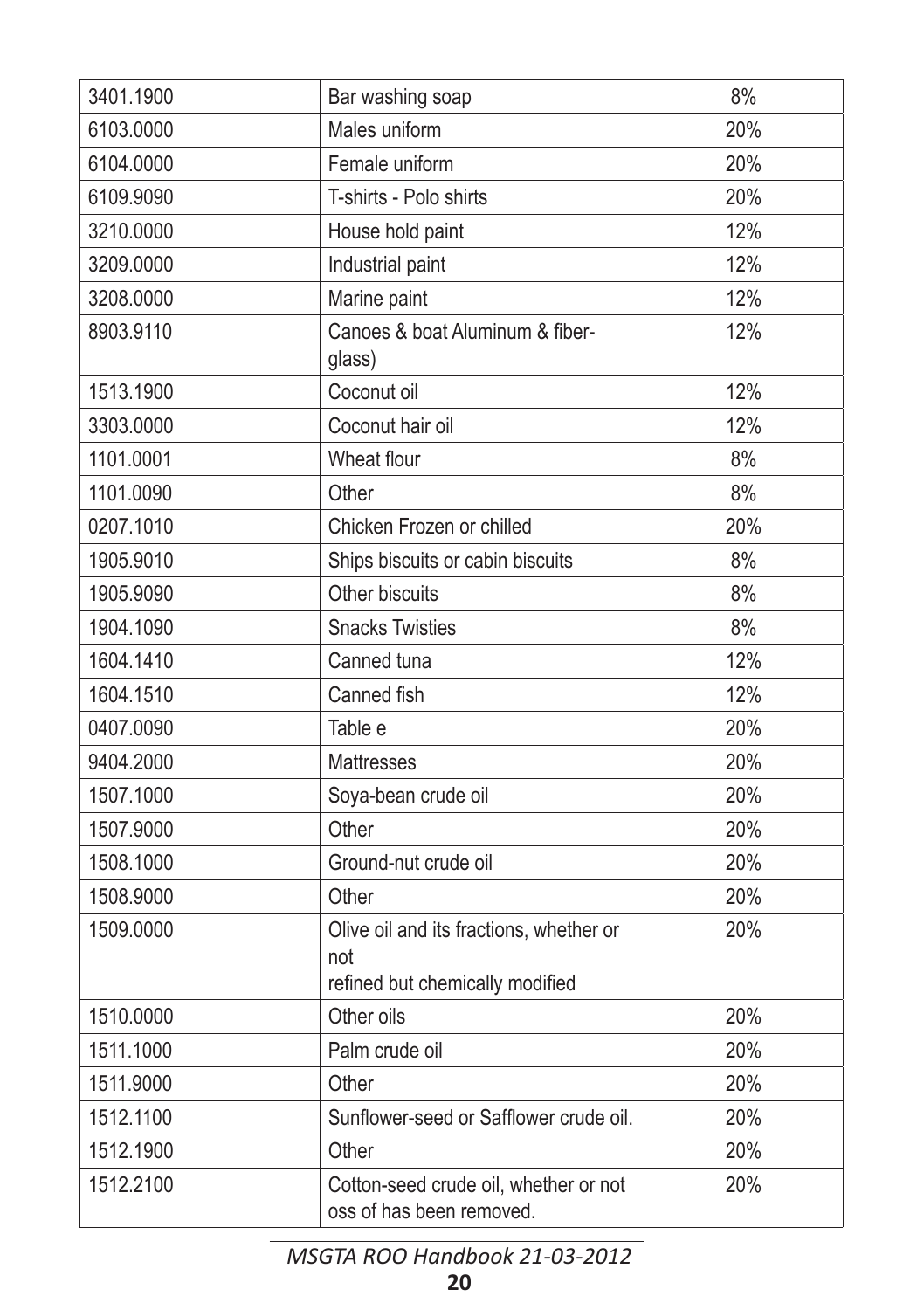| 1512.2900 | Other                                                         | 20% |
|-----------|---------------------------------------------------------------|-----|
| 1513.1100 | Coconut (Copra) crude oil.                                    | 12% |
| 1513.1900 | Other                                                         | 12% |
|           |                                                               |     |
| 1513.2100 | Palm kernel or babassu crude oil.                             | 12% |
| 1513.2900 | Other                                                         | 12% |
| 1514.1000 | Rae colza or mustard crude oil.                               | 20% |
| 1514.9000 | Other                                                         | 20% |
| 1515.1100 | Other fixed vegetable fats and oil<br>(Linseed)<br>crude oil. | 12% |
| 1515.1900 | Other                                                         | 12% |
| 1515.2100 | Maize Corn crude oil                                          | 12% |
| 1515.2900 | Other                                                         | 12% |
| 4418.2000 | Doors and their frames and threshold.                         | 12% |
| 4418.5000 | Roofing tiles shingles and shakes.                            | 12% |
| 2804.0000 | Hydrogen, rare gases and non-metals                           | 20% |
| 2849.0000 | Carbides, whether or not chemically<br>defined.               | 20% |
| 9406.0000 | Pre-fabricated Houses.                                        | 12% |

## **(d) Vanuatu**

| <b>Tariff Code</b> | <b>Description</b>                               | <b>Tariff Rate</b> |
|--------------------|--------------------------------------------------|--------------------|
| 0207.11            | Fresh or chilled whole chickens                  | 30%                |
| 0207.12            | Frozen whole chickens                            |                    |
| 04.03.10           | Yoghurt                                          | 30%                |
| 04.07.0090         | Birds eggs, in shell, fresh, preserved or cooked | 30%                |
| 09.01              | Coffee not roasted                               |                    |
| 0901.11            | Not decaffeinated                                |                    |
|                    |                                                  | 25%                |
|                    | Coffee roasted                                   |                    |
| 0901.21            | Not decaffeinated                                |                    |
|                    |                                                  | 25%                |
| 1602.5000          | Canned beef                                      | 30%                |
| 1905.9000          | <b>Breakfast crackers</b>                        | 20%                |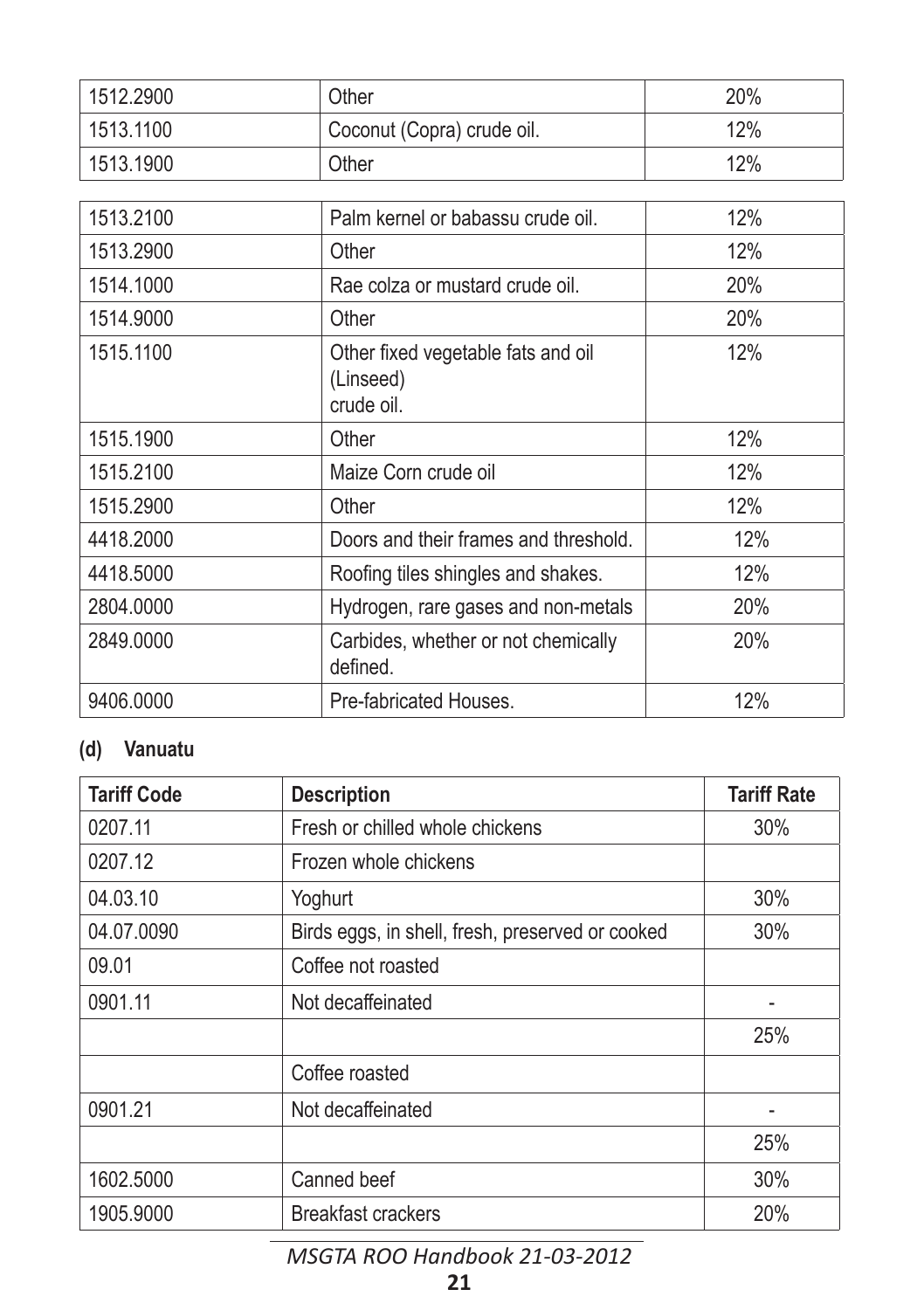| 2009    | Fruit juices (including grape must) and vegetable<br>juices, unfermented and not containing added<br>spirit, whether or not containing added sugar or<br>sweetening matter. | 30%  |
|---------|-----------------------------------------------------------------------------------------------------------------------------------------------------------------------------|------|
| 2009.11 | Frozen orange juice                                                                                                                                                         |      |
| 2009.40 |                                                                                                                                                                             |      |
| 2009.80 | Pineapple juice                                                                                                                                                             |      |
| 2009.90 | Juice of any other single fruit                                                                                                                                             |      |
|         | Mixture of juices                                                                                                                                                           |      |
| 2105.00 | Ice - cream                                                                                                                                                                 | 130% |
| 2201.10 | Mineral water unsweetened                                                                                                                                                   | 30%  |
| 3208.10 | Paint Based on polyester                                                                                                                                                    | 30%  |
| 3208.20 | Paint Bases on acrylic or vinyl polymers                                                                                                                                    |      |
| 3208.90 | Other paints                                                                                                                                                                |      |
| 3209.10 | Paints based on acrylic or vinyl polymers                                                                                                                                   |      |
| 3209.90 | Other paints                                                                                                                                                                |      |
| 3210.00 | Other paints and varnishes                                                                                                                                                  |      |
| 3401.11 | Soap for toilet use                                                                                                                                                         | 10%  |
| 3401.20 | Soap in other Forms                                                                                                                                                         | 30%  |
| 3401.19 | (Coconut Soap products) Soap and organic sur-<br>face- active products in bars, etc, nes                                                                                    | 130% |
| 3402.10 | Anionic-Organic Surface-active agents                                                                                                                                       | 30%  |
| 3402.12 | Cationic                                                                                                                                                                    | 30%  |
| 3402.13 | Non-ionic                                                                                                                                                                   | 30%  |
| 3402.19 | Other                                                                                                                                                                       | 30%  |
| 3925.10 | Poly tanks, Fiberglass water tanks and eskies                                                                                                                               | 30%  |
| 44.07   | Sawn timber                                                                                                                                                                 | 30%  |
| 4407.10 | Coniferous                                                                                                                                                                  |      |
| 4407.24 | Other of tropical wood specified in subheading<br>Note 1 to this chapter  Viola, Mahogany (swiet-<br>enia spp), Imbula and Balsa                                            |      |
| 4407.25 | Dark red Meranti, Light Red Meranti and Meranti                                                                                                                             |      |
| 4407.26 | bakau                                                                                                                                                                       |      |
|         | White Lauan, White Meranti, White Seraya, Yellow                                                                                                                            |      |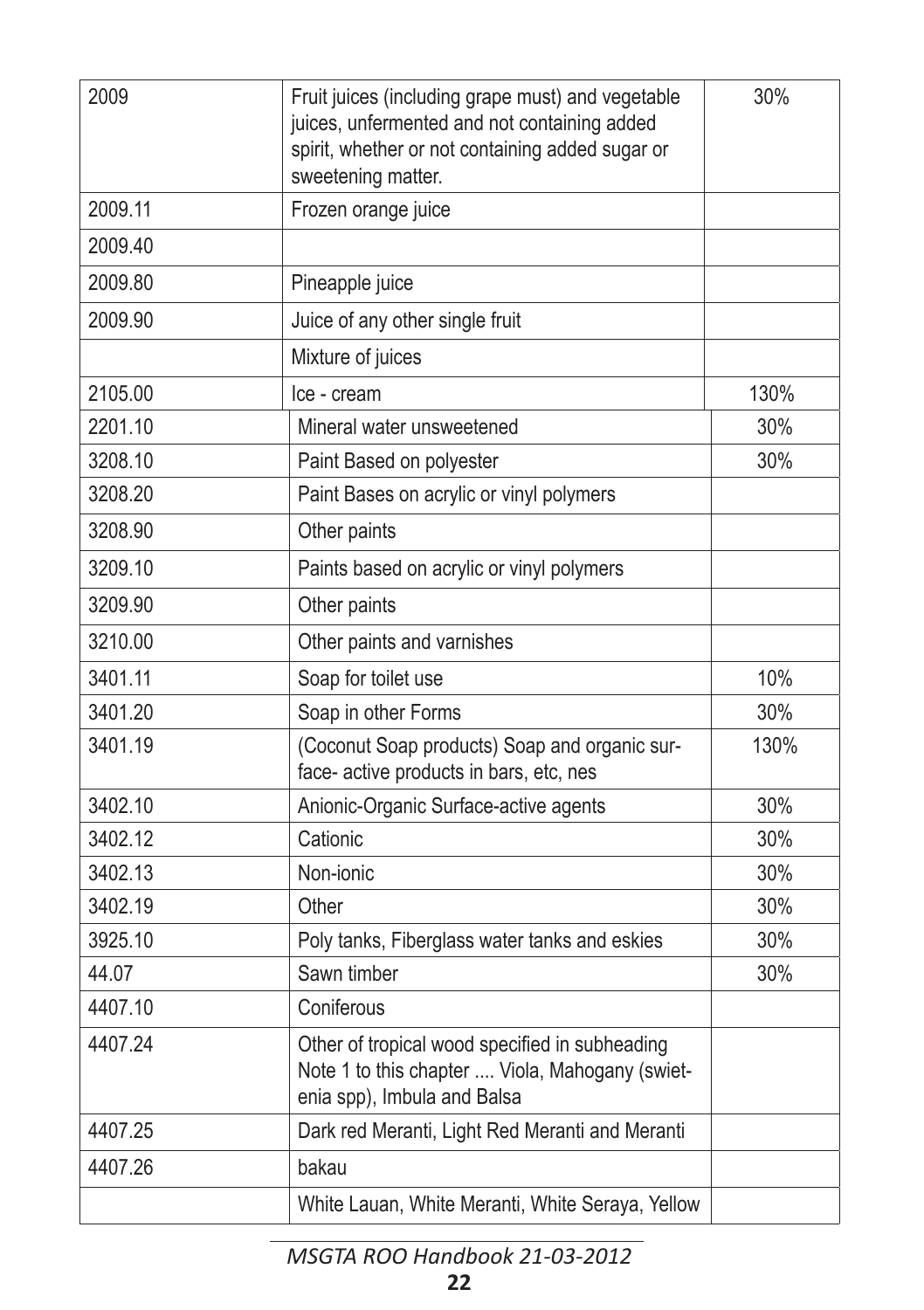| 4407.29   | Meranti and Alain                                                                         |     |
|-----------|-------------------------------------------------------------------------------------------|-----|
| 4407.91   | Other                                                                                     | 30% |
| 4407.92   | Of oak (Ouercusspp)                                                                       | 30% |
| 4407.99   | Of beech (Fagus spp)                                                                      | 30% |
|           | Other                                                                                     |     |
| 4818.1000 | Toilet paper                                                                              | 30% |
| 6204      | Dresses -                                                                                 |     |
| 6204.42   | (Island Dresses/MARI BROUSES)                                                             | 15% |
| 6204.43   | Of cotton                                                                                 | 15% |
| 6204.44   | Of Synthetic Fibers                                                                       | 15% |
| 6204.49   | Of artificial Fibers                                                                      | 15% |
|           | Of other textile material                                                                 |     |
| 7210.4100 | Corrugated                                                                                | 15% |
| 7210.4900 | Other corrugated                                                                          | 15% |
| 7210.70   | Painted, varnished or coated with plastics                                                | 15% |
| 7210.90   | Other plated or coated with aluminum                                                      | 15% |
| 7308.30   | Doors windows and their frames and thresholds                                             | 15% |
| 7309.00   | Reservoirs, tanks and similar containers of iron or                                       | 30% |
| 7310.10   | steel                                                                                     |     |
| 7310.29   | Tanks, and similar containers of iron or capacity<br>not exceeding 300 litres steel, of a |     |
|           | Tanks of iron or steel exceeding 300 litres                                               |     |
| 7610.10   | Doors, windows and their frames and thresholds<br>for                                     | 30% |
| 7610.90   | doors                                                                                     |     |
| 7611.00   | Aluminum structures and parts of structures                                               |     |
|           | Aluminum reservoirs and tanks                                                             |     |
| 8903.91   | Aluminum & Fiberglass boats                                                               | 25% |
| 8903.99   | Aluminum & Fiberglass boats 4 - 8 meters inclu-<br>sive                                   | 30% |
| 9401.80   | Fiberglass furniture                                                                      | 30% |
| 9403.30   | Wooden furniture of a kind used in offices                                                | 30% |
| 9403.40   | Wooden furniture of a kind used in the kitchen                                            |     |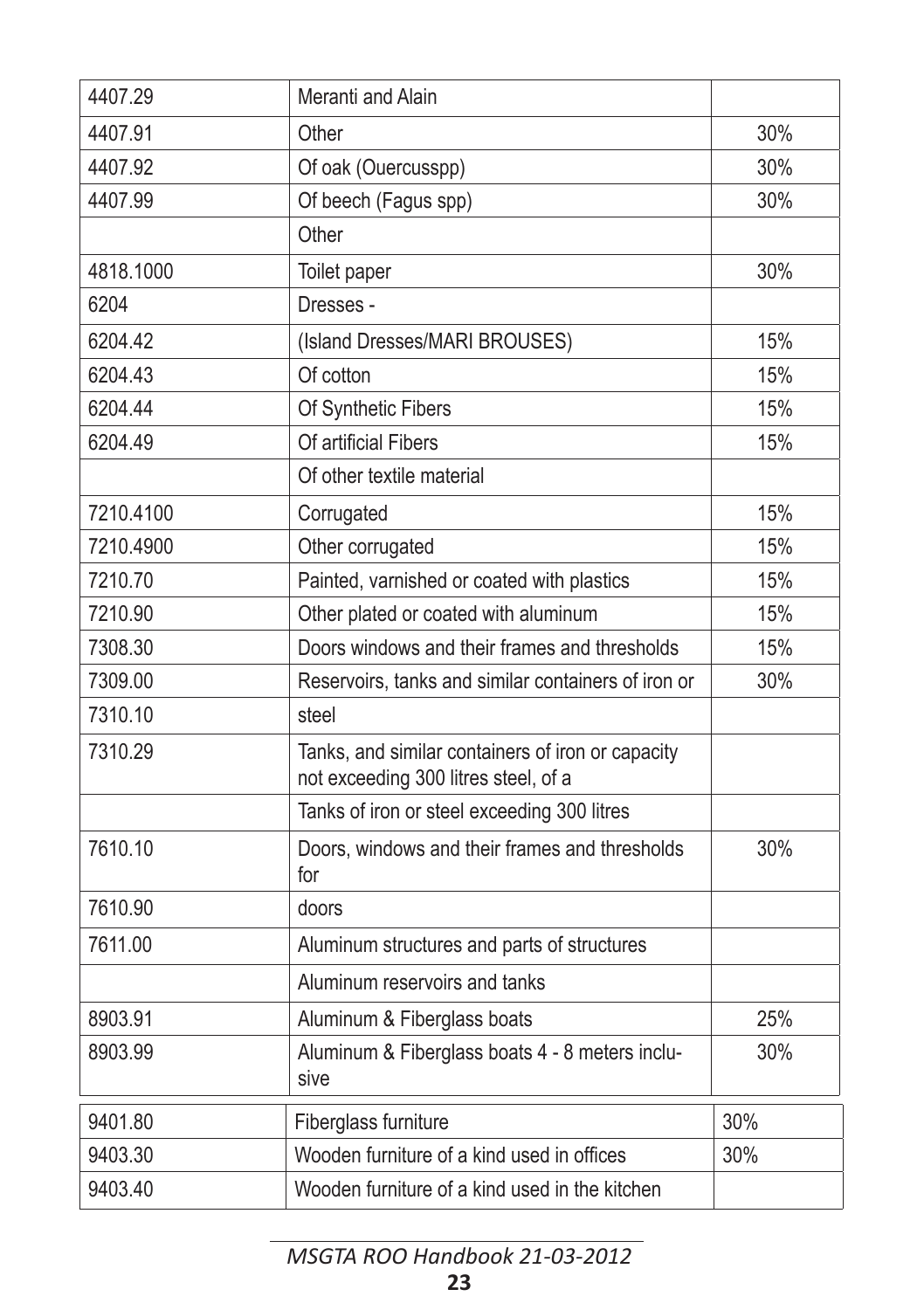| 9403.50 | Wooden furniture of a kind used in the bedroom |     |
|---------|------------------------------------------------|-----|
| 9403.60 | Other wooden furniture                         |     |
| 9406.00 | Prefabricated building of steel                | 30% |

#### **Annex 04: SCHEDULE III: IMPLEMENTATION SCHEDULE FOR TARIFF LIBERALISATION OF EXCEPTED IMPORTS (NEGATIVE LIST)**

- **(a) Fiji – No Negative List, hence no Implementation Schedule**
- **(b) Papua New Guinea – Still to advise on their Implementation Schedule**
- **(c) Solomon Islands – Implementation Schedule:**

| S.I. HS<br><b>Tariff</b><br>Code | <b>Description</b>                                                                                 | Duty<br>Rate<br>(2005) | <b>MFN</b><br>Rate<br>(2011) | 2011<br><b>Tariff</b><br>Rate | 2012<br><b>Tariff</b><br>Rate | 2013<br><b>Tariff</b><br>Rate | 2014<br><b>Tariff</b><br>Rate | 2015<br><b>Tariff</b><br>Rate | 2016<br><b>Tariff</b><br>Rate | 2017<br><b>Tariff</b><br>Rate |
|----------------------------------|----------------------------------------------------------------------------------------------------|------------------------|------------------------------|-------------------------------|-------------------------------|-------------------------------|-------------------------------|-------------------------------|-------------------------------|-------------------------------|
| 0207.1100                        | Of fowls of the species<br>Gallus domesticus: Meat<br>not cut in pieces, fresh<br>or chilled       | 20%                    | 10%                          | 10%                           | 10%                           | 10%                           | 10%                           | 8%                            | 6%                            | $0\%$                         |
| 0207.1200                        | Of fowls of the species<br>Gallus domesticus: Meat<br>not cut in pieces, frozen                    | 20%                    | 10%                          | 10%                           | 10%                           | 10%                           | 10%                           | 8%                            | 6%                            | 0%                            |
| 0207.1300                        | Of fowls of the species<br>Gallus domesticus: Cuts<br>and offal, fresh or chilled                  | 20%                    | 10%                          | 10%                           | 10%                           | 10%                           | 10%                           | 8%                            | 6%                            | 0%                            |
| 0207.1400                        | Of fowls of the species<br>Gallus domesticus: Cuts<br>and offal, frozen                            | 20%                    | 10%                          | 10%                           | 10%                           | 10%                           | 10%                           | 8%                            | 6%                            | 0%                            |
| 0407.0090                        | Birds' eggs, in shell,<br>fresh, preserved or<br>cooked, other                                     | 20%                    | 10%                          | 10%                           | 10%                           | 10%                           | 10%                           | 8%                            | 6%                            | 0%                            |
| 1101.0010                        | Wheat or meslin flour,<br>wholemeal                                                                | 8%                     | 10%                          | 8%                            | 6%                            | 0%                            |                               |                               |                               |                               |
| 1101.0090                        | Other wheat or meslin<br>flour                                                                     | 8%                     | 10%                          | 8%                            | 6%                            | 0%                            |                               |                               |                               |                               |
| 1507.1000                        | Soya-bean crude<br>oil, whether or not<br>deqummed                                                 | 20%                    | 10%                          | 10%                           | 10%                           | 10%                           | 10%                           | 8%                            | 6%                            | 0%                            |
| 1507.9000                        | Other soya bean oil and<br>its fractions, whether<br>or not refined but not<br>chemically modified | 20%                    | 10%                          | 10%                           | 10%                           | 10%                           | 10%                           | 8%                            | 6%                            | 0%                            |
| 1508.1000                        | Ground-nut crude oil.                                                                              | 20%                    | 10%                          | 10%                           | 10%                           | 10%                           | 10%                           | 8%                            | 6%                            | 0%                            |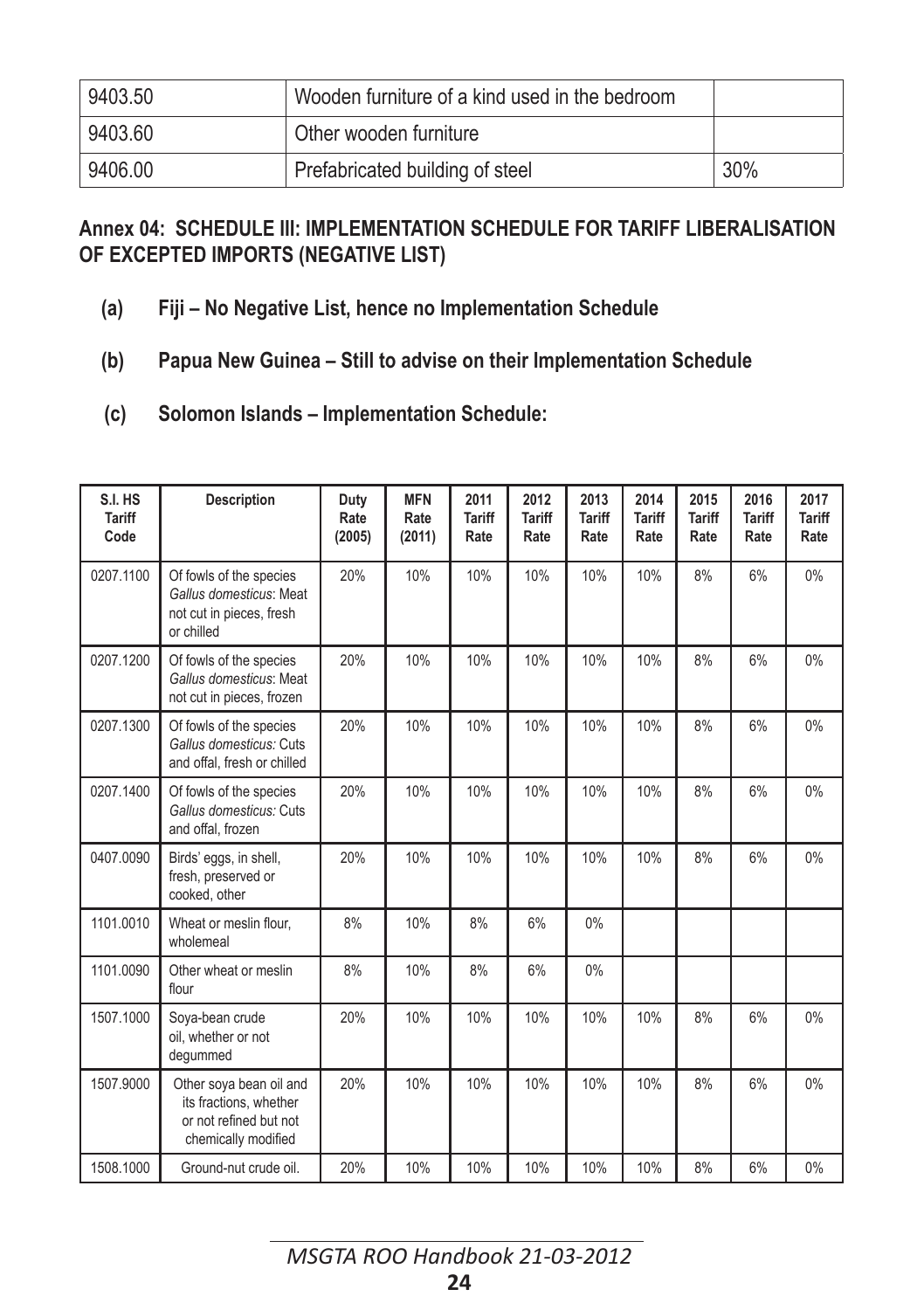| 1508.9000 | Other ground-nut oil and<br>its fractions, whether<br>or not refined but not<br>chemically modified                                                                                                                                | 20% | 10% | 10% | 10% | 10% | 10% | 8%    | 6% | $0\%$ |
|-----------|------------------------------------------------------------------------------------------------------------------------------------------------------------------------------------------------------------------------------------|-----|-----|-----|-----|-----|-----|-------|----|-------|
| 1509.0000 | Olive oil and its fractions,<br>whether or not refined,<br>but not chemically<br>modified.                                                                                                                                         | 20% | 10% | 10% | 10% | 10% | 10% | 8%    | 6% | 0%    |
| 1510.0000 | Other oils and their<br>fractions, obtained solely<br>from olives, whether<br>or not refined, but not<br>chemically modified,<br>including blends of these<br>oils or fractions with oils<br>or fractions of heading<br>1509.00.00 | 20% | 10% | 10% | 10% | 10% | 10% | 8%    | 6% | 0%    |
| 1511.1000 | Palm crude oil                                                                                                                                                                                                                     | 20% | 10% | 10% | 10% | 10% | 10% | 8%    | 6% | 0%    |
| 1511.9000 | Other palm oil and<br>its fractions, whether<br>or not refined but not<br>chemically modified                                                                                                                                      | 20% | 10% | 10% | 10% | 10% | 10% | 8%    | 6% | 0%    |
| 1512.1100 | Sunflower-seed or<br>safflower crude oil.                                                                                                                                                                                          | 20% | 10% | 10% | 10% | 10% | 10% | 8%    | 6% | 0%    |
| 1512.1900 | Other sunflower-seed<br>or safflower oil and<br>its fractions, whether<br>or not refined but not<br>chemically modified                                                                                                            | 20% | 10% | 10% | 10% | 10% | 10% | 8%    | 6% | 0%    |
| 1512.2100 | Cotton-seed crude oil,<br>whether or not gossypol<br>has been removed.                                                                                                                                                             | 20% | 10% | 10% | 10% | 10% | 10% | 8%    | 6% | 0%    |
| 1512.2900 | Other cotton-seed oil<br>and its fractions, whether<br>or not refined but not<br>chemically modified                                                                                                                               | 20% | 10% | 10% | 10% | 10% | 10% | 8%    | 6% | $0\%$ |
| 1513.1100 | Coconut (Copra)<br>crude oil                                                                                                                                                                                                       | 12% | 10% | 10% | 10% | 8%  | 6%  | $0\%$ |    |       |
| 1513.1900 | Other coconut (copra)<br>oil and fractions thereof,<br>whether or not refined,<br>but not chemically<br>modified                                                                                                                   | 12% | 10% | 10% | 10% | 8%  | 6%  | $0\%$ |    |       |
| 1513.2100 | Palm kernel or babassu<br>crude oil                                                                                                                                                                                                | 12% | 10% | 10% | 10% | 8%  | 6%  | $0\%$ |    |       |
| 1513.2900 | Other palm kernel or<br>babassu oil and fractions<br>thereof, whether or<br>not refined, but not<br>chemically modified                                                                                                            | 12% | 10% | 10% | 10% | 8%  | 6%  | $0\%$ |    |       |
| 1514.1100 | Low euric acid rape or<br>colza crude oil.                                                                                                                                                                                         | 20% | 10% | 10% | 10% | 10% | 10% | 8%    | 6% | 0%    |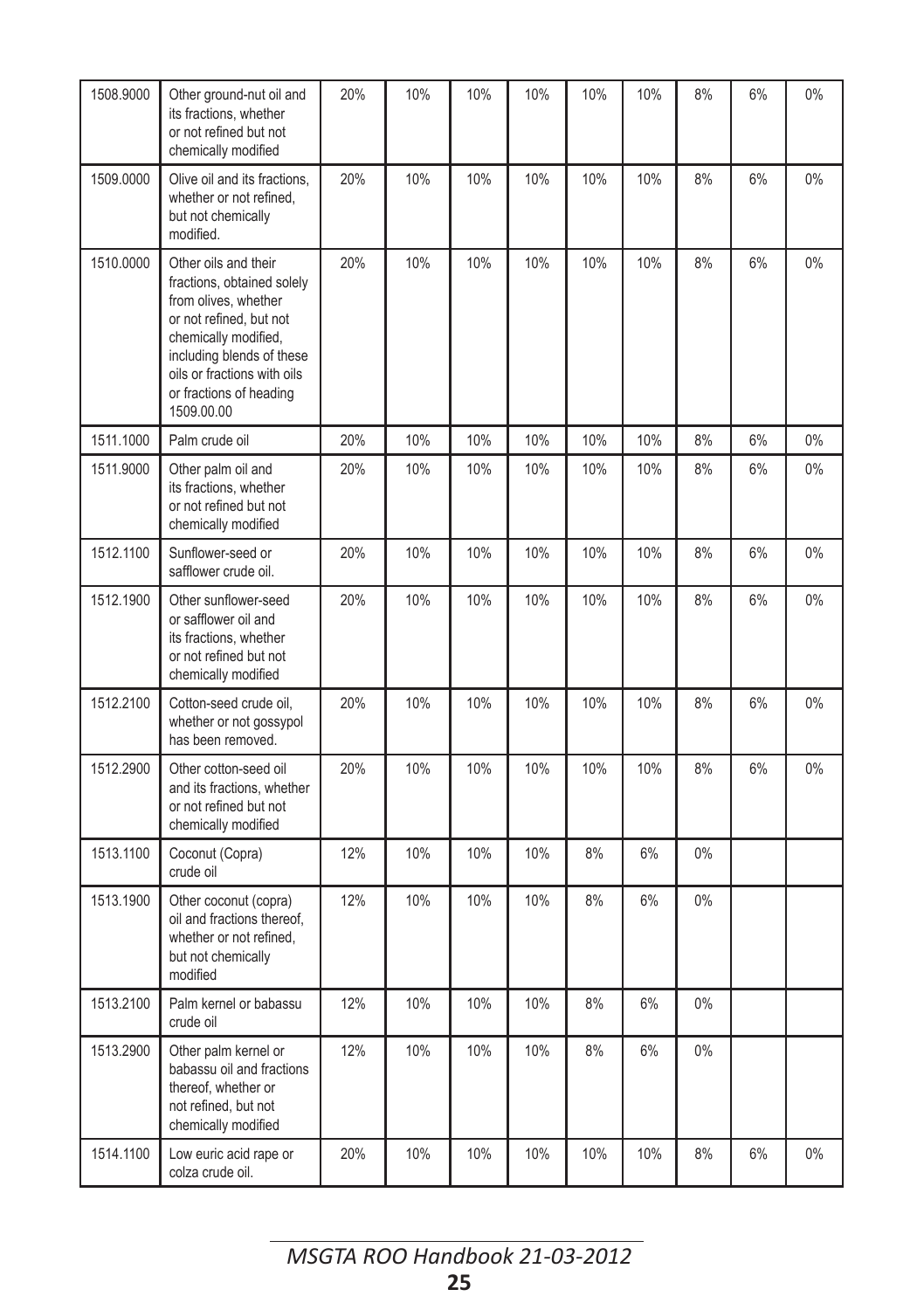| 1514.1900 | Other low euric acid<br>rape or colza oils and<br>fractions thereof, whether<br>or not refined, but not<br>chemically modified                                                                                                     | 20% | 10% | 10% | 10% | 10%   | 10% | 8%    | 6% | $0\%$ |
|-----------|------------------------------------------------------------------------------------------------------------------------------------------------------------------------------------------------------------------------------------|-----|-----|-----|-----|-------|-----|-------|----|-------|
| 1514.9100 | Other rape, colza or<br>mustard crude oil                                                                                                                                                                                          | 20% | 10% | 10% | 10% | 10%   | 10% | 8%    | 6% | 0%    |
| 1514.9900 | Other rape, colza or<br>mustard oil and fractions<br>thereof, whether or<br>not refined, but not<br>chemically modified                                                                                                            | 20% | 10% | 10% | 10% | 10%   | 10% | 8%    | 6% | $0\%$ |
| 1515.1100 | Linseed crude oil                                                                                                                                                                                                                  | 12% | 10% | 10% | 10% | 8%    | 6%  | 0%    |    |       |
| 1515.1900 | Other linseed oil and<br>fractions thereof, whether<br>or not refined, but not<br>chemically modified                                                                                                                              | 12% | 10% | 10% | 10% | 8%    | 6%  | $0\%$ |    |       |
| 1515.2100 | Maize (corn) crude oil                                                                                                                                                                                                             | 12% | 10% | 10% | 10% | 8%    | 6%  | 0%    |    |       |
| 1515.2900 | Other maize (corn) oil<br>and fractions thereof,<br>whether or not refined,<br>but not chemically<br>modified                                                                                                                      | 12% | 10% | 10% | 10% | 8%    | 6%  | 0%    |    |       |
| 1604.1410 | Prepared or preserved<br>fish; tunas, skipjack<br>and bonito (sarda spp),<br>preserved in oil                                                                                                                                      | 12% | 10% | 10% | 10% | 8%    | 6%  | $0\%$ |    |       |
| 1604.1510 | Prepared or preserved<br>fish; mackerel, preserved<br>in oil                                                                                                                                                                       | 12% | 10% | 10% | 10% | 8%    | 6%  | $0\%$ |    |       |
| 1902.1190 | Other uncooked pasta,<br>not stuffed or otherwise<br>prepared, containing<br>eggs                                                                                                                                                  | 8%  | 10% | 8%  | 6%  | 0%    |     |       |    |       |
| 1904.1090 | Other prepared foods<br>obtained by the swelling<br>or roasting of cereals or<br>cereal products                                                                                                                                   | 8%  | 10% | 8%  | 6%  | $0\%$ |     |       |    |       |
| 1905.9010 | Ships biscuits or cabin<br>biscuits.                                                                                                                                                                                               | 8%  | 10% | 8%  | 6%  | $0\%$ |     |       |    |       |
| 1905.9090 | Other bread, pastry,<br>cakes, biscuits and<br>other bakers' wares,<br>whether or not containing<br>cocoa, empty cachets<br>of a kind suitable for<br>pharmaceutical use.<br>sealing wafers, rice<br>paper and similar<br>products | 8%  | 10% | 8%  | 6%  | $0\%$ |     |       |    |       |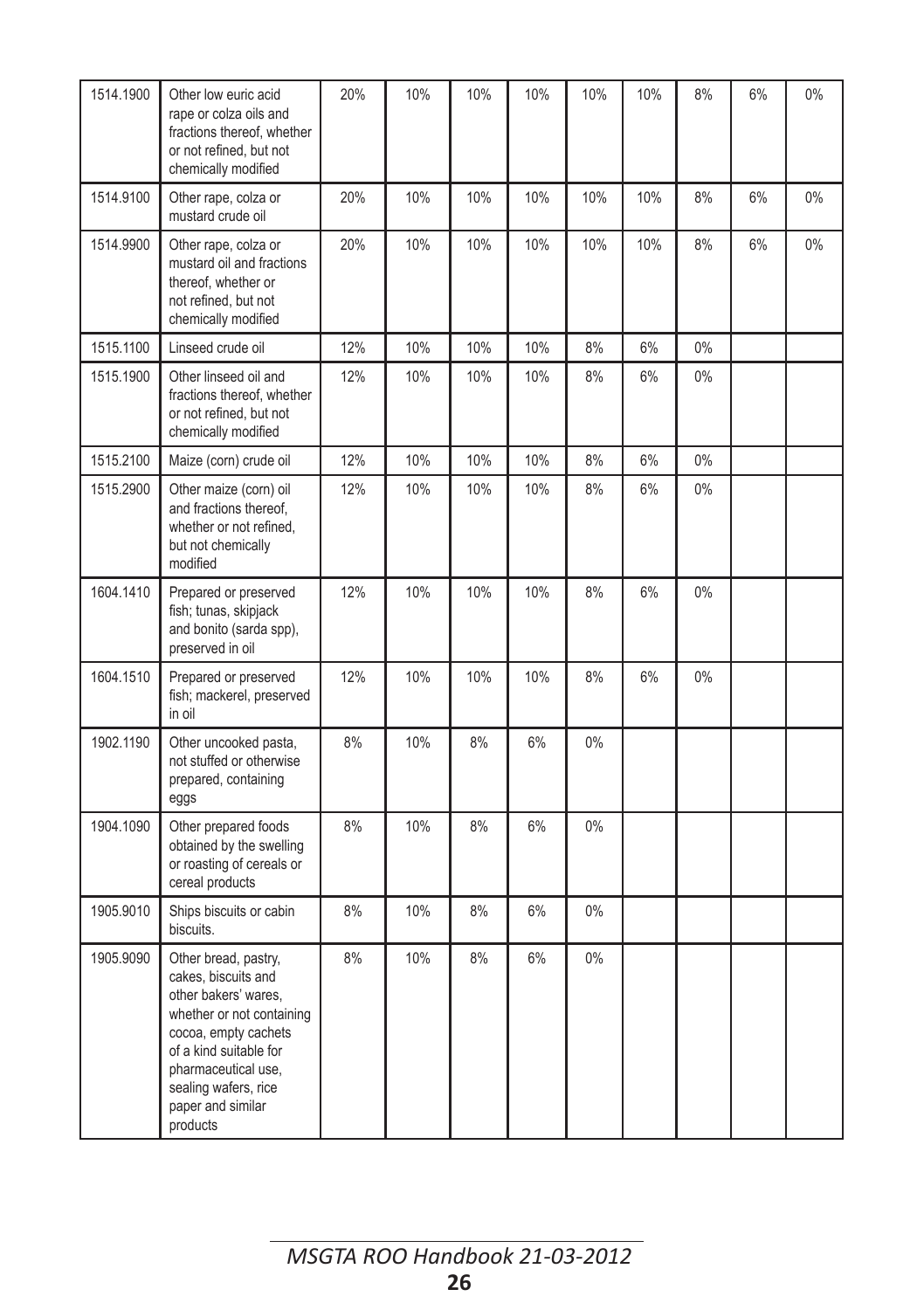| 2009.9000 | Mixtures of fruit juices<br>(including grape must)<br>and vegetable juices,<br>unfermented and not<br>containing added spirit,<br>whether or not containing<br>added sugar or other<br>sweetening matter | 12% | 10% | 10% | 10% | 8%  | 6%  | $0\%$ |    |       |
|-----------|----------------------------------------------------------------------------------------------------------------------------------------------------------------------------------------------------------|-----|-----|-----|-----|-----|-----|-------|----|-------|
| 2105.0011 | Ice cream in immediate<br>containers of one<br>litre capacity or more,<br>whether or not containing<br>cocoa                                                                                             | 12% | 10% | 10% | 10% | 8%  | 6%  | 0%    |    |       |
| 2105.0090 | Other edible ice whether<br>or not containing cocoa                                                                                                                                                      | 12% | 10% | 10% | 10% | 8%  | 6%  | $0\%$ |    |       |
| 2106.9090 | Other food preparations<br>not elsewhere specified<br>or included                                                                                                                                        | 12% | 10% | 10% | 10% | 8%  | 6%  | $0\%$ |    |       |
| 2201.0000 | Waters, including natural<br>or artificial mineral waters<br>and aerated waters, not<br>containing added sugar<br>or other sweetening<br>matter nor flavoured                                            | 20% | 10% | 10% | 10% | 10% | 10% | 8%    | 6% | 0%    |
| 2202.1010 | Waters, including mineral<br>waters and aerated<br>waters, containing added<br>sugar                                                                                                                     | 12% | 10% | 10% | 10% | 8%  | 6%  | $0\%$ |    |       |
| 2202.1020 | Waters, including mineral<br>waters and aerated<br>waters, containing other<br>sweetening matter                                                                                                         | 12% | 10% | 10% | 10% | 8%  | 6%  | $0\%$ |    |       |
| 2202.1090 | Waters, including mineral<br>waters and aerated<br>waters, flavoured or<br>other                                                                                                                         | 12% | 10% | 10% | 10% | 8%  | 6%  | $0\%$ |    |       |
| 2202.9000 | Other non-alcoholic<br>beverages, not including<br>fruit or vegetable juices<br>of heading 20.09                                                                                                         | 12% | 10% | 10% | 10% | 8%  | 6%  | $0\%$ |    |       |
| 2804.0000 | Hydrogen, rare gases<br>and other non-metals.                                                                                                                                                            | 20% | 10% | 10% | 10% | 10% | 10% | 8%    | 6% | $0\%$ |
| 2849.0000 | Carbides, whether or not<br>chemically defined.                                                                                                                                                          | 20% | 10% | 10% | 10% | 10% | 10% | 8%    | 6% | 0%    |
| 3208.0000 | Paints and varnishes<br>(including enamels<br>and lacquers) based<br>on synthetic polymers<br>or chemically modified<br>natural polymers,<br>dispersed or dissolved in<br>a non-aqueous medium           | 12% | 10% | 10% | 10% | 8%  | 6%  | 0%    |    |       |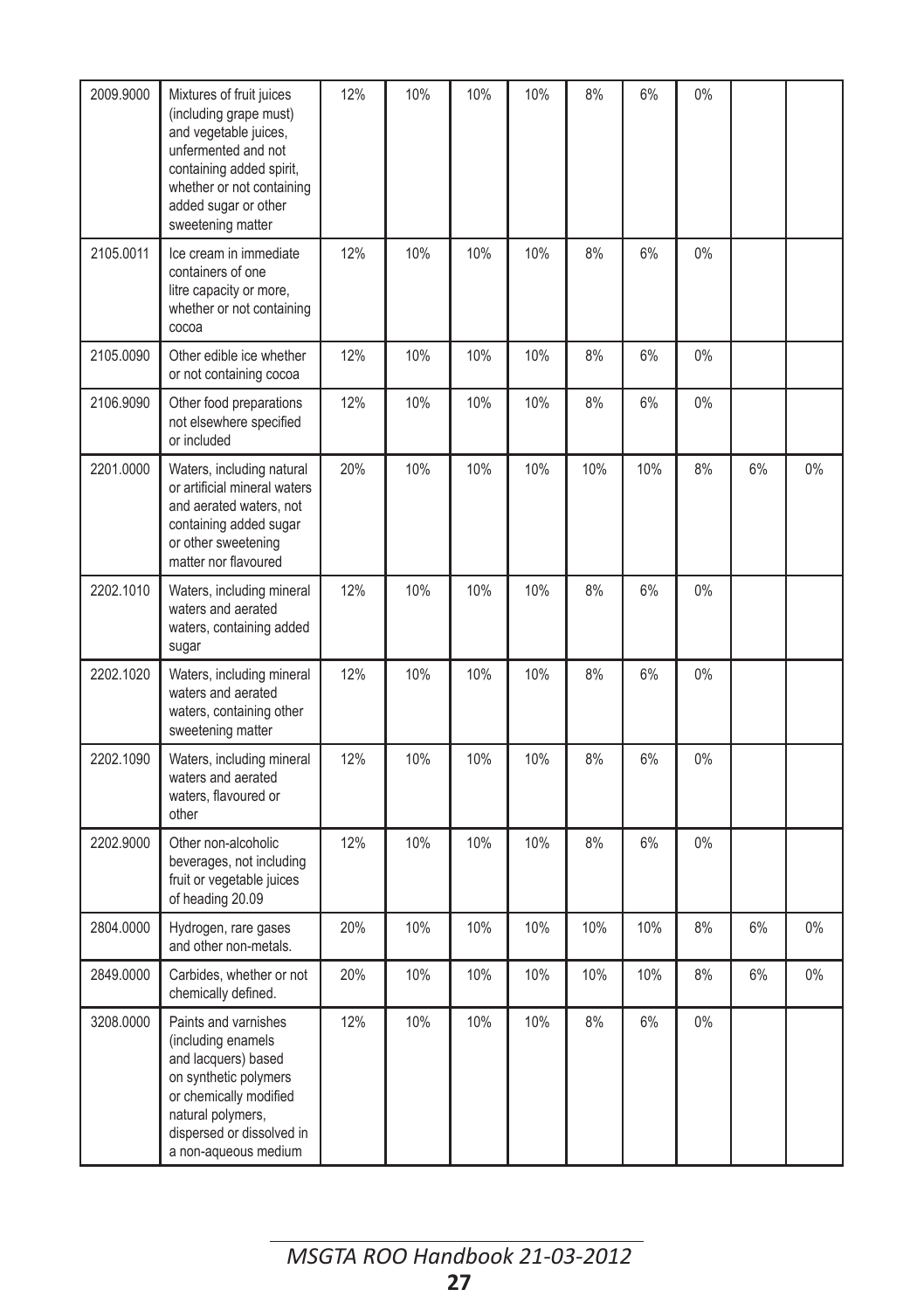| 3209.0000 | Paints and varnishes<br>(including enamels<br>and lacquers) based<br>on synthetic polymers<br>or chemically modified<br>natural polymers,<br>dispersed or dissolved<br>in an aqueous medium,<br>based on acrylic or vinyl<br>polymers                                                             | 12% | 10% | 10% | 10% | 8%  | 6%  | $0\%$ |    |    |
|-----------|---------------------------------------------------------------------------------------------------------------------------------------------------------------------------------------------------------------------------------------------------------------------------------------------------|-----|-----|-----|-----|-----|-----|-------|----|----|
| 3210.0000 | Other paints and<br>varnishes (including<br>enamels, lacquers and<br>distempers); prepared<br>water pigments of a kind<br>used for finishing leather                                                                                                                                              | 12% | 10% | 10% | 10% | 8%  | 6%  | 0%    |    |    |
| 3303.0000 | Perfumes and toilet<br>waters                                                                                                                                                                                                                                                                     | 12% | 10% | 10% | 10% | 8%  | 6%  | $0\%$ |    |    |
| 3401.1100 | Soap and organic<br>surface-active products<br>and preparations,<br>in the form of bars,<br>cakes, moulded<br>pieces or shapes,<br>and paper, wadding,<br>felt and nonwovens,<br>impregnated, coated or<br>covered with soap or<br>detergent, for toilet use<br>(including medicated<br>products) | 20% | 10% | 10% | 10% | 10% | 10% | 8%    | 6% | 0% |
| 3401.1900 | Other soap and organic<br>surface-active products<br>and preparations,<br>in the form of bars,<br>cakes, moulded pieces<br>or shapes, and<br>paper, wadding, felt<br>and nonwovens,<br>impregnated, coated or<br>covered with soap or<br>detergent                                                | 8%  | 10% | 8%  | 6%  | 0%  |     |       |    |    |
| 3402.0000 | Organic surface-active<br>agents (other than<br>soap); surface-active<br>preparations, washing<br>preparations (including<br>auxiliary washing<br>preparations) and<br>cleaning preparations,<br>whether or not containing<br>soap, other than those of<br>heading 34.01                          | 8%  | 10% | 8%  | 6%  | 0%  |     |       |    |    |
| 3923.0000 | Articles for the<br>conveyance or packing<br>of goods, of plastics:<br>stoppers, lids, caps and<br>other closures, of plastics                                                                                                                                                                    | 12% | 10% | 10% | 10% | 8%  | 6%  | $0\%$ |    |    |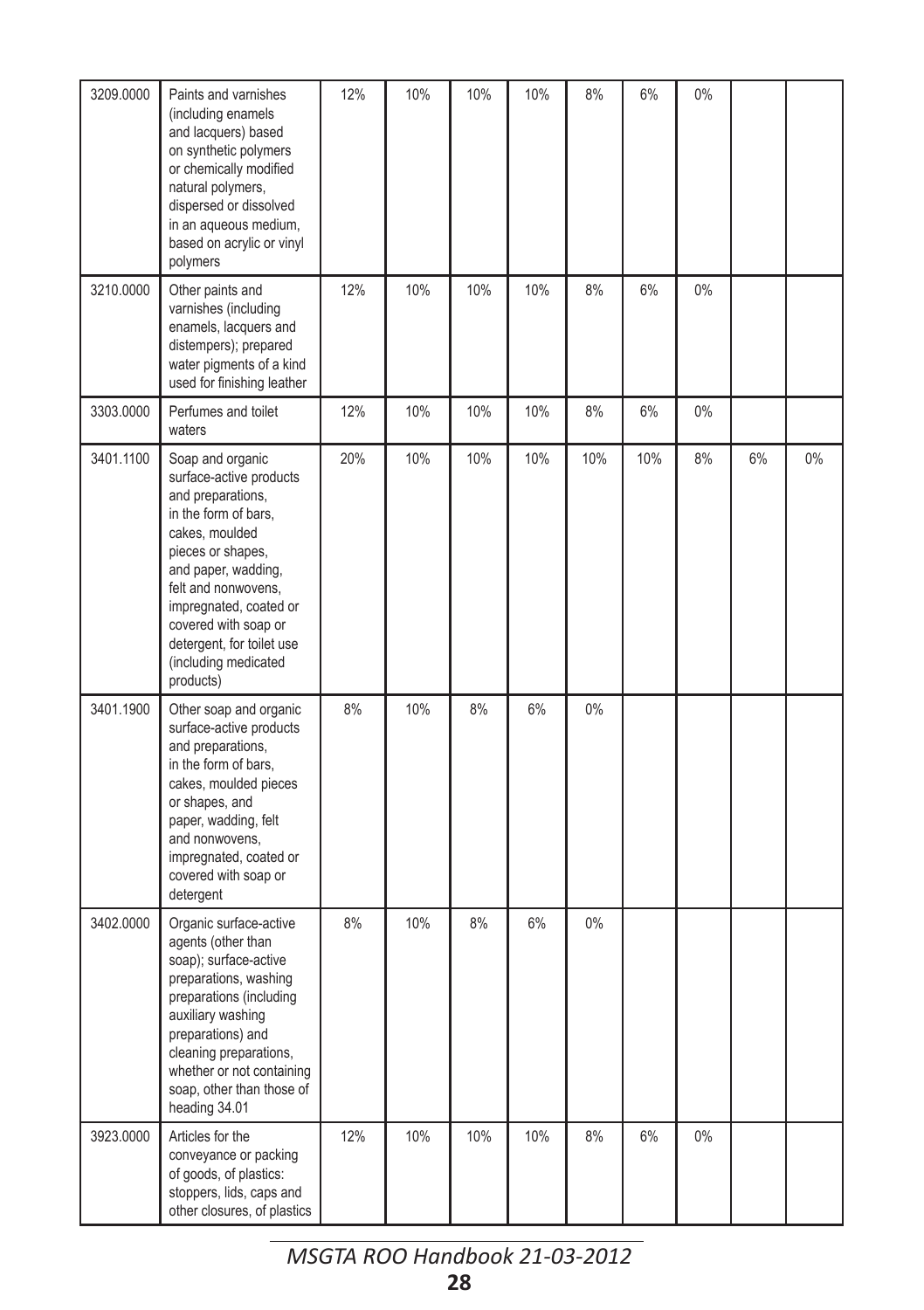| 3925.1000 | Reservoirs, tanks, vats<br>and similar containers, of<br>a capacity exceeding 300<br>I, of plastics                                                                                                           | 8%  | 10% | 8%  | 6%  | 0%  |       |       |    |    |
|-----------|---------------------------------------------------------------------------------------------------------------------------------------------------------------------------------------------------------------|-----|-----|-----|-----|-----|-------|-------|----|----|
| 4415.1000 | Cases, boxes, crates,<br>drums and similar<br>packings, of wood; cable-<br>drums, of wood                                                                                                                     | 12% | 10% | 10% | 10% | 8%  | 6%    | 0%    |    |    |
| 4415.2000 | Pallets, box pallets and<br>other load boards, of<br>wood; pallet collars, of<br>wood                                                                                                                         | 12% | 10% | 10% | 10% | 8%  | 6%    | $0\%$ |    |    |
| 4417.0000 | Tools, tool bodies, tool<br>handles, broom or brush<br>bodies and handles, of<br>wood; boot or shoe lasts<br>and trees, of wood                                                                               | 12% | 10% | 10% | 10% | 8%  | 6%    | $0\%$ |    |    |
| 4418.1000 | Windows, French<br>windows and their<br>frames, of wood                                                                                                                                                       | 12% | 10% | 10% | 10% | 8%  | 6%    | $0\%$ |    |    |
| 4418.2000 | Doors and their frames<br>and thresholds, of wood                                                                                                                                                             | 12% | 10% | 10% | 10% | 8%  | 6%    | 0%    |    |    |
| 4418.5000 | Shingles and shakes                                                                                                                                                                                           | 12% | 10% | 10% | 10% | 8%  | 6%    | 0%    |    |    |
| 4421.0000 | Other articles of wood                                                                                                                                                                                        | 12% | 10% | 10% | 10% | 8%  | 6%    | $0\%$ |    |    |
| 6103.0000 | Men's or boys' suits,<br>ensembles, jackets,<br>blazers, trousers, bib and<br>brace overalls, breeches<br>and shorts (other than<br>swimwear), knitted or<br>crocheted                                        | 20% | 10% | 10% | 10% | 10% | 10%   | 8%    | 6% | 0% |
| 6104.0000 | Women's or girls' suits,<br>ensembles, jackets,<br>blazers, dresses, skirts,<br>divided skirts, trousers,<br>bib and brace overalls.<br>breeches and shorts<br>(other than swimwear),<br>knitted or crocheted | 20% | 10% | 10% | 10% | 10% | 10%   | 8%    | 6% | 0% |
| 6109.9090 | Other T-shirts, singlets<br>and other vests, knitted<br>or crocheted, of other<br>textile materials                                                                                                           | 20% | 10% | 10% | 10% | 10% | 10%   | 8%    | 6% | 0% |
| 7301.0000 | Sheet piling of iron or<br>steel, whether or not<br>drilled, punched or<br>made from assembled<br>elements; welded angles,<br>shapes and sections, of<br>iron or steel                                        | 10% | 10% | 10% | 8%  | 6%  | $0\%$ |       |    |    |
| 7309.0010 | Water tanks, complete<br>or broken down of iron<br>or steel, of a capacity<br>exceeding 300 l                                                                                                                 | 12% | 10% | 10% | 10% | 8%  | 6%    | $0\%$ |    |    |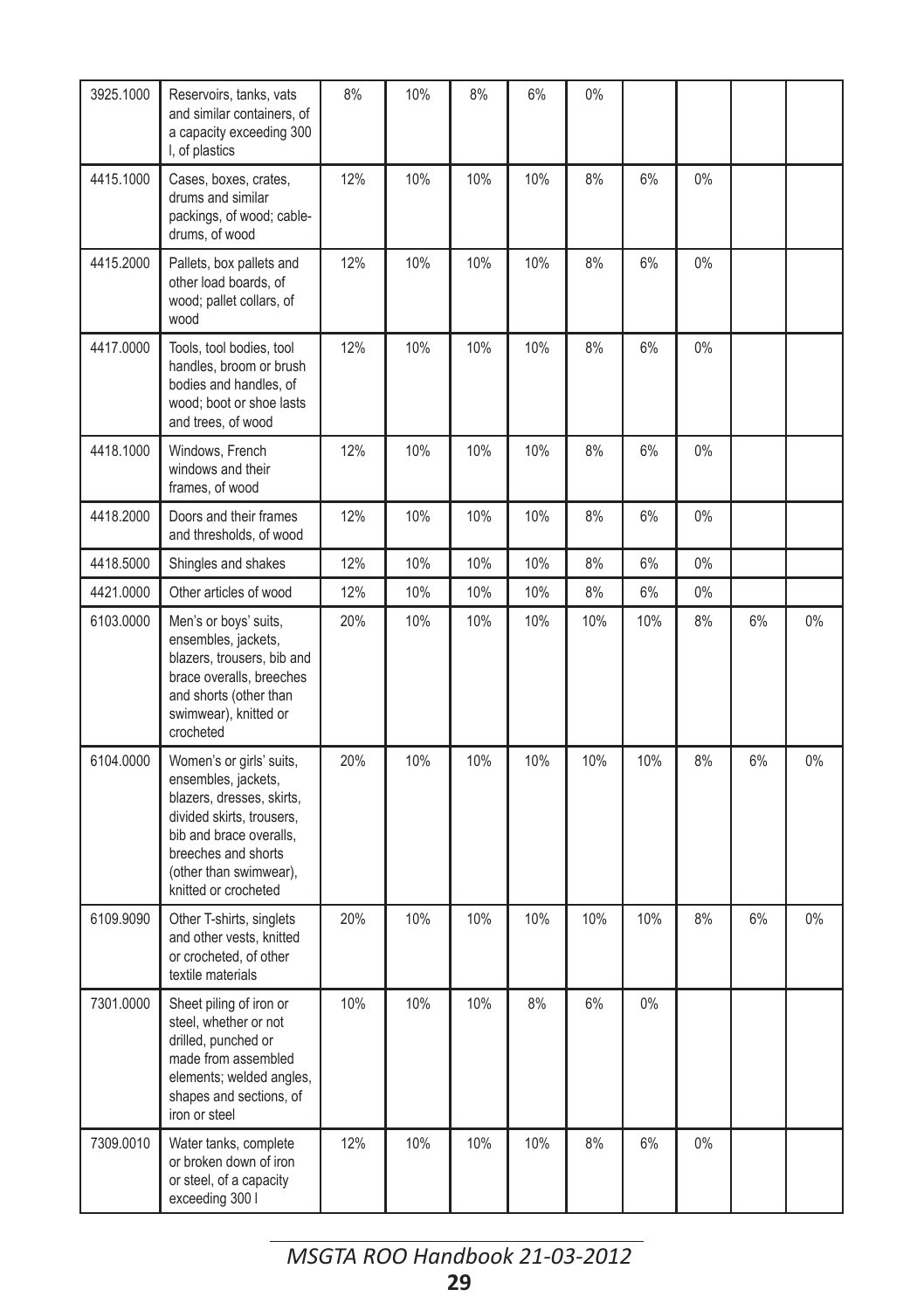| 7315.1000 | Articulated link chain and<br>parts thereof                                                                                                                                                                                                                | 8%  | 10% | 8%  | 6%  | 0%    |     |       |    |       |
|-----------|------------------------------------------------------------------------------------------------------------------------------------------------------------------------------------------------------------------------------------------------------------|-----|-----|-----|-----|-------|-----|-------|----|-------|
| 7317.0000 | Nails, tacks, drawing<br>pins, corrugated nails,<br>staples (other than those<br>of heading 83.05) and<br>similar articles, of iron<br>or steel, whether or<br>not with heads of other<br>material, but excluding<br>such articles with heads<br>of copper | 8%  | 10% | 8%  | 6%  | $0\%$ |     |       |    |       |
| 7611.0010 | Aluminium water and<br>grain storage tanks with<br>a capacity of 9,000lt<br>or less                                                                                                                                                                        | 20% | 10% | 10% | 10% | 10%   | 10% | 8%    | 6% | $0\%$ |
| 8903.9110 | Sailboats, with or without<br>auxiliary motor, not<br>exceeding 20 tonnes<br>gross weight                                                                                                                                                                  | 12% | 10% | 10% | 10% | 8%    | 6%  | 0%    |    |       |
| 9403.3000 | Wooden furniture of a<br>kind used in offices                                                                                                                                                                                                              | 12% | 10% | 10% | 10% | 8%    | 6%  | 0%    |    |       |
| 9403.6000 | Other wooden furniture                                                                                                                                                                                                                                     | 12% | 10% | 10% | 10% | 8%    | 6%  | 0%    |    |       |
| 9404.2000 | Mattresses                                                                                                                                                                                                                                                 | 20% | 10% | 10% | 10% | 10%   | 10% | 8%    | 6% | $0\%$ |
| 9406.0000 | Prefabricated buildings                                                                                                                                                                                                                                    | 12% | 10% | 10% | 10% | 8%    | 6%  | $0\%$ |    |       |

## **(d) Vanuatu: Excepted Imports - Implementation Schedule**

| Hs@Six<br><b>Digits</b> | Vanuatu<br><b>Hs Tariff</b><br>Code | <b>Description</b>                                  | <b>MFN</b><br>Rate | 2009<br>Tariff<br>Rate | 2010<br><b>Tariff</b><br>Rate | 2011<br><b>Tariff</b><br>Rate | 2012<br><b>Tariff</b><br>Rate | 2013<br>Tariff<br>Rate |
|-------------------------|-------------------------------------|-----------------------------------------------------|--------------------|------------------------|-------------------------------|-------------------------------|-------------------------------|------------------------|
| 0207.11                 | 0207.1100                           | Fresh or chilled whole chickens                     | 55%                | 12%                    | 10%                           | 8%                            | $6\%$                         | 0                      |
| 0207.12                 | 0207.1200                           | Frozen whole chickens                               | 55%                | 12%                    | 10%                           | 8%                            | 6%                            | $\mathbf{0}$           |
| 0403.10                 | 0403.1000                           | Yoghurt                                             | 40%                | 12%                    | 10%                           | 8%                            | 6%                            | $\overline{0}$         |
| 0407.00                 | 0407.0090                           | Birds eggs, in shell, fresh,<br>preserved or cooked | 35%                | 12%                    | 10%                           | 8%                            | 6%                            | ∩                      |
| 0901.11                 | 09.01<br>0901.1100                  | Coffee not roasted<br>Not decaffeinated             | 30%                | 10%                    | 8%                            | 6%                            | 6%                            | $\mathbf{0}$           |
| 0901.21                 | 0901.2100                           | Coffee roasted<br>Not decaffeinated                 | 25%                | 10%                    | 8%                            | 6%                            | 6%                            | $\mathbf{0}$           |
| 1602.50                 | 1602.5010                           | Canned beef                                         | 40%                | 12%                    | 10%                           | 8%                            | 6%                            | ∩                      |
| 1905.90                 | 1905.9000                           | Breakfast crackers                                  | 50%                | 8%                     | 6%                            | 0                             | 0                             | $\Omega$               |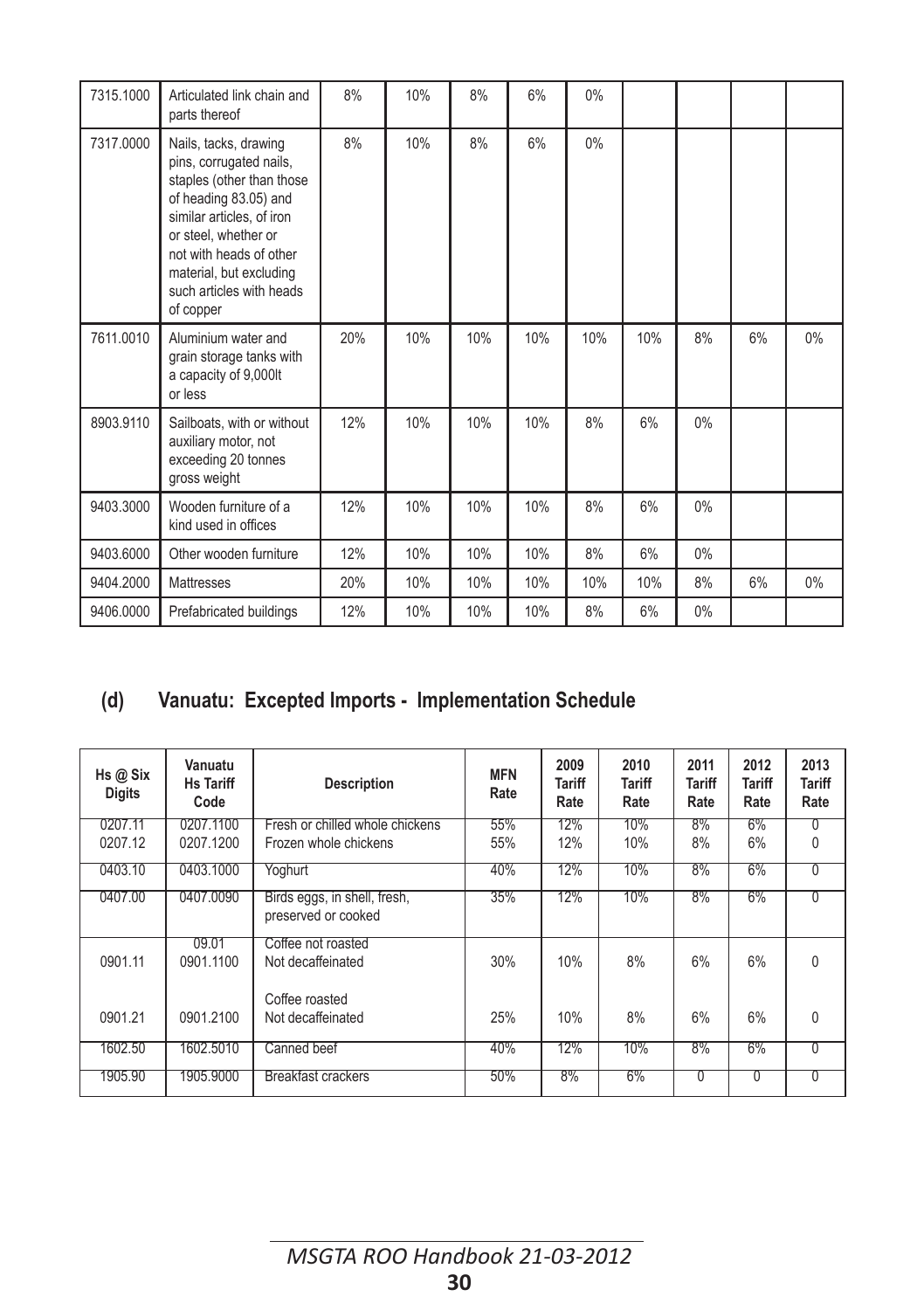| grape must) and vegetable<br>juices, unfermented and<br>not containing added spirit,<br>whether or not etc<br>Frozen orange juice<br>2009.11<br>2009.1100<br>40%<br>12%<br>10%<br>8%<br>6%<br>0<br>Other single citrus fruit not<br>2009.31<br>2009.3100<br>40%<br>12%<br>10%<br>8%<br>6%<br>exceeding 20<br>0<br>40%<br>12%<br>10%<br>6%<br>other<br>8%<br>0<br>2009.39<br>2009.3900<br>40%<br>12%<br>10%<br>8%<br>6%<br>0<br>Pineapple juice<br>Of a Brix value not ex.20<br>0<br>2009.41<br>2009.4100<br>40%<br>12%<br>10%<br>8%<br>6%<br>Other<br>2009.4900<br>Juice of other single fruit<br>40%<br>12%<br>10%<br>8%<br>$\Omega$<br>2009.49<br>6%<br>Mixture of juices<br>40%<br>12%<br>8%<br>2009.80<br>2009.8000<br>10%<br>6%<br>0<br>40%<br>2009.90<br>2009.9000<br>12%<br>10%<br>8%<br>6%<br>0<br>40%<br>10%<br>2105.00<br>2105.0000<br>12%<br>8%<br>6%<br>$\overline{0}$<br>$lce - cream$<br>$\overline{0}$<br>2201.11<br>2201.1000<br>Mineral water (unsweetened)<br>30%<br>12%<br>10%<br>8%<br>6%<br>280VT/ltr<br>12%<br>10%<br>8%<br>6%<br>0<br>3208.10<br>3208.1000<br>Paint Based on polyester<br>Paint Bases on acrylic or vinyl<br>12%<br>10%<br>6%<br>3208.2000<br>280VT/ltr<br>8%<br>0<br>3208.20<br>3208.90<br>3208.9000<br>12%<br>10%<br>8%<br>6%<br>0<br>polymers<br>280VT/ltr<br>Other paints<br>12%<br>10%<br>8%<br>6%<br>0<br>3209.10<br>3209.1000<br>280VT/lt<br>Paints based on acrylic or vinyl<br>12%<br>10%<br>6%<br>0<br>3209.90<br>3209.9000<br>280VT/ltr<br>8%<br>3210.00<br>12%<br>10%<br>8%<br>6%<br>0<br>3210.0000<br>polymers<br>280VT/ltr<br>Other paints<br>Other paints and varnishes<br>12%<br>8%<br>6%<br>$\overline{0}$<br>3401.11<br>3401.1100<br>Soap for toilet use<br>50%<br>10%<br>12%<br>10%<br>6%<br>3401.20<br>3401.2000<br>Soap in other forms<br>35%<br>8%<br>0<br>3401.19<br>3401.1900<br>(Coconut Soap products) Soap<br>35%<br>12%<br>10%<br>8%<br>6%<br>0<br>and organic surface-active<br>30%<br>$\mathbf{0}$<br>3402.11<br>3402.1100<br>products in bars, etc, nes<br>12%<br>10%<br>8%<br>6%<br>30%<br>12%<br>10%<br>3402.12<br>3402.1200<br>Anionic-Organic Surface-active<br>8%<br>6%<br>0<br>30%<br>12%<br>10%<br>8%<br>6%<br>$\mathbf{0}$<br>3402.13<br>3402.1300<br>agents<br>12%<br>8%<br>3402.19<br>3402.1900<br>Cationic<br>30%<br>10%<br>6%<br>0<br>Non-ionic<br>Other<br>Poly tanks, Fiberglass water<br>30%<br>12%<br>10%<br>8%<br>6%<br>$\overline{0}$<br>3925.1000<br>tanks and eskies<br>Sawn timber<br>44.07<br>40%<br>12%<br>10%<br>8%<br>4407.1000<br>Coniferous<br>6%<br>0<br>40%<br>12%<br>10%<br>8%<br>6%<br>0<br>4407.2400<br>Other of tropical wood specified<br>in subheading Note 1 to this<br>chapterViola, Mahogany<br>(swietenia spp), Imbuia and<br>40%<br>12%<br>10%<br>8%<br>6%<br>4407.2500<br>0<br><b>Balsa</b><br>4407.2600<br>40%<br>12%<br>10%<br>8%<br>6%<br>0<br>Dark red Meranti, Light Red<br>Meranti and Meranti bakau<br>40%<br>12%<br>8%<br>6%<br>4407.2900<br>White Lauan, White Meranti,<br>10%<br>0<br>4407.9100<br>White Seraya, Yellow Meranti<br>40%<br>12%<br>10%<br>8%<br>6%<br>0<br>4407.9200<br>and Alain<br>40%<br>12%<br>10%<br>8%<br>6%<br>0<br>4407.9900<br>Other<br>40%<br>12%<br>10%<br>8%<br>6%<br>0<br>Of oak (Ouercus spp)<br>Of beech (Fagus spp)<br>Other<br>4818.10<br>40%<br>12%<br>10%<br>8%<br>6%<br>$\overline{0}$<br>4818.1000<br><b>Toilet paper</b> | 2009 | Fruit juices (including |  |  |  |
|---------------------------------------------------------------------------------------------------------------------------------------------------------------------------------------------------------------------------------------------------------------------------------------------------------------------------------------------------------------------------------------------------------------------------------------------------------------------------------------------------------------------------------------------------------------------------------------------------------------------------------------------------------------------------------------------------------------------------------------------------------------------------------------------------------------------------------------------------------------------------------------------------------------------------------------------------------------------------------------------------------------------------------------------------------------------------------------------------------------------------------------------------------------------------------------------------------------------------------------------------------------------------------------------------------------------------------------------------------------------------------------------------------------------------------------------------------------------------------------------------------------------------------------------------------------------------------------------------------------------------------------------------------------------------------------------------------------------------------------------------------------------------------------------------------------------------------------------------------------------------------------------------------------------------------------------------------------------------------------------------------------------------------------------------------------------------------------------------------------------------------------------------------------------------------------------------------------------------------------------------------------------------------------------------------------------------------------------------------------------------------------------------------------------------------------------------------------------------------------------------------------------------------------------------------------------------------------------------------------------------------------------------------------------------------------------------------------------------------------------------------------------------------------------------------------------------------------------------------------------------------------------------------------------------------------------------------------------------------------------------------------------------------------------------------------------------------------------------------------------------------------------------------------------------------------------------------------------------------------------------------------------------------------------------------------------------------------------------------------------------------------|------|-------------------------|--|--|--|
|                                                                                                                                                                                                                                                                                                                                                                                                                                                                                                                                                                                                                                                                                                                                                                                                                                                                                                                                                                                                                                                                                                                                                                                                                                                                                                                                                                                                                                                                                                                                                                                                                                                                                                                                                                                                                                                                                                                                                                                                                                                                                                                                                                                                                                                                                                                                                                                                                                                                                                                                                                                                                                                                                                                                                                                                                                                                                                                                                                                                                                                                                                                                                                                                                                                                                                                                                                                       |      |                         |  |  |  |
|                                                                                                                                                                                                                                                                                                                                                                                                                                                                                                                                                                                                                                                                                                                                                                                                                                                                                                                                                                                                                                                                                                                                                                                                                                                                                                                                                                                                                                                                                                                                                                                                                                                                                                                                                                                                                                                                                                                                                                                                                                                                                                                                                                                                                                                                                                                                                                                                                                                                                                                                                                                                                                                                                                                                                                                                                                                                                                                                                                                                                                                                                                                                                                                                                                                                                                                                                                                       |      |                         |  |  |  |
|                                                                                                                                                                                                                                                                                                                                                                                                                                                                                                                                                                                                                                                                                                                                                                                                                                                                                                                                                                                                                                                                                                                                                                                                                                                                                                                                                                                                                                                                                                                                                                                                                                                                                                                                                                                                                                                                                                                                                                                                                                                                                                                                                                                                                                                                                                                                                                                                                                                                                                                                                                                                                                                                                                                                                                                                                                                                                                                                                                                                                                                                                                                                                                                                                                                                                                                                                                                       |      |                         |  |  |  |
|                                                                                                                                                                                                                                                                                                                                                                                                                                                                                                                                                                                                                                                                                                                                                                                                                                                                                                                                                                                                                                                                                                                                                                                                                                                                                                                                                                                                                                                                                                                                                                                                                                                                                                                                                                                                                                                                                                                                                                                                                                                                                                                                                                                                                                                                                                                                                                                                                                                                                                                                                                                                                                                                                                                                                                                                                                                                                                                                                                                                                                                                                                                                                                                                                                                                                                                                                                                       |      |                         |  |  |  |
|                                                                                                                                                                                                                                                                                                                                                                                                                                                                                                                                                                                                                                                                                                                                                                                                                                                                                                                                                                                                                                                                                                                                                                                                                                                                                                                                                                                                                                                                                                                                                                                                                                                                                                                                                                                                                                                                                                                                                                                                                                                                                                                                                                                                                                                                                                                                                                                                                                                                                                                                                                                                                                                                                                                                                                                                                                                                                                                                                                                                                                                                                                                                                                                                                                                                                                                                                                                       |      |                         |  |  |  |
|                                                                                                                                                                                                                                                                                                                                                                                                                                                                                                                                                                                                                                                                                                                                                                                                                                                                                                                                                                                                                                                                                                                                                                                                                                                                                                                                                                                                                                                                                                                                                                                                                                                                                                                                                                                                                                                                                                                                                                                                                                                                                                                                                                                                                                                                                                                                                                                                                                                                                                                                                                                                                                                                                                                                                                                                                                                                                                                                                                                                                                                                                                                                                                                                                                                                                                                                                                                       |      |                         |  |  |  |
|                                                                                                                                                                                                                                                                                                                                                                                                                                                                                                                                                                                                                                                                                                                                                                                                                                                                                                                                                                                                                                                                                                                                                                                                                                                                                                                                                                                                                                                                                                                                                                                                                                                                                                                                                                                                                                                                                                                                                                                                                                                                                                                                                                                                                                                                                                                                                                                                                                                                                                                                                                                                                                                                                                                                                                                                                                                                                                                                                                                                                                                                                                                                                                                                                                                                                                                                                                                       |      |                         |  |  |  |
|                                                                                                                                                                                                                                                                                                                                                                                                                                                                                                                                                                                                                                                                                                                                                                                                                                                                                                                                                                                                                                                                                                                                                                                                                                                                                                                                                                                                                                                                                                                                                                                                                                                                                                                                                                                                                                                                                                                                                                                                                                                                                                                                                                                                                                                                                                                                                                                                                                                                                                                                                                                                                                                                                                                                                                                                                                                                                                                                                                                                                                                                                                                                                                                                                                                                                                                                                                                       |      |                         |  |  |  |
|                                                                                                                                                                                                                                                                                                                                                                                                                                                                                                                                                                                                                                                                                                                                                                                                                                                                                                                                                                                                                                                                                                                                                                                                                                                                                                                                                                                                                                                                                                                                                                                                                                                                                                                                                                                                                                                                                                                                                                                                                                                                                                                                                                                                                                                                                                                                                                                                                                                                                                                                                                                                                                                                                                                                                                                                                                                                                                                                                                                                                                                                                                                                                                                                                                                                                                                                                                                       |      |                         |  |  |  |
|                                                                                                                                                                                                                                                                                                                                                                                                                                                                                                                                                                                                                                                                                                                                                                                                                                                                                                                                                                                                                                                                                                                                                                                                                                                                                                                                                                                                                                                                                                                                                                                                                                                                                                                                                                                                                                                                                                                                                                                                                                                                                                                                                                                                                                                                                                                                                                                                                                                                                                                                                                                                                                                                                                                                                                                                                                                                                                                                                                                                                                                                                                                                                                                                                                                                                                                                                                                       |      |                         |  |  |  |
|                                                                                                                                                                                                                                                                                                                                                                                                                                                                                                                                                                                                                                                                                                                                                                                                                                                                                                                                                                                                                                                                                                                                                                                                                                                                                                                                                                                                                                                                                                                                                                                                                                                                                                                                                                                                                                                                                                                                                                                                                                                                                                                                                                                                                                                                                                                                                                                                                                                                                                                                                                                                                                                                                                                                                                                                                                                                                                                                                                                                                                                                                                                                                                                                                                                                                                                                                                                       |      |                         |  |  |  |
|                                                                                                                                                                                                                                                                                                                                                                                                                                                                                                                                                                                                                                                                                                                                                                                                                                                                                                                                                                                                                                                                                                                                                                                                                                                                                                                                                                                                                                                                                                                                                                                                                                                                                                                                                                                                                                                                                                                                                                                                                                                                                                                                                                                                                                                                                                                                                                                                                                                                                                                                                                                                                                                                                                                                                                                                                                                                                                                                                                                                                                                                                                                                                                                                                                                                                                                                                                                       |      |                         |  |  |  |
|                                                                                                                                                                                                                                                                                                                                                                                                                                                                                                                                                                                                                                                                                                                                                                                                                                                                                                                                                                                                                                                                                                                                                                                                                                                                                                                                                                                                                                                                                                                                                                                                                                                                                                                                                                                                                                                                                                                                                                                                                                                                                                                                                                                                                                                                                                                                                                                                                                                                                                                                                                                                                                                                                                                                                                                                                                                                                                                                                                                                                                                                                                                                                                                                                                                                                                                                                                                       |      |                         |  |  |  |
|                                                                                                                                                                                                                                                                                                                                                                                                                                                                                                                                                                                                                                                                                                                                                                                                                                                                                                                                                                                                                                                                                                                                                                                                                                                                                                                                                                                                                                                                                                                                                                                                                                                                                                                                                                                                                                                                                                                                                                                                                                                                                                                                                                                                                                                                                                                                                                                                                                                                                                                                                                                                                                                                                                                                                                                                                                                                                                                                                                                                                                                                                                                                                                                                                                                                                                                                                                                       |      |                         |  |  |  |
|                                                                                                                                                                                                                                                                                                                                                                                                                                                                                                                                                                                                                                                                                                                                                                                                                                                                                                                                                                                                                                                                                                                                                                                                                                                                                                                                                                                                                                                                                                                                                                                                                                                                                                                                                                                                                                                                                                                                                                                                                                                                                                                                                                                                                                                                                                                                                                                                                                                                                                                                                                                                                                                                                                                                                                                                                                                                                                                                                                                                                                                                                                                                                                                                                                                                                                                                                                                       |      |                         |  |  |  |
|                                                                                                                                                                                                                                                                                                                                                                                                                                                                                                                                                                                                                                                                                                                                                                                                                                                                                                                                                                                                                                                                                                                                                                                                                                                                                                                                                                                                                                                                                                                                                                                                                                                                                                                                                                                                                                                                                                                                                                                                                                                                                                                                                                                                                                                                                                                                                                                                                                                                                                                                                                                                                                                                                                                                                                                                                                                                                                                                                                                                                                                                                                                                                                                                                                                                                                                                                                                       |      |                         |  |  |  |
|                                                                                                                                                                                                                                                                                                                                                                                                                                                                                                                                                                                                                                                                                                                                                                                                                                                                                                                                                                                                                                                                                                                                                                                                                                                                                                                                                                                                                                                                                                                                                                                                                                                                                                                                                                                                                                                                                                                                                                                                                                                                                                                                                                                                                                                                                                                                                                                                                                                                                                                                                                                                                                                                                                                                                                                                                                                                                                                                                                                                                                                                                                                                                                                                                                                                                                                                                                                       |      |                         |  |  |  |
|                                                                                                                                                                                                                                                                                                                                                                                                                                                                                                                                                                                                                                                                                                                                                                                                                                                                                                                                                                                                                                                                                                                                                                                                                                                                                                                                                                                                                                                                                                                                                                                                                                                                                                                                                                                                                                                                                                                                                                                                                                                                                                                                                                                                                                                                                                                                                                                                                                                                                                                                                                                                                                                                                                                                                                                                                                                                                                                                                                                                                                                                                                                                                                                                                                                                                                                                                                                       |      |                         |  |  |  |
|                                                                                                                                                                                                                                                                                                                                                                                                                                                                                                                                                                                                                                                                                                                                                                                                                                                                                                                                                                                                                                                                                                                                                                                                                                                                                                                                                                                                                                                                                                                                                                                                                                                                                                                                                                                                                                                                                                                                                                                                                                                                                                                                                                                                                                                                                                                                                                                                                                                                                                                                                                                                                                                                                                                                                                                                                                                                                                                                                                                                                                                                                                                                                                                                                                                                                                                                                                                       |      |                         |  |  |  |
|                                                                                                                                                                                                                                                                                                                                                                                                                                                                                                                                                                                                                                                                                                                                                                                                                                                                                                                                                                                                                                                                                                                                                                                                                                                                                                                                                                                                                                                                                                                                                                                                                                                                                                                                                                                                                                                                                                                                                                                                                                                                                                                                                                                                                                                                                                                                                                                                                                                                                                                                                                                                                                                                                                                                                                                                                                                                                                                                                                                                                                                                                                                                                                                                                                                                                                                                                                                       |      |                         |  |  |  |
|                                                                                                                                                                                                                                                                                                                                                                                                                                                                                                                                                                                                                                                                                                                                                                                                                                                                                                                                                                                                                                                                                                                                                                                                                                                                                                                                                                                                                                                                                                                                                                                                                                                                                                                                                                                                                                                                                                                                                                                                                                                                                                                                                                                                                                                                                                                                                                                                                                                                                                                                                                                                                                                                                                                                                                                                                                                                                                                                                                                                                                                                                                                                                                                                                                                                                                                                                                                       |      |                         |  |  |  |
|                                                                                                                                                                                                                                                                                                                                                                                                                                                                                                                                                                                                                                                                                                                                                                                                                                                                                                                                                                                                                                                                                                                                                                                                                                                                                                                                                                                                                                                                                                                                                                                                                                                                                                                                                                                                                                                                                                                                                                                                                                                                                                                                                                                                                                                                                                                                                                                                                                                                                                                                                                                                                                                                                                                                                                                                                                                                                                                                                                                                                                                                                                                                                                                                                                                                                                                                                                                       |      |                         |  |  |  |
|                                                                                                                                                                                                                                                                                                                                                                                                                                                                                                                                                                                                                                                                                                                                                                                                                                                                                                                                                                                                                                                                                                                                                                                                                                                                                                                                                                                                                                                                                                                                                                                                                                                                                                                                                                                                                                                                                                                                                                                                                                                                                                                                                                                                                                                                                                                                                                                                                                                                                                                                                                                                                                                                                                                                                                                                                                                                                                                                                                                                                                                                                                                                                                                                                                                                                                                                                                                       |      |                         |  |  |  |
|                                                                                                                                                                                                                                                                                                                                                                                                                                                                                                                                                                                                                                                                                                                                                                                                                                                                                                                                                                                                                                                                                                                                                                                                                                                                                                                                                                                                                                                                                                                                                                                                                                                                                                                                                                                                                                                                                                                                                                                                                                                                                                                                                                                                                                                                                                                                                                                                                                                                                                                                                                                                                                                                                                                                                                                                                                                                                                                                                                                                                                                                                                                                                                                                                                                                                                                                                                                       |      |                         |  |  |  |
|                                                                                                                                                                                                                                                                                                                                                                                                                                                                                                                                                                                                                                                                                                                                                                                                                                                                                                                                                                                                                                                                                                                                                                                                                                                                                                                                                                                                                                                                                                                                                                                                                                                                                                                                                                                                                                                                                                                                                                                                                                                                                                                                                                                                                                                                                                                                                                                                                                                                                                                                                                                                                                                                                                                                                                                                                                                                                                                                                                                                                                                                                                                                                                                                                                                                                                                                                                                       |      |                         |  |  |  |
|                                                                                                                                                                                                                                                                                                                                                                                                                                                                                                                                                                                                                                                                                                                                                                                                                                                                                                                                                                                                                                                                                                                                                                                                                                                                                                                                                                                                                                                                                                                                                                                                                                                                                                                                                                                                                                                                                                                                                                                                                                                                                                                                                                                                                                                                                                                                                                                                                                                                                                                                                                                                                                                                                                                                                                                                                                                                                                                                                                                                                                                                                                                                                                                                                                                                                                                                                                                       |      |                         |  |  |  |
|                                                                                                                                                                                                                                                                                                                                                                                                                                                                                                                                                                                                                                                                                                                                                                                                                                                                                                                                                                                                                                                                                                                                                                                                                                                                                                                                                                                                                                                                                                                                                                                                                                                                                                                                                                                                                                                                                                                                                                                                                                                                                                                                                                                                                                                                                                                                                                                                                                                                                                                                                                                                                                                                                                                                                                                                                                                                                                                                                                                                                                                                                                                                                                                                                                                                                                                                                                                       |      |                         |  |  |  |
|                                                                                                                                                                                                                                                                                                                                                                                                                                                                                                                                                                                                                                                                                                                                                                                                                                                                                                                                                                                                                                                                                                                                                                                                                                                                                                                                                                                                                                                                                                                                                                                                                                                                                                                                                                                                                                                                                                                                                                                                                                                                                                                                                                                                                                                                                                                                                                                                                                                                                                                                                                                                                                                                                                                                                                                                                                                                                                                                                                                                                                                                                                                                                                                                                                                                                                                                                                                       |      |                         |  |  |  |
|                                                                                                                                                                                                                                                                                                                                                                                                                                                                                                                                                                                                                                                                                                                                                                                                                                                                                                                                                                                                                                                                                                                                                                                                                                                                                                                                                                                                                                                                                                                                                                                                                                                                                                                                                                                                                                                                                                                                                                                                                                                                                                                                                                                                                                                                                                                                                                                                                                                                                                                                                                                                                                                                                                                                                                                                                                                                                                                                                                                                                                                                                                                                                                                                                                                                                                                                                                                       |      |                         |  |  |  |
|                                                                                                                                                                                                                                                                                                                                                                                                                                                                                                                                                                                                                                                                                                                                                                                                                                                                                                                                                                                                                                                                                                                                                                                                                                                                                                                                                                                                                                                                                                                                                                                                                                                                                                                                                                                                                                                                                                                                                                                                                                                                                                                                                                                                                                                                                                                                                                                                                                                                                                                                                                                                                                                                                                                                                                                                                                                                                                                                                                                                                                                                                                                                                                                                                                                                                                                                                                                       |      |                         |  |  |  |
|                                                                                                                                                                                                                                                                                                                                                                                                                                                                                                                                                                                                                                                                                                                                                                                                                                                                                                                                                                                                                                                                                                                                                                                                                                                                                                                                                                                                                                                                                                                                                                                                                                                                                                                                                                                                                                                                                                                                                                                                                                                                                                                                                                                                                                                                                                                                                                                                                                                                                                                                                                                                                                                                                                                                                                                                                                                                                                                                                                                                                                                                                                                                                                                                                                                                                                                                                                                       |      |                         |  |  |  |
|                                                                                                                                                                                                                                                                                                                                                                                                                                                                                                                                                                                                                                                                                                                                                                                                                                                                                                                                                                                                                                                                                                                                                                                                                                                                                                                                                                                                                                                                                                                                                                                                                                                                                                                                                                                                                                                                                                                                                                                                                                                                                                                                                                                                                                                                                                                                                                                                                                                                                                                                                                                                                                                                                                                                                                                                                                                                                                                                                                                                                                                                                                                                                                                                                                                                                                                                                                                       |      |                         |  |  |  |
|                                                                                                                                                                                                                                                                                                                                                                                                                                                                                                                                                                                                                                                                                                                                                                                                                                                                                                                                                                                                                                                                                                                                                                                                                                                                                                                                                                                                                                                                                                                                                                                                                                                                                                                                                                                                                                                                                                                                                                                                                                                                                                                                                                                                                                                                                                                                                                                                                                                                                                                                                                                                                                                                                                                                                                                                                                                                                                                                                                                                                                                                                                                                                                                                                                                                                                                                                                                       |      |                         |  |  |  |
|                                                                                                                                                                                                                                                                                                                                                                                                                                                                                                                                                                                                                                                                                                                                                                                                                                                                                                                                                                                                                                                                                                                                                                                                                                                                                                                                                                                                                                                                                                                                                                                                                                                                                                                                                                                                                                                                                                                                                                                                                                                                                                                                                                                                                                                                                                                                                                                                                                                                                                                                                                                                                                                                                                                                                                                                                                                                                                                                                                                                                                                                                                                                                                                                                                                                                                                                                                                       |      |                         |  |  |  |
|                                                                                                                                                                                                                                                                                                                                                                                                                                                                                                                                                                                                                                                                                                                                                                                                                                                                                                                                                                                                                                                                                                                                                                                                                                                                                                                                                                                                                                                                                                                                                                                                                                                                                                                                                                                                                                                                                                                                                                                                                                                                                                                                                                                                                                                                                                                                                                                                                                                                                                                                                                                                                                                                                                                                                                                                                                                                                                                                                                                                                                                                                                                                                                                                                                                                                                                                                                                       |      |                         |  |  |  |
|                                                                                                                                                                                                                                                                                                                                                                                                                                                                                                                                                                                                                                                                                                                                                                                                                                                                                                                                                                                                                                                                                                                                                                                                                                                                                                                                                                                                                                                                                                                                                                                                                                                                                                                                                                                                                                                                                                                                                                                                                                                                                                                                                                                                                                                                                                                                                                                                                                                                                                                                                                                                                                                                                                                                                                                                                                                                                                                                                                                                                                                                                                                                                                                                                                                                                                                                                                                       |      |                         |  |  |  |
|                                                                                                                                                                                                                                                                                                                                                                                                                                                                                                                                                                                                                                                                                                                                                                                                                                                                                                                                                                                                                                                                                                                                                                                                                                                                                                                                                                                                                                                                                                                                                                                                                                                                                                                                                                                                                                                                                                                                                                                                                                                                                                                                                                                                                                                                                                                                                                                                                                                                                                                                                                                                                                                                                                                                                                                                                                                                                                                                                                                                                                                                                                                                                                                                                                                                                                                                                                                       |      |                         |  |  |  |
|                                                                                                                                                                                                                                                                                                                                                                                                                                                                                                                                                                                                                                                                                                                                                                                                                                                                                                                                                                                                                                                                                                                                                                                                                                                                                                                                                                                                                                                                                                                                                                                                                                                                                                                                                                                                                                                                                                                                                                                                                                                                                                                                                                                                                                                                                                                                                                                                                                                                                                                                                                                                                                                                                                                                                                                                                                                                                                                                                                                                                                                                                                                                                                                                                                                                                                                                                                                       |      |                         |  |  |  |
|                                                                                                                                                                                                                                                                                                                                                                                                                                                                                                                                                                                                                                                                                                                                                                                                                                                                                                                                                                                                                                                                                                                                                                                                                                                                                                                                                                                                                                                                                                                                                                                                                                                                                                                                                                                                                                                                                                                                                                                                                                                                                                                                                                                                                                                                                                                                                                                                                                                                                                                                                                                                                                                                                                                                                                                                                                                                                                                                                                                                                                                                                                                                                                                                                                                                                                                                                                                       |      |                         |  |  |  |
|                                                                                                                                                                                                                                                                                                                                                                                                                                                                                                                                                                                                                                                                                                                                                                                                                                                                                                                                                                                                                                                                                                                                                                                                                                                                                                                                                                                                                                                                                                                                                                                                                                                                                                                                                                                                                                                                                                                                                                                                                                                                                                                                                                                                                                                                                                                                                                                                                                                                                                                                                                                                                                                                                                                                                                                                                                                                                                                                                                                                                                                                                                                                                                                                                                                                                                                                                                                       |      |                         |  |  |  |
|                                                                                                                                                                                                                                                                                                                                                                                                                                                                                                                                                                                                                                                                                                                                                                                                                                                                                                                                                                                                                                                                                                                                                                                                                                                                                                                                                                                                                                                                                                                                                                                                                                                                                                                                                                                                                                                                                                                                                                                                                                                                                                                                                                                                                                                                                                                                                                                                                                                                                                                                                                                                                                                                                                                                                                                                                                                                                                                                                                                                                                                                                                                                                                                                                                                                                                                                                                                       |      |                         |  |  |  |
|                                                                                                                                                                                                                                                                                                                                                                                                                                                                                                                                                                                                                                                                                                                                                                                                                                                                                                                                                                                                                                                                                                                                                                                                                                                                                                                                                                                                                                                                                                                                                                                                                                                                                                                                                                                                                                                                                                                                                                                                                                                                                                                                                                                                                                                                                                                                                                                                                                                                                                                                                                                                                                                                                                                                                                                                                                                                                                                                                                                                                                                                                                                                                                                                                                                                                                                                                                                       |      |                         |  |  |  |
|                                                                                                                                                                                                                                                                                                                                                                                                                                                                                                                                                                                                                                                                                                                                                                                                                                                                                                                                                                                                                                                                                                                                                                                                                                                                                                                                                                                                                                                                                                                                                                                                                                                                                                                                                                                                                                                                                                                                                                                                                                                                                                                                                                                                                                                                                                                                                                                                                                                                                                                                                                                                                                                                                                                                                                                                                                                                                                                                                                                                                                                                                                                                                                                                                                                                                                                                                                                       |      |                         |  |  |  |
|                                                                                                                                                                                                                                                                                                                                                                                                                                                                                                                                                                                                                                                                                                                                                                                                                                                                                                                                                                                                                                                                                                                                                                                                                                                                                                                                                                                                                                                                                                                                                                                                                                                                                                                                                                                                                                                                                                                                                                                                                                                                                                                                                                                                                                                                                                                                                                                                                                                                                                                                                                                                                                                                                                                                                                                                                                                                                                                                                                                                                                                                                                                                                                                                                                                                                                                                                                                       |      |                         |  |  |  |
|                                                                                                                                                                                                                                                                                                                                                                                                                                                                                                                                                                                                                                                                                                                                                                                                                                                                                                                                                                                                                                                                                                                                                                                                                                                                                                                                                                                                                                                                                                                                                                                                                                                                                                                                                                                                                                                                                                                                                                                                                                                                                                                                                                                                                                                                                                                                                                                                                                                                                                                                                                                                                                                                                                                                                                                                                                                                                                                                                                                                                                                                                                                                                                                                                                                                                                                                                                                       |      |                         |  |  |  |
|                                                                                                                                                                                                                                                                                                                                                                                                                                                                                                                                                                                                                                                                                                                                                                                                                                                                                                                                                                                                                                                                                                                                                                                                                                                                                                                                                                                                                                                                                                                                                                                                                                                                                                                                                                                                                                                                                                                                                                                                                                                                                                                                                                                                                                                                                                                                                                                                                                                                                                                                                                                                                                                                                                                                                                                                                                                                                                                                                                                                                                                                                                                                                                                                                                                                                                                                                                                       |      |                         |  |  |  |
|                                                                                                                                                                                                                                                                                                                                                                                                                                                                                                                                                                                                                                                                                                                                                                                                                                                                                                                                                                                                                                                                                                                                                                                                                                                                                                                                                                                                                                                                                                                                                                                                                                                                                                                                                                                                                                                                                                                                                                                                                                                                                                                                                                                                                                                                                                                                                                                                                                                                                                                                                                                                                                                                                                                                                                                                                                                                                                                                                                                                                                                                                                                                                                                                                                                                                                                                                                                       |      |                         |  |  |  |
|                                                                                                                                                                                                                                                                                                                                                                                                                                                                                                                                                                                                                                                                                                                                                                                                                                                                                                                                                                                                                                                                                                                                                                                                                                                                                                                                                                                                                                                                                                                                                                                                                                                                                                                                                                                                                                                                                                                                                                                                                                                                                                                                                                                                                                                                                                                                                                                                                                                                                                                                                                                                                                                                                                                                                                                                                                                                                                                                                                                                                                                                                                                                                                                                                                                                                                                                                                                       |      |                         |  |  |  |
|                                                                                                                                                                                                                                                                                                                                                                                                                                                                                                                                                                                                                                                                                                                                                                                                                                                                                                                                                                                                                                                                                                                                                                                                                                                                                                                                                                                                                                                                                                                                                                                                                                                                                                                                                                                                                                                                                                                                                                                                                                                                                                                                                                                                                                                                                                                                                                                                                                                                                                                                                                                                                                                                                                                                                                                                                                                                                                                                                                                                                                                                                                                                                                                                                                                                                                                                                                                       |      |                         |  |  |  |
|                                                                                                                                                                                                                                                                                                                                                                                                                                                                                                                                                                                                                                                                                                                                                                                                                                                                                                                                                                                                                                                                                                                                                                                                                                                                                                                                                                                                                                                                                                                                                                                                                                                                                                                                                                                                                                                                                                                                                                                                                                                                                                                                                                                                                                                                                                                                                                                                                                                                                                                                                                                                                                                                                                                                                                                                                                                                                                                                                                                                                                                                                                                                                                                                                                                                                                                                                                                       |      |                         |  |  |  |
|                                                                                                                                                                                                                                                                                                                                                                                                                                                                                                                                                                                                                                                                                                                                                                                                                                                                                                                                                                                                                                                                                                                                                                                                                                                                                                                                                                                                                                                                                                                                                                                                                                                                                                                                                                                                                                                                                                                                                                                                                                                                                                                                                                                                                                                                                                                                                                                                                                                                                                                                                                                                                                                                                                                                                                                                                                                                                                                                                                                                                                                                                                                                                                                                                                                                                                                                                                                       |      |                         |  |  |  |
|                                                                                                                                                                                                                                                                                                                                                                                                                                                                                                                                                                                                                                                                                                                                                                                                                                                                                                                                                                                                                                                                                                                                                                                                                                                                                                                                                                                                                                                                                                                                                                                                                                                                                                                                                                                                                                                                                                                                                                                                                                                                                                                                                                                                                                                                                                                                                                                                                                                                                                                                                                                                                                                                                                                                                                                                                                                                                                                                                                                                                                                                                                                                                                                                                                                                                                                                                                                       |      |                         |  |  |  |
|                                                                                                                                                                                                                                                                                                                                                                                                                                                                                                                                                                                                                                                                                                                                                                                                                                                                                                                                                                                                                                                                                                                                                                                                                                                                                                                                                                                                                                                                                                                                                                                                                                                                                                                                                                                                                                                                                                                                                                                                                                                                                                                                                                                                                                                                                                                                                                                                                                                                                                                                                                                                                                                                                                                                                                                                                                                                                                                                                                                                                                                                                                                                                                                                                                                                                                                                                                                       |      |                         |  |  |  |
|                                                                                                                                                                                                                                                                                                                                                                                                                                                                                                                                                                                                                                                                                                                                                                                                                                                                                                                                                                                                                                                                                                                                                                                                                                                                                                                                                                                                                                                                                                                                                                                                                                                                                                                                                                                                                                                                                                                                                                                                                                                                                                                                                                                                                                                                                                                                                                                                                                                                                                                                                                                                                                                                                                                                                                                                                                                                                                                                                                                                                                                                                                                                                                                                                                                                                                                                                                                       |      |                         |  |  |  |
|                                                                                                                                                                                                                                                                                                                                                                                                                                                                                                                                                                                                                                                                                                                                                                                                                                                                                                                                                                                                                                                                                                                                                                                                                                                                                                                                                                                                                                                                                                                                                                                                                                                                                                                                                                                                                                                                                                                                                                                                                                                                                                                                                                                                                                                                                                                                                                                                                                                                                                                                                                                                                                                                                                                                                                                                                                                                                                                                                                                                                                                                                                                                                                                                                                                                                                                                                                                       |      |                         |  |  |  |
|                                                                                                                                                                                                                                                                                                                                                                                                                                                                                                                                                                                                                                                                                                                                                                                                                                                                                                                                                                                                                                                                                                                                                                                                                                                                                                                                                                                                                                                                                                                                                                                                                                                                                                                                                                                                                                                                                                                                                                                                                                                                                                                                                                                                                                                                                                                                                                                                                                                                                                                                                                                                                                                                                                                                                                                                                                                                                                                                                                                                                                                                                                                                                                                                                                                                                                                                                                                       |      |                         |  |  |  |
|                                                                                                                                                                                                                                                                                                                                                                                                                                                                                                                                                                                                                                                                                                                                                                                                                                                                                                                                                                                                                                                                                                                                                                                                                                                                                                                                                                                                                                                                                                                                                                                                                                                                                                                                                                                                                                                                                                                                                                                                                                                                                                                                                                                                                                                                                                                                                                                                                                                                                                                                                                                                                                                                                                                                                                                                                                                                                                                                                                                                                                                                                                                                                                                                                                                                                                                                                                                       |      |                         |  |  |  |
|                                                                                                                                                                                                                                                                                                                                                                                                                                                                                                                                                                                                                                                                                                                                                                                                                                                                                                                                                                                                                                                                                                                                                                                                                                                                                                                                                                                                                                                                                                                                                                                                                                                                                                                                                                                                                                                                                                                                                                                                                                                                                                                                                                                                                                                                                                                                                                                                                                                                                                                                                                                                                                                                                                                                                                                                                                                                                                                                                                                                                                                                                                                                                                                                                                                                                                                                                                                       |      |                         |  |  |  |
|                                                                                                                                                                                                                                                                                                                                                                                                                                                                                                                                                                                                                                                                                                                                                                                                                                                                                                                                                                                                                                                                                                                                                                                                                                                                                                                                                                                                                                                                                                                                                                                                                                                                                                                                                                                                                                                                                                                                                                                                                                                                                                                                                                                                                                                                                                                                                                                                                                                                                                                                                                                                                                                                                                                                                                                                                                                                                                                                                                                                                                                                                                                                                                                                                                                                                                                                                                                       |      |                         |  |  |  |
|                                                                                                                                                                                                                                                                                                                                                                                                                                                                                                                                                                                                                                                                                                                                                                                                                                                                                                                                                                                                                                                                                                                                                                                                                                                                                                                                                                                                                                                                                                                                                                                                                                                                                                                                                                                                                                                                                                                                                                                                                                                                                                                                                                                                                                                                                                                                                                                                                                                                                                                                                                                                                                                                                                                                                                                                                                                                                                                                                                                                                                                                                                                                                                                                                                                                                                                                                                                       |      |                         |  |  |  |
|                                                                                                                                                                                                                                                                                                                                                                                                                                                                                                                                                                                                                                                                                                                                                                                                                                                                                                                                                                                                                                                                                                                                                                                                                                                                                                                                                                                                                                                                                                                                                                                                                                                                                                                                                                                                                                                                                                                                                                                                                                                                                                                                                                                                                                                                                                                                                                                                                                                                                                                                                                                                                                                                                                                                                                                                                                                                                                                                                                                                                                                                                                                                                                                                                                                                                                                                                                                       |      |                         |  |  |  |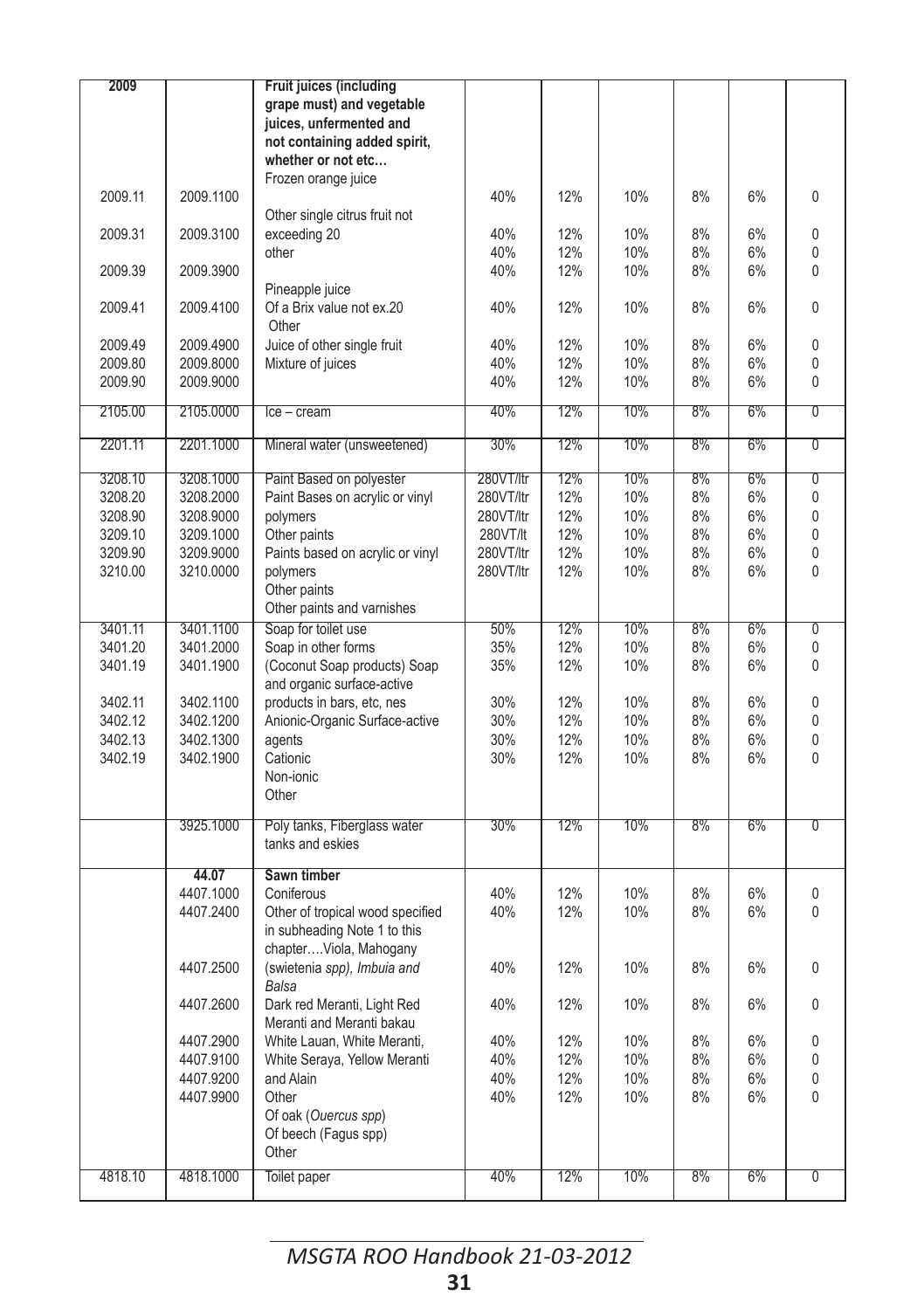| 6204.<br><b>Dresses (Island Dresses)</b>                                                                                       |                |                              |
|--------------------------------------------------------------------------------------------------------------------------------|----------------|------------------------------|
| <b>MARI BROUSES)</b>                                                                                                           |                |                              |
| 6%<br>6204.42<br>6204.4210<br>Of cotton<br>40%<br>0<br>0                                                                       | 0              | 0                            |
| 6%<br>$\mathbf{0}$<br>6204.43<br>6204.4310<br>Of Synthetic Fibers<br>40%<br>0                                                  | $\mathbf{0}$   | 0                            |
| Of artificial Fibers<br>6204.44<br>6204.4410<br>40%<br>6%<br>$\mathbf{0}$<br>0                                                 | $\theta$       | $\mathbf{0}$                 |
| 6204.49<br>6204.4910<br>Of other textile material<br>40%<br>6%<br>0<br>0                                                       | 0              | 0                            |
| 15%<br>6%<br>$\overline{0}$<br>0<br>7210.41<br>7210.4100<br>Corrugated                                                         | 0              | $\overline{0}$               |
| 6%<br>7210.49<br>7210.4900<br>Other corrugated<br>15%<br>0<br>$\Omega$                                                         | 0              | $\mathbf{0}$                 |
| 7210.70<br>7210.7000<br>Painted, varnished or coated with<br>15%<br>6%<br>0<br>$\mathbf{0}$<br>15%<br>$\mathbf{0}$<br>$\Omega$ | 0<br>0         | $\mathbf{0}$<br>$\mathbf{0}$ |
| 7210.90<br>7210.9000<br>plastics<br>6%<br>Other plated or coated with                                                          |                |                              |
| aluminum                                                                                                                       |                |                              |
| 7308.3000<br>Doors windows and their frames<br>15%<br>6%<br>$\overline{0}$<br>$\overline{0}$<br>7308.30                        | $\overline{0}$ | $\overline{0}$               |
| and thresholds                                                                                                                 |                |                              |
| 30%<br>12%<br>10%<br>8%<br>7309.00<br>7309.0000<br>Reservoirs, tanks and similar                                               | 6%             | $\overline{0}$               |
| containers of iron or steel                                                                                                    |                |                              |
| 30%<br>10%<br>8%<br>7310.10<br>7310.1000<br>Tanks, and similar containers of<br>12%                                            | 6%             | $\mathbf{0}$                 |
| iron or steel, of a capacity not                                                                                               |                | $\mathbf{0}$                 |
| 7310.29<br>7310.2900<br>exceeding 300 litres<br>30%<br>12%<br>10%<br>8%<br>Tanks of iron or steel exceeding                    | 6%             |                              |
| 300 litres                                                                                                                     |                |                              |
| 7610.1000<br>30%<br>12%<br>10%<br>8%                                                                                           | 6%             | $\overline{0}$               |
| Doors, windows and their frames<br>and thresholds for doors                                                                    |                |                              |
| 7610.9000<br>30%<br>12%<br>10%<br>8%<br>Aluminum structures and parts of                                                       | 6%             | 0                            |
| 7611.0000<br>30%<br>12%<br>10%<br>8%<br>structures                                                                             | 6%             | $\Omega$                     |
| Aluminum reservoirs and tanks                                                                                                  |                |                              |
| 10%<br>30%<br>12%<br>8%<br>8903.9910<br>Aluminum & Fiberglass boats                                                            | 6%             | $\overline{0}$               |
| 30%<br>12%<br>10%<br>8%<br>8903.9920<br>Aluminum & Fiberglass boats                                                            | 6%             | $\Omega$                     |
| $(4 - 8$ meters inclusive)                                                                                                     |                |                              |
|                                                                                                                                |                | $\overline{0}$               |
| 9401.8000<br>Fiberglass furniture<br>35%<br>12%<br>10%<br>8%<br>(To consider subdivision)                                      | 6%             |                              |
|                                                                                                                                |                |                              |
| 12%<br>10%<br>8%<br>9403.3000<br>Wooden furniture of a kind used<br>35%                                                        | 6%             | σ                            |
| 9403.4000<br>in offices<br>35%<br>12%<br>10%<br>8%                                                                             | 6%             | $\mathbf{0}$                 |
| Wooden furniture of a kind used                                                                                                |                |                              |
| 8%<br>9403.5010<br>in the kitchen<br>35%<br>12%<br>10%                                                                         | 6%             | $\mathbf 0$                  |
| 9403.5090<br>Wooden furniture of a kind used<br>35%<br>12%<br>10%<br>8%                                                        | 6%             | $\mathsf 0$                  |
| 35%<br>12%<br>10%<br>9403.6000<br>in the bedroom:<br>8%                                                                        | 6%             | 0                            |
| Campherwood chests and                                                                                                         |                |                              |
| the like                                                                                                                       |                |                              |
| Other<br>Other wooden furniture                                                                                                |                |                              |
|                                                                                                                                |                |                              |
| 12%<br>10%<br>8%<br>9406.0000<br>Prefabricated building of steel<br>5%                                                         | 6%             | $\overline{0}$               |
|                                                                                                                                |                |                              |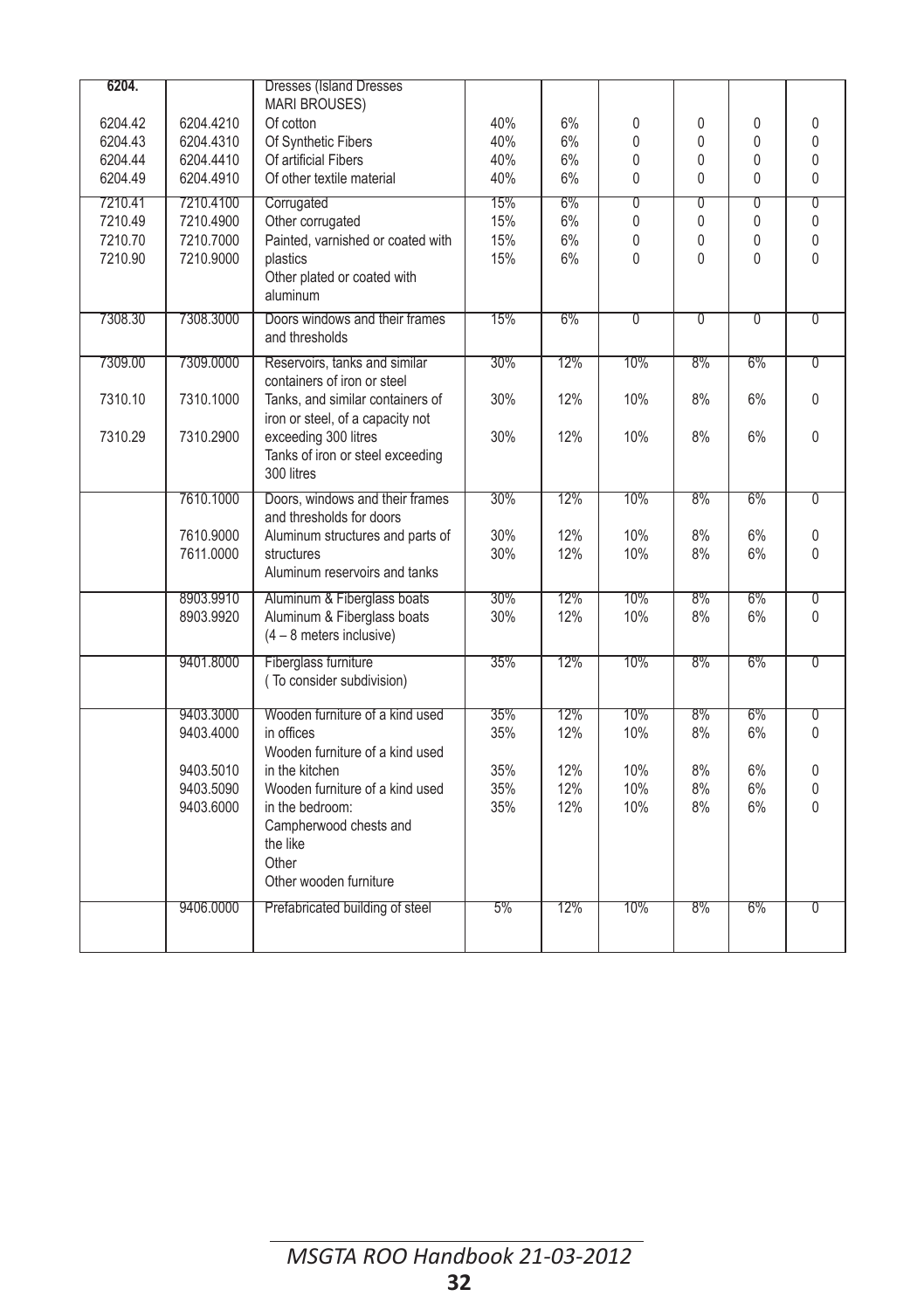## **ANNEX 05: MSGTA CERTIFICATE OF ORIGIN UNDER ARTICLE 13 (1) –** *Form 'A'*

#### **MSG – CERTIFICATE OF ORIGIN**

| 1.<br>Exporters name and address                                                                                                                                                                                                                                                                                                                                     | MELANESIAN SPEARHEAD GROUP TRADE AGREEMENT                                                                                            |                                        |                          |
|----------------------------------------------------------------------------------------------------------------------------------------------------------------------------------------------------------------------------------------------------------------------------------------------------------------------------------------------------------------------|---------------------------------------------------------------------------------------------------------------------------------------|----------------------------------------|--------------------------|
|                                                                                                                                                                                                                                                                                                                                                                      |                                                                                                                                       | <b>CERTIFICATE OF ORIGIN</b>           |                          |
|                                                                                                                                                                                                                                                                                                                                                                      |                                                                                                                                       | (Combined declaration and certificate) |                          |
|                                                                                                                                                                                                                                                                                                                                                                      |                                                                                                                                       | (Country of Origin)                    |                          |
| (Consignee's name and address)<br>2.                                                                                                                                                                                                                                                                                                                                 |                                                                                                                                       |                                        |                          |
| <b>Means of Transport</b><br>3.                                                                                                                                                                                                                                                                                                                                      | 4. Country of Origin                                                                                                                  | 5. Country of Destination              |                          |
| 6. Marks & No.'s                                                                                                                                                                                                                                                                                                                                                     | 7. No. & kind of packages                                                                                                             | 8. Weight/Quantity                     | 9. Invoice No. &<br>Date |
| 10. Description of Goods                                                                                                                                                                                                                                                                                                                                             |                                                                                                                                       |                                        |                          |
| 11. Declaration by the Exporter<br>I, the undersigned, hereby declare that<br>the above details and statements are<br>correct that all goods are produced in<br>(Country)<br>and that they comply with the origin<br>requirements specified for those goods in<br>the Melanesian Spearhead Group Trade<br>Agreement for the goods exported to<br>(Importing Country) | 12. Certification<br>It is hereby certified, on the basis of control carried out, that the<br>declaration by the exporter is correct. | <b>Official Stamp</b>                  |                          |
| Signature<br><b>Status</b>                                                                                                                                                                                                                                                                                                                                           |                                                                                                                                       |                                        |                          |

*For issue to importer – 2 Originals, 1 copy for retention by exporter – 3 copies*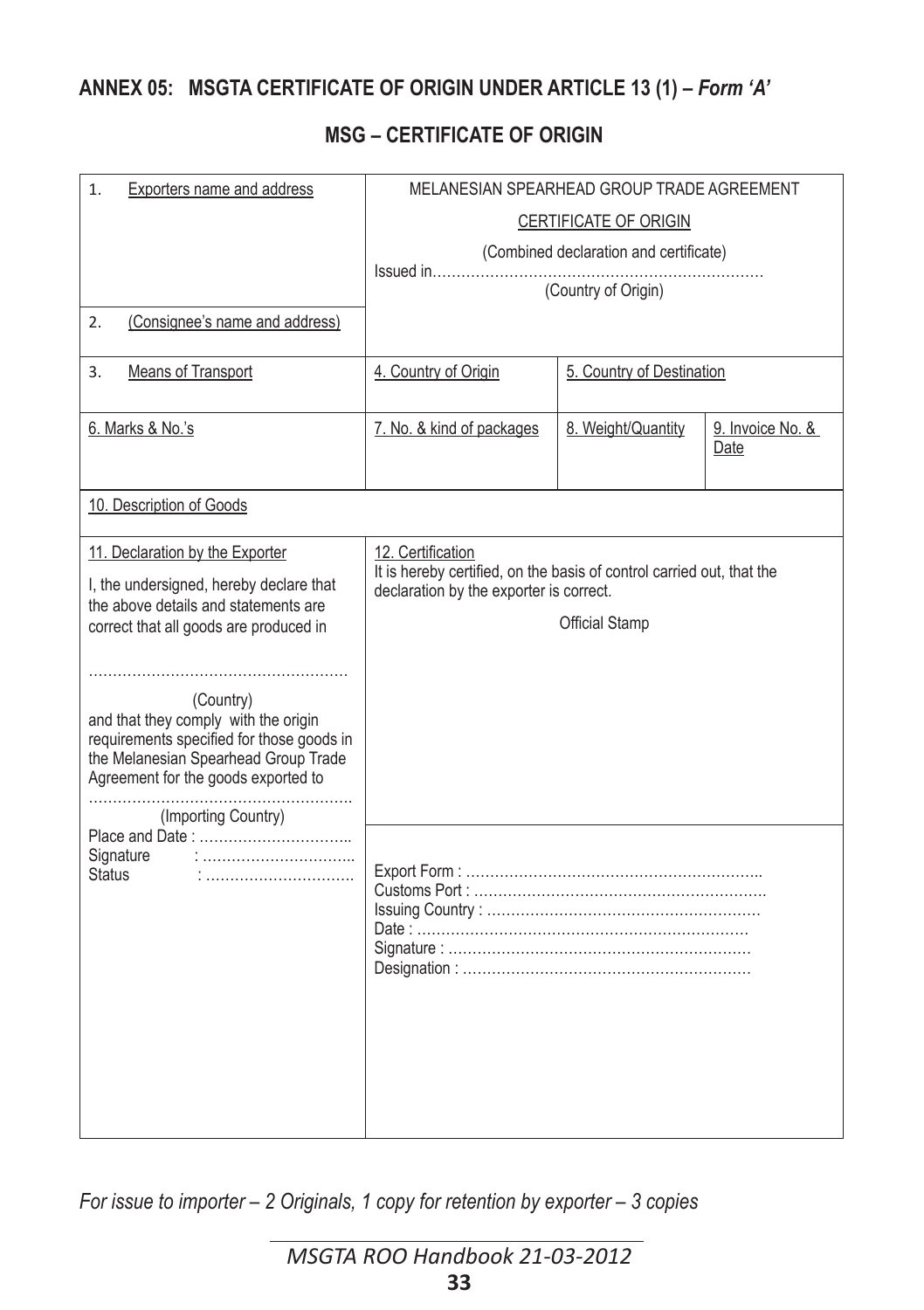## **ANNEX 06: MSGTA ROO VERIFICATION FORM** *Form 'B'*

Name of Customs Authority **Country logo** Address and Contact Details

## **MSGTA RULES OF ORIGIN VERIFICATION FORM**

|                                                                                                                                                                                                                                |                                       |                                                                                                                                                                                                                                   | I agree to submit supporting evidence and to any                                                                                                                                                                               |                                  |                                          |  |  |  |
|--------------------------------------------------------------------------------------------------------------------------------------------------------------------------------------------------------------------------------|---------------------------------------|-----------------------------------------------------------------------------------------------------------------------------------------------------------------------------------------------------------------------------------|--------------------------------------------------------------------------------------------------------------------------------------------------------------------------------------------------------------------------------|----------------------------------|------------------------------------------|--|--|--|
|                                                                                                                                                                                                                                |                                       |                                                                                                                                                                                                                                   | inspection to my accounts to verify this declaration.                                                                                                                                                                          |                                  |                                          |  |  |  |
|                                                                                                                                                                                                                                |                                       |                                                                                                                                                                                                                                   |                                                                                                                                                                                                                                |                                  |                                          |  |  |  |
|                                                                                                                                                                                                                                |                                       |                                                                                                                                                                                                                                   |                                                                                                                                                                                                                                |                                  |                                          |  |  |  |
|                                                                                                                                                                                                                                |                                       |                                                                                                                                                                                                                                   |                                                                                                                                                                                                                                |                                  |                                          |  |  |  |
| Email: Email: Email: Email: Email: Email: Email: Email: Email: Email: Email: Email: Email: Email: Email: Email: Email: Email: Email: Email: Email: Email: Email: Email: Email: Email: Email: Email: Email: Email: Email: Email |                                       |                                                                                                                                                                                                                                   | Status: The Status: The Status: The Status: The Status: The Status: The Status: The Status: The Status: The Status: The Status: The Status: The Status: The Status: The Status: The Status: The Status: The Status: The Status |                                  |                                          |  |  |  |
|                                                                                                                                                                                                                                |                                       |                                                                                                                                                                                                                                   |                                                                                                                                                                                                                                |                                  |                                          |  |  |  |
|                                                                                                                                                                                                                                |                                       |                                                                                                                                                                                                                                   |                                                                                                                                                                                                                                |                                  |                                          |  |  |  |
| Declaration by the Exporter:<br>exported to                                                                                                                                                                                    | (Importing country)                   | I, the undersigned, hereby declare that the above<br>statement are correct, and that all goods were produced in<br>complies with the origin requirements specified under the<br>MSG countries Trade Agreement for the goods to be |                                                                                                                                                                                                                                |                                  |                                          |  |  |  |
| <b>Imported Raw Materials</b>                                                                                                                                                                                                  |                                       |                                                                                                                                                                                                                                   | Description of                                                                                                                                                                                                                 | <b>Final Product for Export</b>  |                                          |  |  |  |
|                                                                                                                                                                                                                                |                                       |                                                                                                                                                                                                                                   | Manufacturing<br><b>Process</b>                                                                                                                                                                                                |                                  |                                          |  |  |  |
| <b>Description</b><br>οf<br>Product                                                                                                                                                                                            | <b>Tariff Code</b><br>(at Six Digits) | Country<br>οf<br>Origin Out side<br><b>MSG</b>                                                                                                                                                                                    | (See attached)                                                                                                                                                                                                                 | <b>Description</b><br>of Product | <b>Tariff Code</b><br>(at Six<br>Digits) |  |  |  |
|                                                                                                                                                                                                                                |                                       |                                                                                                                                                                                                                                   |                                                                                                                                                                                                                                |                                  |                                          |  |  |  |
|                                                                                                                                                                                                                                |                                       |                                                                                                                                                                                                                                   |                                                                                                                                                                                                                                |                                  |                                          |  |  |  |
|                                                                                                                                                                                                                                |                                       |                                                                                                                                                                                                                                   |                                                                                                                                                                                                                                |                                  |                                          |  |  |  |
|                                                                                                                                                                                                                                |                                       |                                                                                                                                                                                                                                   | It is hereby certified, on the basis of control carried out, that the declaration by the exporter is correct.                                                                                                                  |                                  |                                          |  |  |  |
|                                                                                                                                                                                                                                |                                       |                                                                                                                                                                                                                                   |                                                                                                                                                                                                                                |                                  |                                          |  |  |  |
|                                                                                                                                                                                                                                |                                       |                                                                                                                                                                                                                                   |                                                                                                                                                                                                                                |                                  |                                          |  |  |  |
|                                                                                                                                                                                                                                |                                       |                                                                                                                                                                                                                                   |                                                                                                                                                                                                                                |                                  |                                          |  |  |  |
| Certification by Customs Authority:                                                                                                                                                                                            |                                       |                                                                                                                                                                                                                                   |                                                                                                                                                                                                                                |                                  |                                          |  |  |  |

*MSGTA ROO Handbook 21-03-2012* **34**

j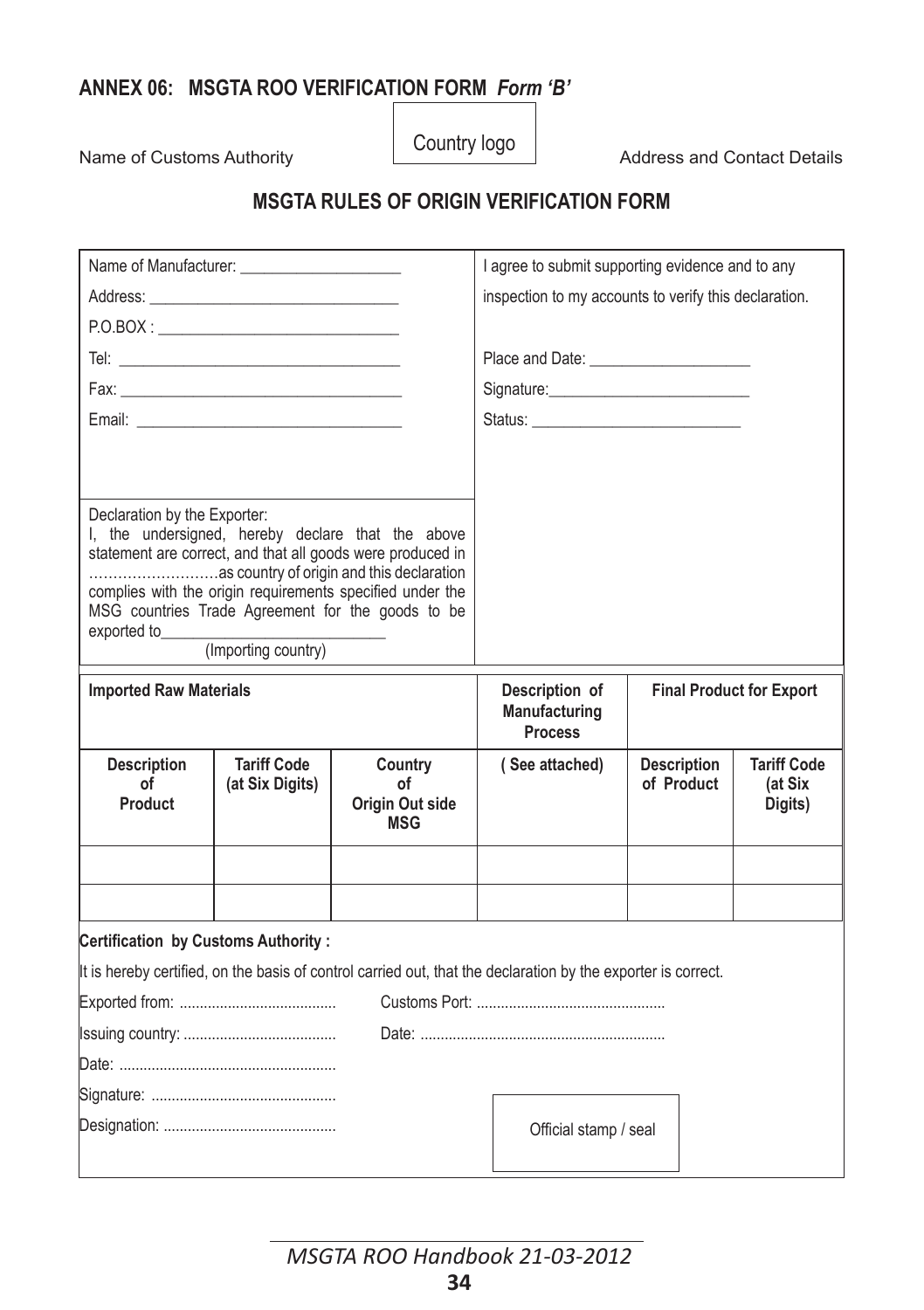## **ANNEX 07: GUIDE TO COMPLETION AND SUBMISSION OF FORM – Form 'A'**

#### **Exporter's Procedures**

- 1. Obtain a blank Form `A` from the Customs Authorities.
- 2. Complete the Form `A` by inserting the required information in the designated areas for each shipment for which MSGTA preferential treatment is requested. In addition, for any Member country the Tariff heading to 6-digits must be entered in Box 10 along with the description of the goods.
- 3. The Form `A` may be prepared by any process i.e. in own handwriting, typed or generated from an electronic processing machine or unit, provided that the entries are indelible and legible. Alterations, erasures, and super-impositions are not allowed.
- 4. Before signing the Form, the exporter must check that all the details in the Certificate of Origin are correct. Certificates signed by shipping or forwarding agents etc are not permissible. Erasures, amendments and super-impositions are not allowed.
- 5. The completed Form `A` will be presented with the Customs export entry or declaration and any other supporting documents as may be required, to the Customs authority for authorisation of the Form `A`.
- 6. Authorisation by the Customs Authorities is a confirmation of the said goods having complied with the MSGTA ROO, as per the information or declaration presented to it by the exporter. The authorised Form `A` is to be returned to the exporter, with any other relevant documents. The exporter shall arrange for the certified documents to be sent to the importer in the importing country.
- 7. Documents stated abov e means documents may be in hard copy only (no electronic forms)

## **ANNEX 08: GUIDE TO COMPLETION AND SUBMISSION OF FORM – Form 'B'**

Verification process shall be made by filling out the MSG TA ROO Verification Form 'B' and transmitting it to the other concerned party through fax, post or email. During the period of the verification process, the importing party/agent may have the goods released for his/her consumption if he/she wishes, provided there is adequate security and or proof that any additional duty payable, dependent on the outcome of the query, can be collected from the importer

The process of verification shall take place only for any first time export for a particular product under the MSG TA to Member country and/or when there is a query from any of the Members in regards to their product of export. In this instance an inspection has to be carried out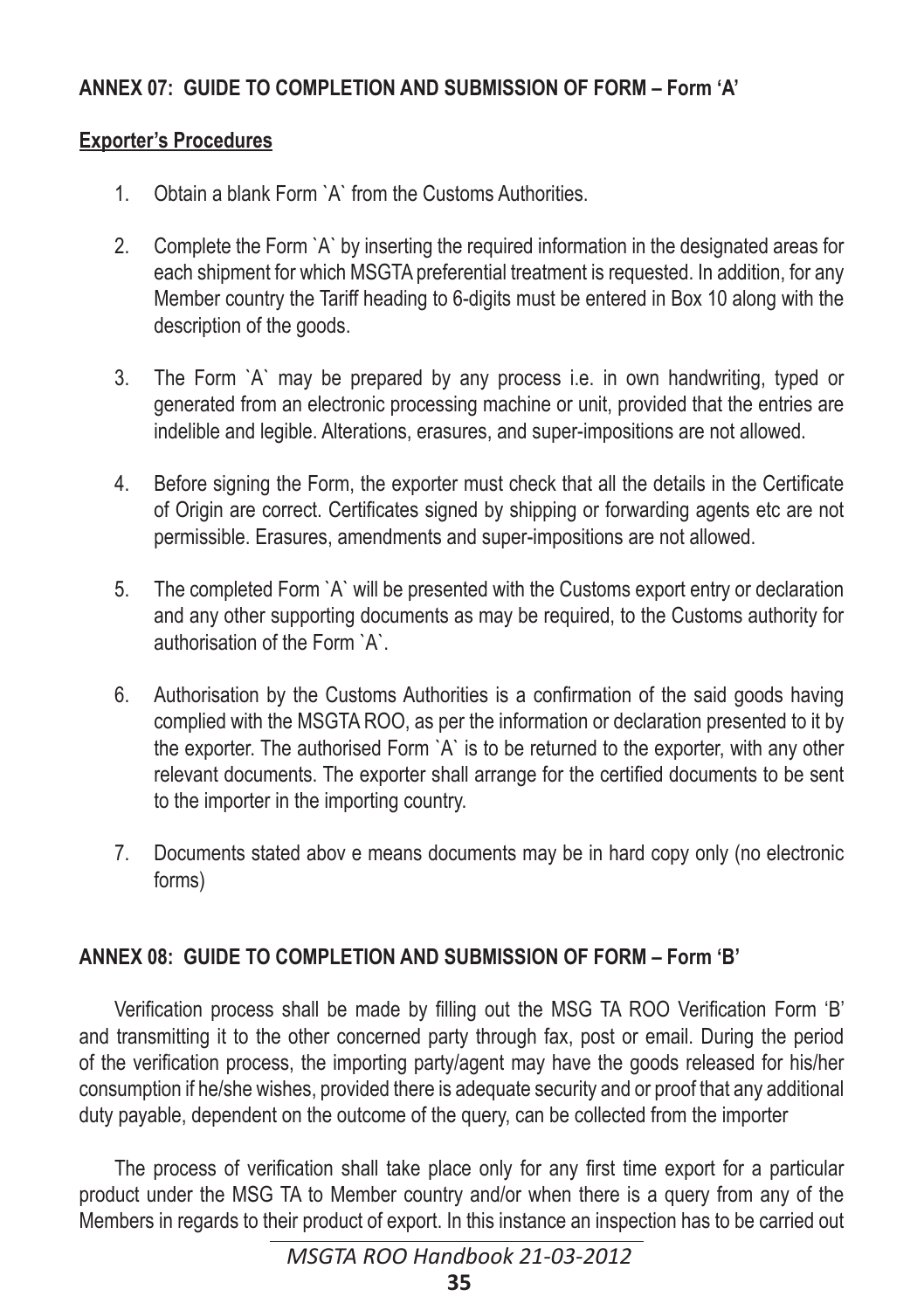by the Customs authority to verify the process of manufacture in line with the verification criteria. This inspection has to be carried out at the actual shop floor or factory to verify the raw materials used and the process of manufacture in accordance with the verification form.

Once inspection is completed and the process of manufacture is assessed, the verification form shall be sighted and signed by the Customs Authority to certify that the declaration by the exporter is correct.

If the Customs Authority in an Importing country is not satisfied with the particular product that is being imported under the MSG TA into its territory, it may request for a verification form, referred to here as Form 'B'.

### **ANNEX 09: Annex V of the MSGTA - ARBITRATION PROCEDURES UNDERS ARTICLE 17**

- 1. Unless the Parties to the dispute referred to arbitration in accordance with Article 17 of this Agreement otherwise agree, the arbitration procedures shall be conducted in accordance with the provisions of this Annex.
- 2. The claimant Party shall notify the other Parties to the dispute of its decision to submit the dispute to arbitration and shall include in its notice a brief statement of claim setting out the subject matter and issues in dispute.
- 3. The Parties shall appoint an appropriate arbitrator by mutual consent within 30 days of receiving the claimant Party's notice. The arbitrator shall not be a citizen of, or be ordinarily resident in, any of the Parties to the dispute, nor be employed by any of them, nor have dealt with the dispute in any other capacity.
- 4. The arbitrator shall decide his or her own rules of procedure and shall render his or her decision in accordance with international law and the provisions of this Agreement.
- 5. The arbitrator may take all appropriate measures in order to establish the facts. The arbitrator may, at the request of one of the Parties, recommend essential interim measures of protection. The Parties to the dispute shall provide all facilities necessary for the effective conduct of the proceedings. The absence or default of a Party to the dispute shall not constitute an impediment to the proceedings.
- 6. The arbitrator may hear and determine counter-claims arising directly out of the subject matter of the dispute.
- 7. Unless the arbitrator determines otherwise because of the peculiar circumstances of the case, the costs of the arbitration process, including the arbitrator's remuneration, shall be borne by the Parties to the dispute in equal shares. The arbitrator shall keep a record of all costs and shall furnish a final statement thereof to the Parties.
- 8. Any Party that has an interest of a legal nature in the subject matter of the dispute, which may be affected by the arbitrator's decision, may intervene in the proceedings with the arbitrator's consent.

The arbitrator shall render his or her award within 180 days from the date of his or her appointment, unless it is necessary to extend this time limit for a further period, which shall not exceed 180 days.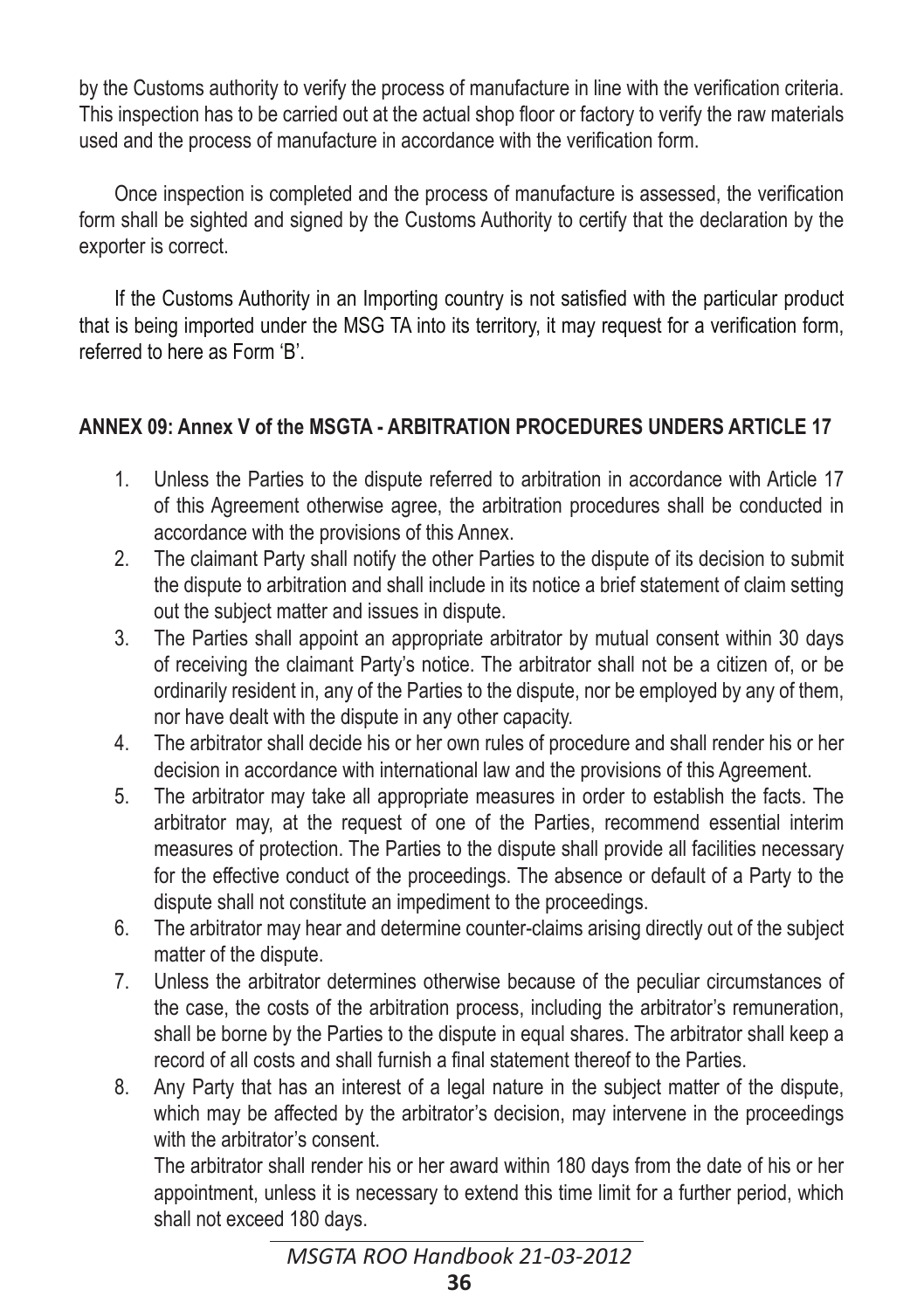- 9. The arbitrator's award shall be accompanied by a statement of reasons.
- 10. Any dispute which may arise between the Parties concerning the interpretation or execution of the award may be submitted by a Party to the dispute to the arbitrator who made the award or, if the arbitrator cannot be seized thereof, to another arbitrator appointed for his purpose in the same manner as the first.

#### **ANNEX 10: DESIGNATED BODIES FOR MSG MEMBER COUNTRIES' RULES OF ORIGIN ISSUES:**

## **Fiji**

- 1) Mr. Kumar Sami Goundar National Manager Revenue Collection, Customs Division Tel: (679) 324 3350 Fax: (679) 3305138 Email: kgoundar@frca.org.fj Web: www.frca.org.fj
- 2) Mr. Rishi Deo Team Leader Tariff & Trade Email: rdeo@frca.org.fj

#### **Papua New Guinea**

1) Director Tariff & Trade PNG Customs Service PO Box 923 Port Moresby, 121, NCD Tel: (675) 322 6828/ 3226886 Fax: (675) 320 3442 Email: tariffntrade@customs.gov.pg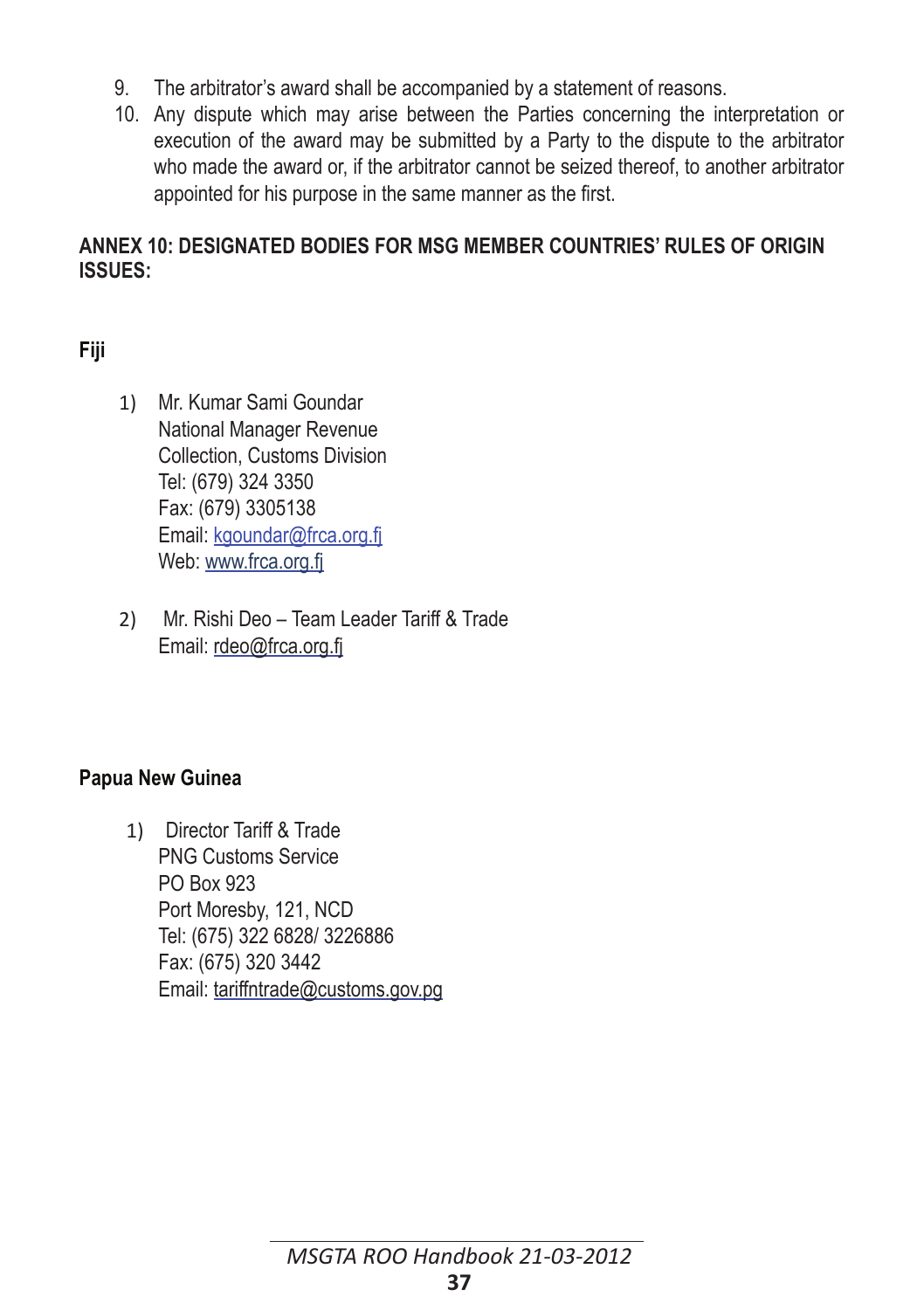2) Director General Trade Division, Department of Foreign Affairs & Trade PO Box 422, Waigani, Port Moresby NCD PAPUA NEW GUINEA

 Tel: (675) 325 6047 Fax: (675) 325 4263 Mobile: (675) 71991252

#### **Solomon Islands**

1) Mr Jack O'oi – Principal Trade Officer Ministry of Foreign Affairs and External Trade Email: jack\_ooi426@yahoo.com

#### **Vanuatu**

1) Mr Taman Malosu – Principal Customs officer Vanuatu Department of Customs and Inland Revenue, Private Mail Bag 9012, Port Vila, Vanuatu Tel: (678) 22168/22862 Fax: (678) 24257 Email: tmalosu@vanuatu.gov.vu Website: http://customsinlandrevenue.gov.vu Intranet: http://cirintranet/